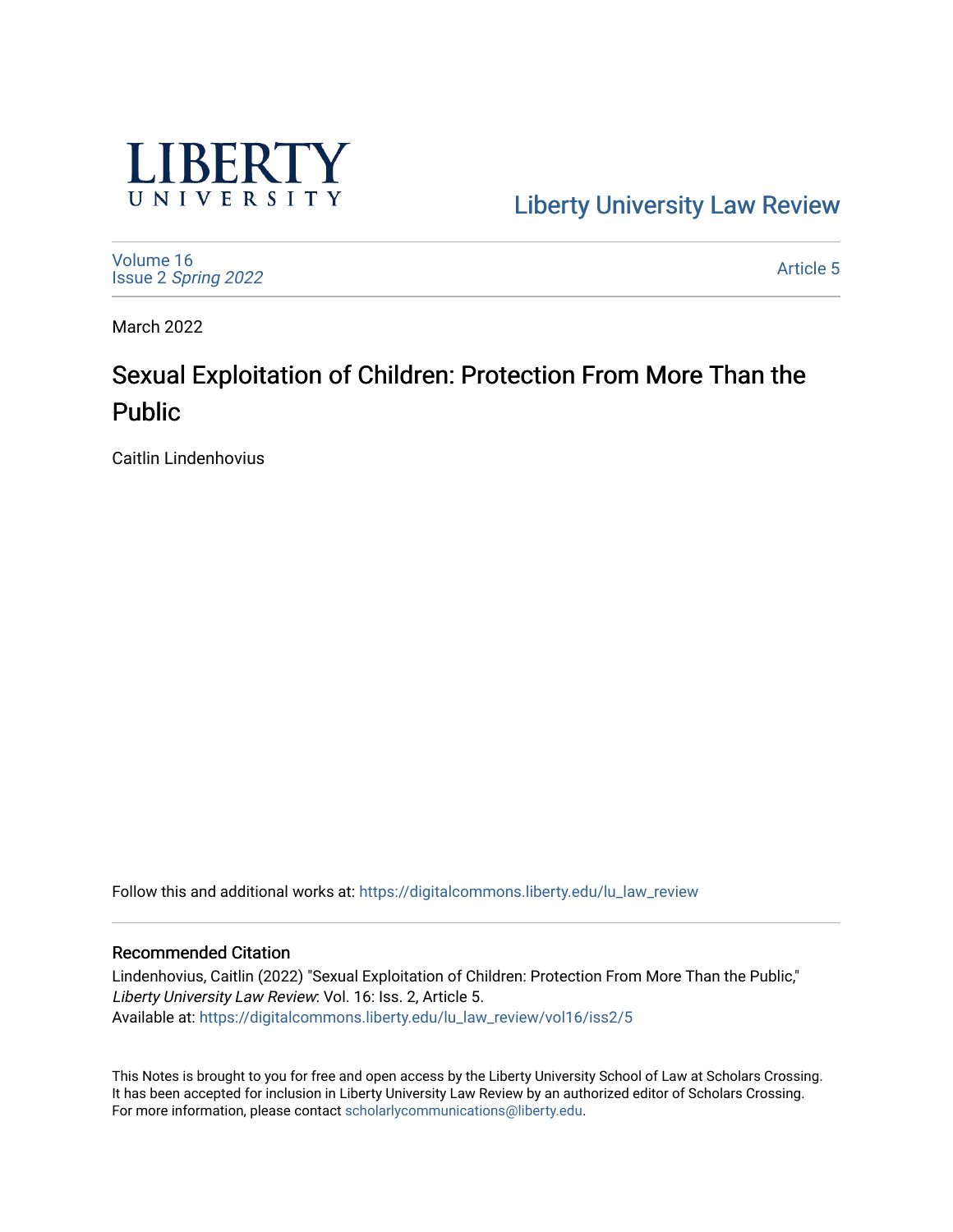

## CAITLIN LINDENHOVIUS

## Sexual Exploitation of Children: Protection From More Than the Public

## **ABSTRACT**

Each year, countless children fall prey to sexual predators who use, coerce, or manipulate them to produce child pornography. Child pornography can only be produced through the sexual exploitation of children. In the late 1970s, Congress began providing statutory protection against the sexual exploitation of minor children by prohibiting the production, distribution, and possession of child pornography.

This Note will generally discuss federal statute 18 U.S.C. § 2251, which prohibits the sexual exploitation of children, but specifically focus on 18 U.S.C. § 2251(d). Subsection (d) prohibits knowingly making any notice or advertisement offering to receive a visual depiction of a child or children engaged in sexually explicit activity. When interpreting 18 U.S.C. § 2251, the federal courts have focused on whether an individual's overt act constituted a notice or advertisement to receive child pornography. However, recent federal court cases have led to varying results in child pornography production cases without any changes to the apparent ambiguity of applicable statutes.

The ambiguity surrounding the meaning of notice or advertisement as written in 18 U.S.C. § 2251(d) has been addressed by federal courts but rarely in the context of private, person-to-person communication. One of the first federal cases to do so was *United States v. Caniff*. The Eleventh Circuit, sua sponte, reexamined private, person-to-person communication as it related to 18 U.S.C. § 2251 (d) and, in doing so, undercut the statute's legislative intent in a way that no other circuit court had done previously.

The ambiguity surrounding the meaning of notice or advertisement hinders the statute's effectiveness in eliminating the child pornography industry. To adequately protect children from sexual exploitation, 18 U.S.C. § 2251(d) must be interpreted broadly to include private, person-toperson text messages. If a broad interpretation is not adopted by the courts, Congress must either amend 18 U.S.C. § 2251(d) to clearly define the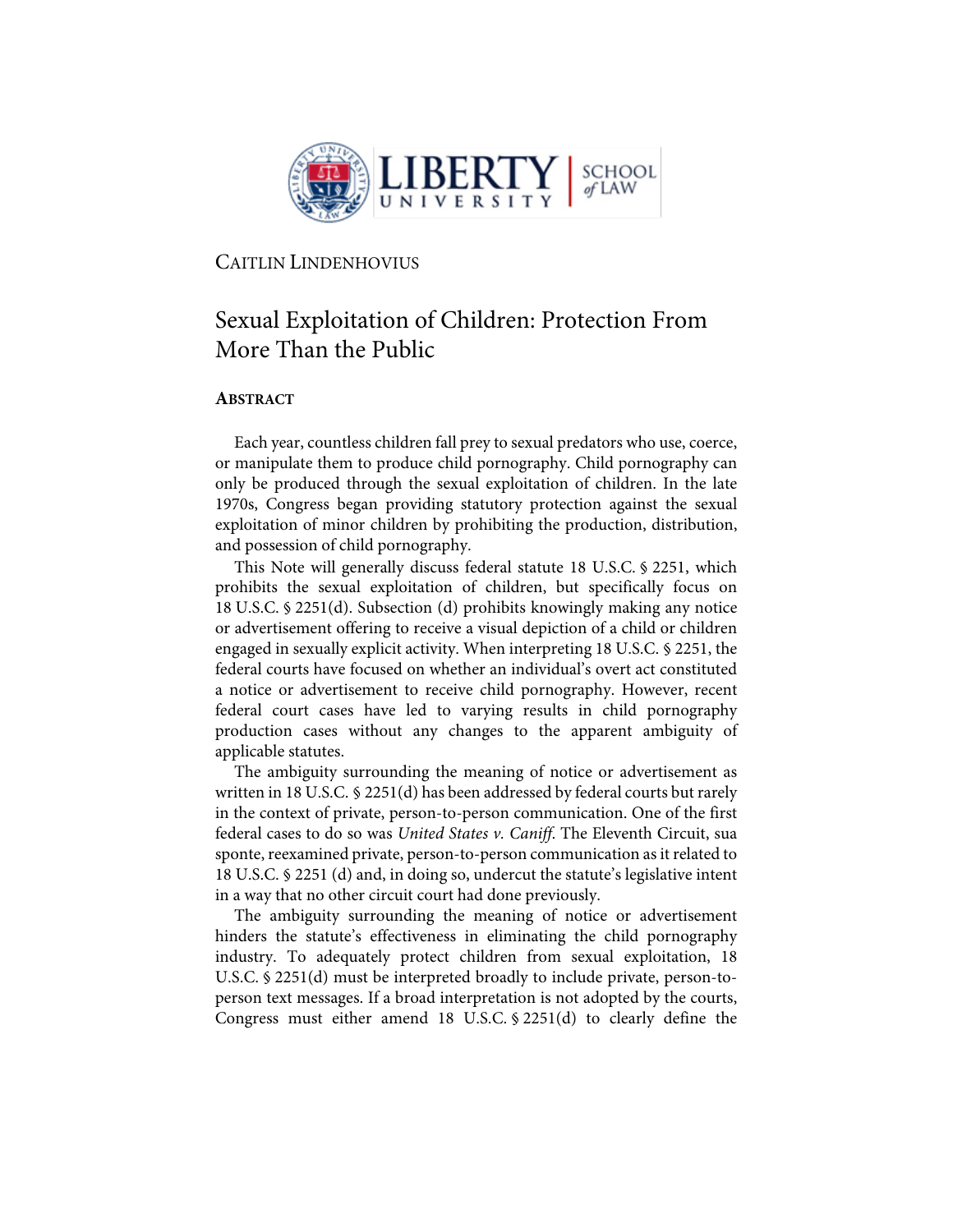meaning of both "notice" and "advertisement" or rewrite 18 U.S.C. § 2251(d) using clearer language to signal its intention to protect children from offers to participate in child pornography.

## **AUTHOR**

*Senior Staff*, LIBERTY UNIVERSITY LAW REVIEW, Volume 16; J.D. Candidate, Liberty University School of Law (2022); Master of Science, Criminal Justice, Southern New Hampshire University (2018); Bachelor of Science, Business Administration, SUNY University at Buffalo (2015); Bachelor of Arts, Political Science, SUNY University at Buffalo (2015).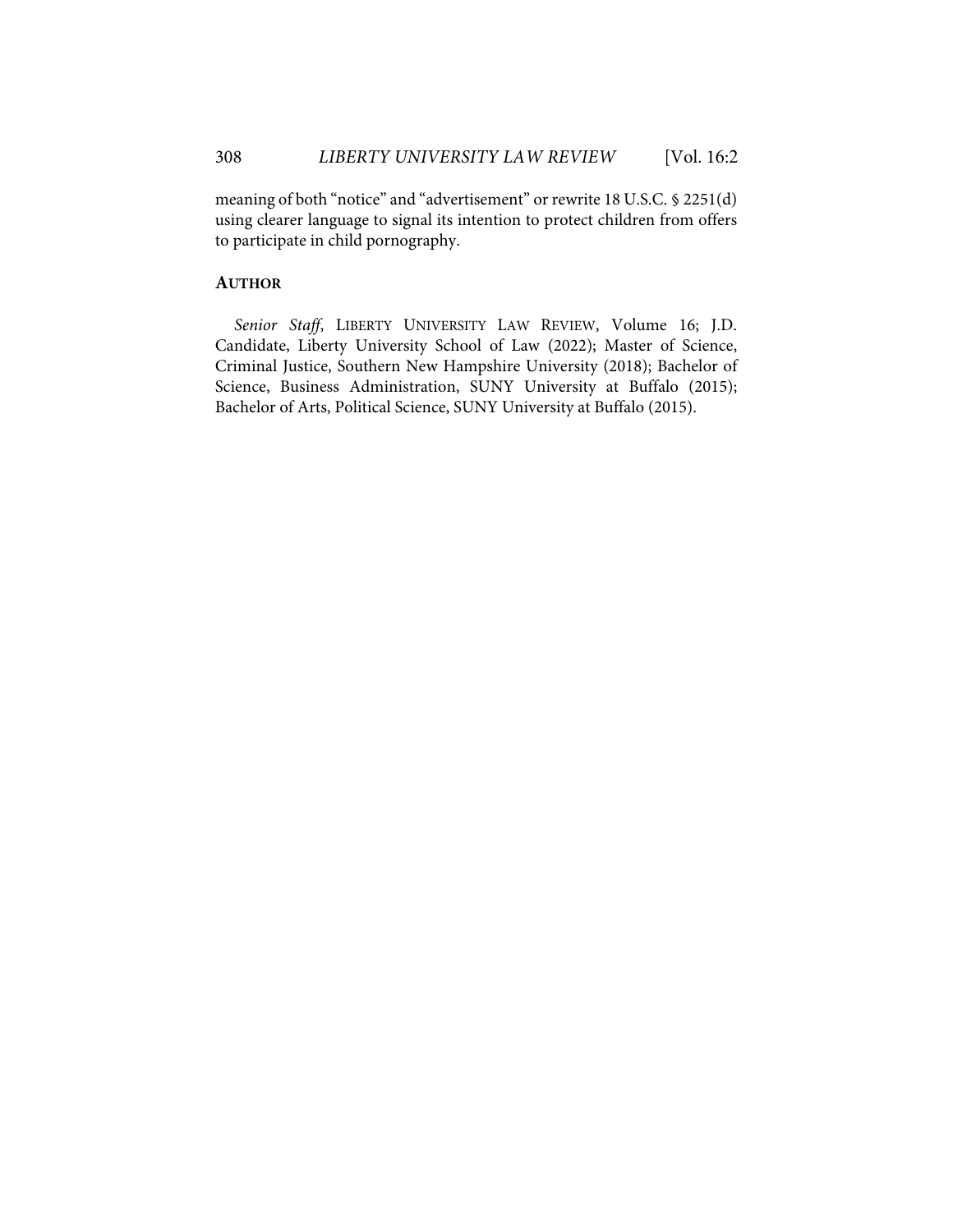#### **NOTE**

## SEXUAL EXPLOITATION OF CHILDREN: PROTECTION FROM MORE THAN THE PUBLIC

#### *Caitlin Lindenhovius*†

#### I. INTRODUCTION

Millions of children fall prey to sexual predators each year.<sup>1</sup> In 2020, the National Center for Missing and Exploited Children CyberTipline received over 21.7 million reports of suspected child sexual exploitation.<sup>2</sup> The victims of childhood sexual exploitation live with a permanent record of their sexual abuse circulating on the internet forever, <sup>3</sup> frequently in the form of child pornography. <sup>4</sup> Many children who are victims of sexual exploitation are not

<sup>2</sup> *Id.* Sexual exploitation is defined as "Actual or attempted abuse of a position of vulnerability, power, or trust, for sexual purposes, including, but not limited to, profiting monetarily, socially or politically from the sexual exploitation of another." WORLD HEALTH ORG., SEXUAL EXPLOITATION & ABUSE, https://www.who.int/docs/defaultsource/documents/ethics/sexual-exploitation-and-abuse-pamphleten.pdf?sfvrsn=409b4d89\_2.

3 U.S. DEP'T OF JUST., THE NATIONAL STRATEGY FOR CHILD EXPLOITATION PREVENTION AND INTERDICTION 72 (2016), https://www.justice.gov/psc/file/842411/download.

4 Child pornography, as defined by 18 U.S.C. § 2256, includes any visual depiction, whether made or produced by electronic or other means, of sexually explicit conduct where the production involves a minor engaging in sexually explicit conduct. 18 U.S.C. § 2256. However, the term child pornography normalizes the seriousness of the offense and downplays that child pornography always involves sexual abuse and exploitation of children. "For child abuse and exploitation, precise language can help convey the particular gravity of harms against children and the seriousness with which society addresses such crimes." Mary Graw Leary, *The Language of Child Sexual Abuse and Exploitation*, *in* REFINING CHILD PORNOGRAPHY LAW: CRIME, LANGUAGE, AND SOCIAL CONSEQUENCES 109 (Carissa B. Hessick ed., 2016). *See also Child Pornography*, U.S. DEP'T OF JUST., https://www.justice.gov/criminalceos/child-pornography (May 28, 2020). The term child pornography does not adequately convey the child abuse that is required to produce this sexualized material. A more appropriate term for child pornography is child sexual abuse material (CSAM). *Glossary of* 

<sup>†</sup> Senior Staff, LIBERTY UNIVERSITY LAW REVIEW, Volume 16; J.D. Candidate, Liberty University School of Law (2022); Master of Science, Criminal Justice, Southern New Hampshire University (2018); Bachelor of Science, Business Administration, SUNY University at Buffalo (2015); Bachelor of Arts, Political Science, SUNY University at Buffalo (2015).

<sup>1</sup> *See* Brenna O'Donnell, *Cyber Tipline 2020: Rise in Online Enticement and Other Trends from Exploitation Stats,* NAT'L CTR. FOR MISSING & EXPLOITED CHILD. BLOG (Feb. 24, 2021), https://www.missingkids.org/blog/2021/rise-in-online-enticement-and-other-trends- ncmec-releases-2020-.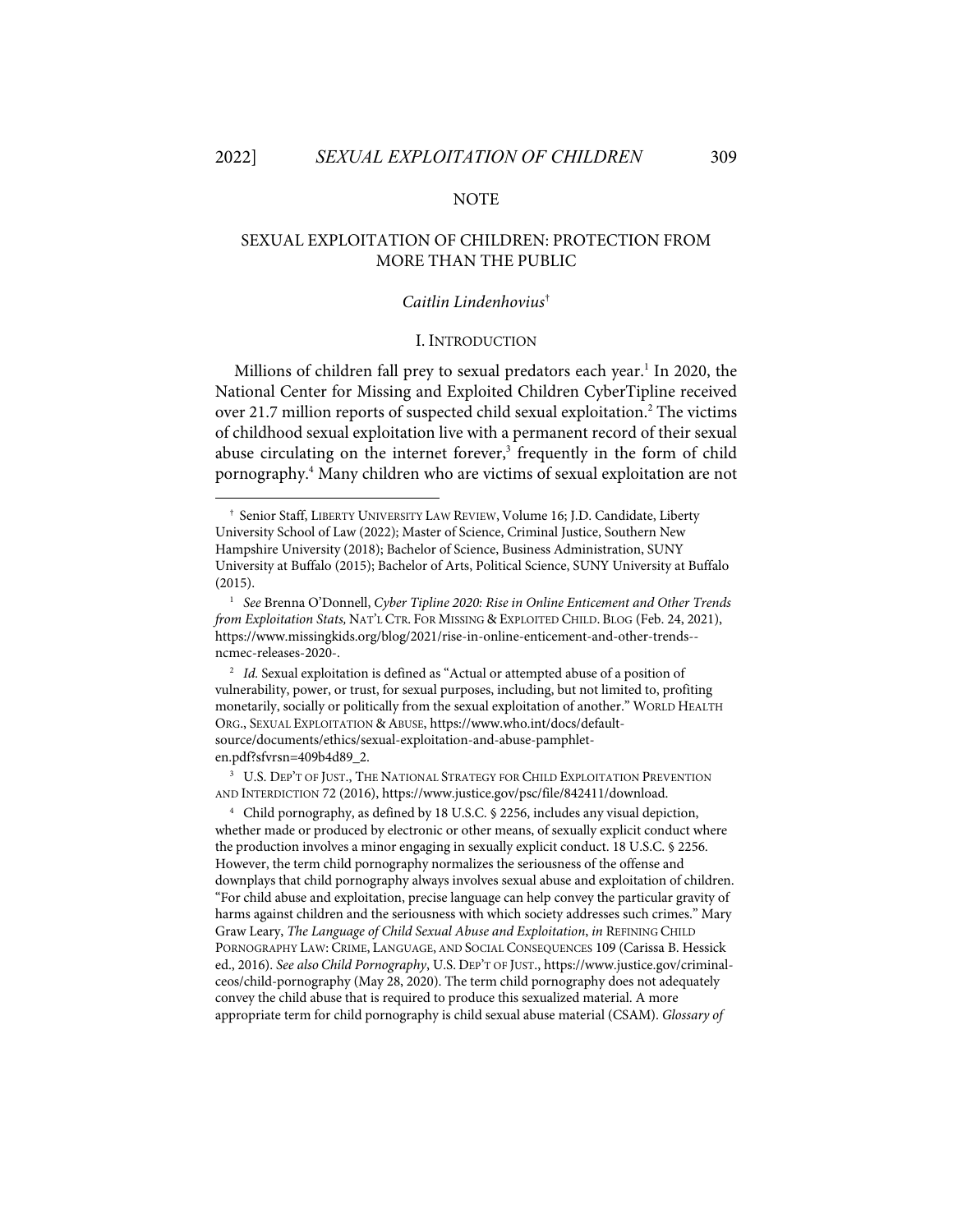physically forced or abducted but instead manipulated into participating. 5

The trauma associated with child pornography has long-lasting effects on child victims that go beyond the physical harm suffered. These long-lasting harms include a wide variety of psychological, emotional, and physical effects, such as feelings of hopelessness and worthlessness, which manifest in a variety of symptoms. <sup>6</sup> Victims of child sexual abuse describe feeling a sense of shame and guilt that was still prevalent at the time the children disclosed the abuse.7 Moreover, many victims are targeted when they are young and are often reluctant to report their abuse because of the added feelings of shame and guilt.<sup>8</sup>

Congress attempted to address the problem of child pornography by passing numerous statutes with the goal of expanding the protections afforded to children.<sup>9</sup> Of these federal statutes, 18 U.S.C. § 2251(d) targets the production of child pornography by making it a crime to knowingly make any notice or advertisement in an effort to receive a visual depiction of

offenses/Full\_Report\_to\_Congress.pdf [hereinafter U.S. SENT'G COMM'N].

*Terms*, INT'L CTR. FOR MISSING & EXPLOITED CHILDREN,

https://www.icmec.org/resources/glossary/#:~:text=While%20most%20legislation%20uses% 20the,form%2C%20of%20child%20sexual%20abuse (last visited Oct. 9, 2021). "Because the term 'child pornography' is used in federal statutes, it is also commonly used by lawmakers, prosecutors, investigators and the public to describe this form of sexual exploitation of children." U.S. DEP'T OF JUST., *supra*; *see also* Leary, *supra*, at 109. Because of child pornography's use in court decisions and legislation, it is easily recognized by the public. For this reason, this Note will refer to these images with the common term of child pornography.

<sup>5</sup> Ateret Gewirtz-Meydan et al., *The Complex Experience of Child Pornography Survivors*, 80 CHILD ABUSE & NEGLECT 238, 239 (2018). "Some offenders produce child pornography by convincing or coercing a child to take images of himself or herself. Coercion of a child to take nude images of himself or herself is production of child pornography." U.S. SENT'G COMM'N, 2012 REPORT TO THE CONGRESS: FEDERAL CHILD PORNOGRAPHY OFFENSES 109 (2012), https://www.ussc.gov/sites/default/files/pdf/news/congressional-testimony-andreports/sex-offense-topics/201212-federal-child-pornography-

<sup>6</sup> U.S. DEP'T OF JUST., *supra* note 3, at 72.

<sup>7</sup> CARL GÖRAN SVEDIN & CHRISTINA BLACK, WHY DIDN'T THEY TELL US? ON SEXUAL ABUSE IN CHILD PORNOGRAPHY 15–16 (1st ed. 2003); Gewirtz-Meydan et al., *supra* note 5, at 239.

<sup>8</sup> U.S. SENT'G COMM'N, *supra* note 5, at 111.

<sup>9</sup> Child pornography statutes are codified in 18 U.S.C. §§ 2251–2260A. Congress's primary intent in passing the line of child pornography and sexual exploitation statutes is to eliminate the exchange of child pornography. United States v. Christie, 570 F. Supp. 2d 657, 692 (D.N.J. 2008). Prior to passing this line of statutes "the Federal Government lack[ed] sufficient enforcement tools to combat concerted efforts to exploit children prescribed by Federal law, and exploitation victims lack effective remedies under Federal law." Child Abuse Victims' Rights Act of 1986, Pub. L. No. 99-591, 100 Stat. 3341-74 (1986).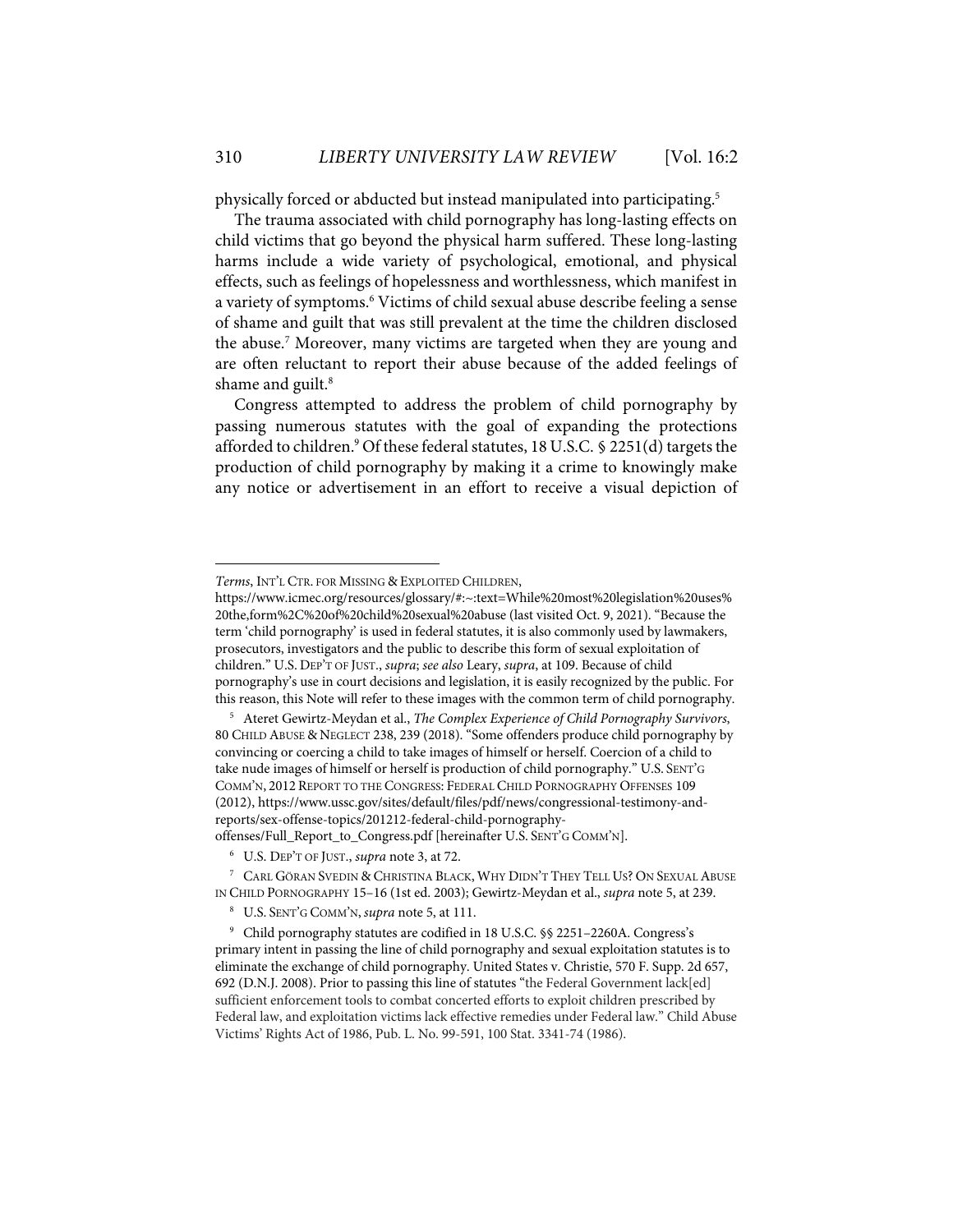sexually explicit material.<sup>10</sup> Congress amended 18 U.S.C. § 2251 in 1986, increasing the severity of violations involving the production of child pornography to protect children from sexual predators. <sup>11</sup> By choosing not to convict offenders who privately invite children to create child pornography, the courts have abandoned the children Congress intended to protect.<sup>12</sup>

Federal courts interpreting 18 U.S.C. § 2251(d) frequently focus on whether an act constituted an advertisement to receive child pornography.<sup>13</sup> Fewer federal courts evaluated the statute from the perspective of whether an individual knowingly made a notice seeking child pornography.<sup>14</sup> In one such case, *United States v. Caniff*, the Eleventh Circuit interpreted notice to receive child pornography to include private, person-to-person text message requests for explicit photos from a person believed to be a minor.<sup>15</sup>

In the 2019 opinion, the majority reasoned that Congress must have intended notice and advertisement to have independent meanings.16 Therefore, "to make any notice," which did not have any constraints from Congress, simply meant to notify.<sup>17</sup> However, the dissent disagreed, stating that the majority's interpretation of notice did not comport with ordinary

13 *See generally* United States v, Pabon-Cruz, 391 F.3d 86 (2d Cir. 2004); United States v. Rowe, 414 F.3d 271 (2d Cir. 2005); United States v. Sewell, 513 F.3d 820 (8th Cir. 2008); United States v. Christie, 570 F. Supp. 2d 657 (D.N.J. 2008); United States v. Peterson, No. CR 12-228-GW, 2015 U.S. Dist. LEXIS 194065 (C.D. Cal. Mar. 20, 2015); United States v. Autry, No. A-18-M-155, 2018 U.S. Dist. LEXIS 56501 (W.D. Tex. Apr. 3, 2018).

14 *See generally* United States v. Grovo, 826 F.3d 1207, 1218 (9th Cir. 2016); United States v. Gries, 877 F.3d 255 (7th Cir. 2017); United States v. Cox, 963 F.3d 915 (9th Cir. 2020); United States v. Orr, 819 F. App'x 756 (11th Cir. 2020); United States v. Sammons, No. 2:19 cr-107, 2020 U.S. Dist. LEXIS 191600 (S.D. Ohio Oct. 15, 2020).

15 *Caniff I*, 916 F.3d at 930.

<sup>16</sup> *Id.* at 935 ("We conclude Congress must have, instead, meant that each of those terms—'notice or advertisement'—had an independent meaning. That is particularly true here because Congress separated the terms notice and advertisement by the word 'or.'").

<sup>10 18</sup> U.S.C. § 2251(d). Congress has not defined what types of communication constitute making a notice or advertisement under 18 U.S.C. § 2251(d).

 $11$  18 U.S.C. § 2251(e). "Congress has recognized the physiological, psychological, and emotional harm caused by the production, distribution, and display of child pornography by strengthening laws prescribing such activity." Child Abuse Victims' Rights Act of 1986, Pub. L. No. 99-591, 100 Stat. 3341-74 (1986) (outlining the findings that led to the 1986 Amendment increasing the punishments in 42 U.S.C. § 2251(e)).

<sup>12</sup> In *United States v. Caniff* (*Caniff I*), 916 F.3d 929, 930 (11th Cir. 2019), the Eleventh Circuit held that sending private person-to-person text messages constituted making a notice to receive child pornography. However, a year later the court, sua sponte, reversed its decision. In its reconsideration, the Eleventh Circuit held that private person-to-person text messages were not sufficient to make a notice for child pornography. United States v. Caniff (*Caniff II*), 955 F.3d 1183, 1185 (11th Cir. 2020).

<sup>17</sup> *Id.* at 934–35.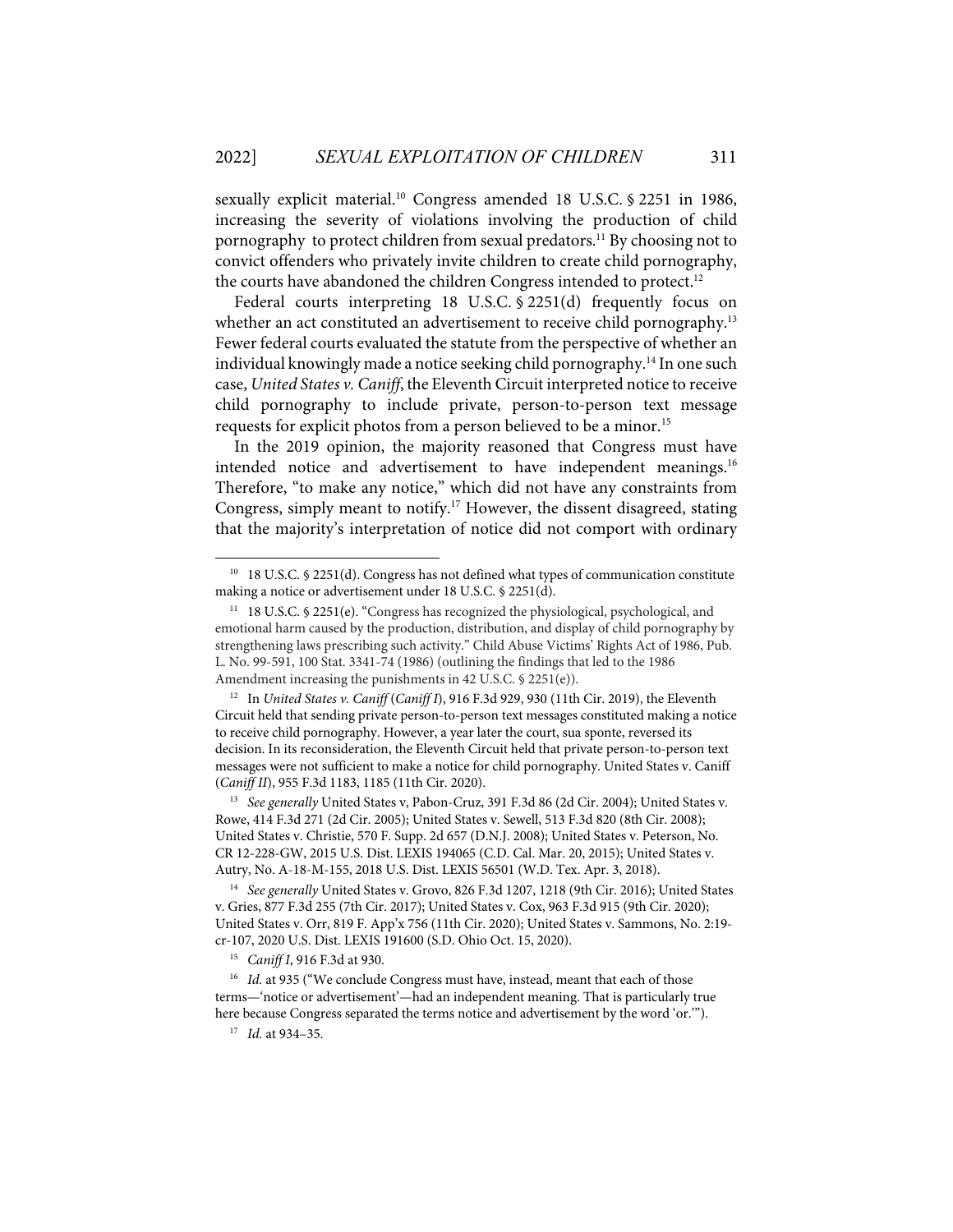English speech and that notice, as informed by the statutory context, required a public component.<sup>18</sup>

In 2020, the Eleventh Circuit reviewed the case sua sponte and vacated its previous decision. <sup>19</sup> The court held that the term notice did not apply to private, person-to-person communication.20 While once again reviewing the ordinary meaning of notice, the Eleventh Circuit then found that to "make . . . any notice" does not encompass the private communication meanings of notice.21 Relying on the rule of lenity, the court interpreted notice narrowly and thus found in the defendant's favor.<sup>22</sup>

Although the ambiguity surrounding the meaning of notice was addressed several times by federal courts, there has never been a clear and consistent definition as to what types of communication Congress intended to criminalize by including both notice and advertisement in the statute. To adequately protect children, notice under 18 U.S.C. § 2251(d) must be interpreted broadly to include private, person-to-person text messages. If a broad interpretation is not adopted by the courts, Congress must amend the statute to define "notice" or "advertisement." Likewise, Congress should rewrite the statute using clear language to signal Congress's intent to protect children from private offers to participate in child pornography.

#### II. BACKGROUND

#### A. *Child Pornography in the United States*

The child pornography problem did not begin with the invention of computers. A cottage industry for child pornography developed after the invention of the camera.<sup>23</sup> However, the child pornography problem expanded once predators could hide behind a computer screen. The predator's ability to hide created numerous challenges for law enforcement trying to keep up with advancing technology.<sup>24</sup>

The internet created a shelter for predators—not for the child victims. Child victims live with trauma caused by child pornography for the rest of their lives.25 The trauma experienced by child victims prompted action by

<sup>18</sup> *Id.* at 944.

<sup>19</sup> *Caniff II*, 955 F.3d at 1185.

<sup>20</sup> *Id.* 

<sup>21</sup> *Id.* at 1188–89.

<sup>22</sup> *Id.* at 1191.

<sup>&</sup>lt;sup>23</sup> RICHARD WORTLEY & STEPHEN SMALLBONE, CHILD PORNOGRAPHY ON THE INTERNET 1 (2006), http://www.ncdsv.org/images/cops\_child-pornography-on-the-internet\_5-2006.pdf.

<sup>&</sup>lt;sup>24</sup> MICHAEL C. SETO, *Child Pornography*, *in* INTERNET SEX OFFENDERS 37, 40 (2013).

<sup>25</sup> U.S. DEP'T OF JUST., *supra* note 4.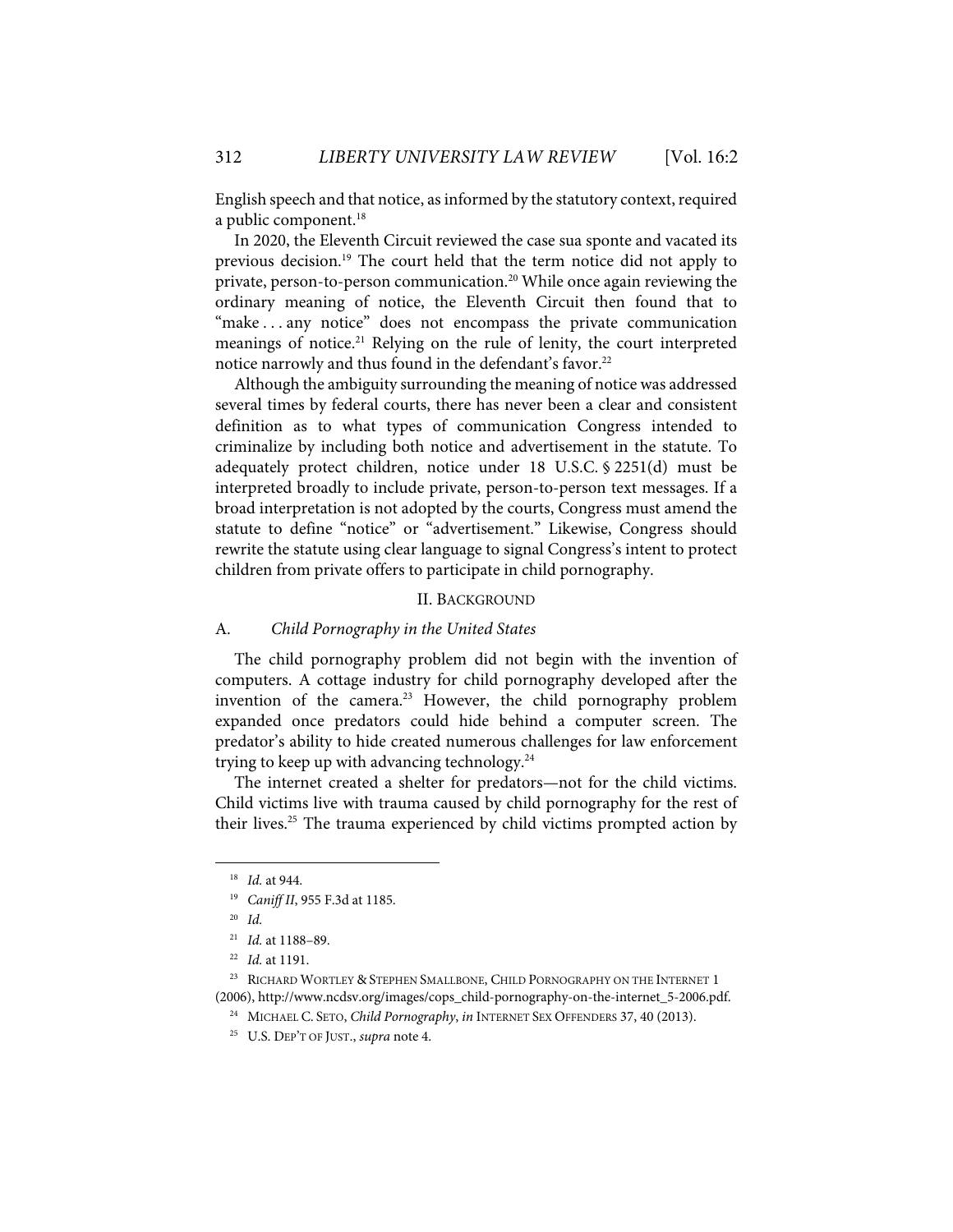Congress. Congress took action by passing a series of bills aimed at criminalizing various aspects of the child pornography industry.26

#### 1. The Rise of Child Pornography

The development of the camera in the early 1800s led to an increase in the production, trading, and collection of child pornography.<sup>27</sup> Even with technological advancements, most images of child pornography were expensive and difficult to obtain.<sup>28</sup> Although there was an increase in child pornography production and distribution, law enforcement agencies were able to curb the trafficking of these materials. <sup>29</sup> Because most child pornography was locally produced, it remained relatively obscure and unusual until the 1970s.<sup>30</sup> By 1977, "there were at least 260 different monthly magazines" circulating in the United States.<sup>31</sup> A 1985 Congressional report estimated that child pornography had become a highly-organized cottage industry grossing several million dollars per year, calling into question the early 1970s figures estimating a nearly billion dollar industry.<sup>32</sup>

The prevalence of child pornography, as we know it today, did not occur until the internet was introduced. With the rapid change in technology, the number of photos and videos that memorialized the sexual exploitation of children increased exponentially.<sup>33</sup> Prior to the internet era, child pornography was obtained by the interested party contacting commercial distributors or individuals to purchase or trade images.<sup>34</sup> Now, with the internet, interested parties not only have access to more material, but they can access it almost instantaneously with a click of a button.<sup>35</sup> Predators,

<sup>30</sup> HOWARD A. DAVIDSON & GREGORY A. LOKEN, CHILD PORNOGRAPHY AND PROSTITUTION: BACKGROUND AND LEGAL ANALYSIS 1 (1987),

https://www.ncjrs.gov/pdffiles1/Digitization/109927NCJRS.pdf.

31 *Id.*

<sup>26</sup> *See infra* Section II.B.

<sup>27</sup> WORTLEY & SMALLBONE, *supra* note 23, at 1.

<sup>28</sup> *Id.*

<sup>&</sup>lt;sup>29</sup> *Id.* at 5. Child pornography produced during the 1800s, before the advent of the internet, were "locally produced, of poor quality, expensive, and difficult to obtain." *Id*. at 1. The cottage industry of child pornography remained a mostly self-restricted enterprise throughout much of the twentieth century allowing law enforcement agencies to be successful in limiting the spread of traditional hard-copy forms. *Id.*

<sup>&</sup>lt;sup>32</sup> *Id.* (citing S. REP. NO. 99-537 (1986)). The true extent of the industry is difficult to determine because "photographs, videotapes, and films can be taken in private homes and distributed in clandestine underground channels." *Id.*

<sup>33</sup> U.S. SENT'G COMM'N, *supra* note 5, at 3.

<sup>34</sup> SETO, *supra* note 24, at 40.

<sup>35</sup> *See* WORTLEY & SMALLBONE, *supra* note 23, at 9.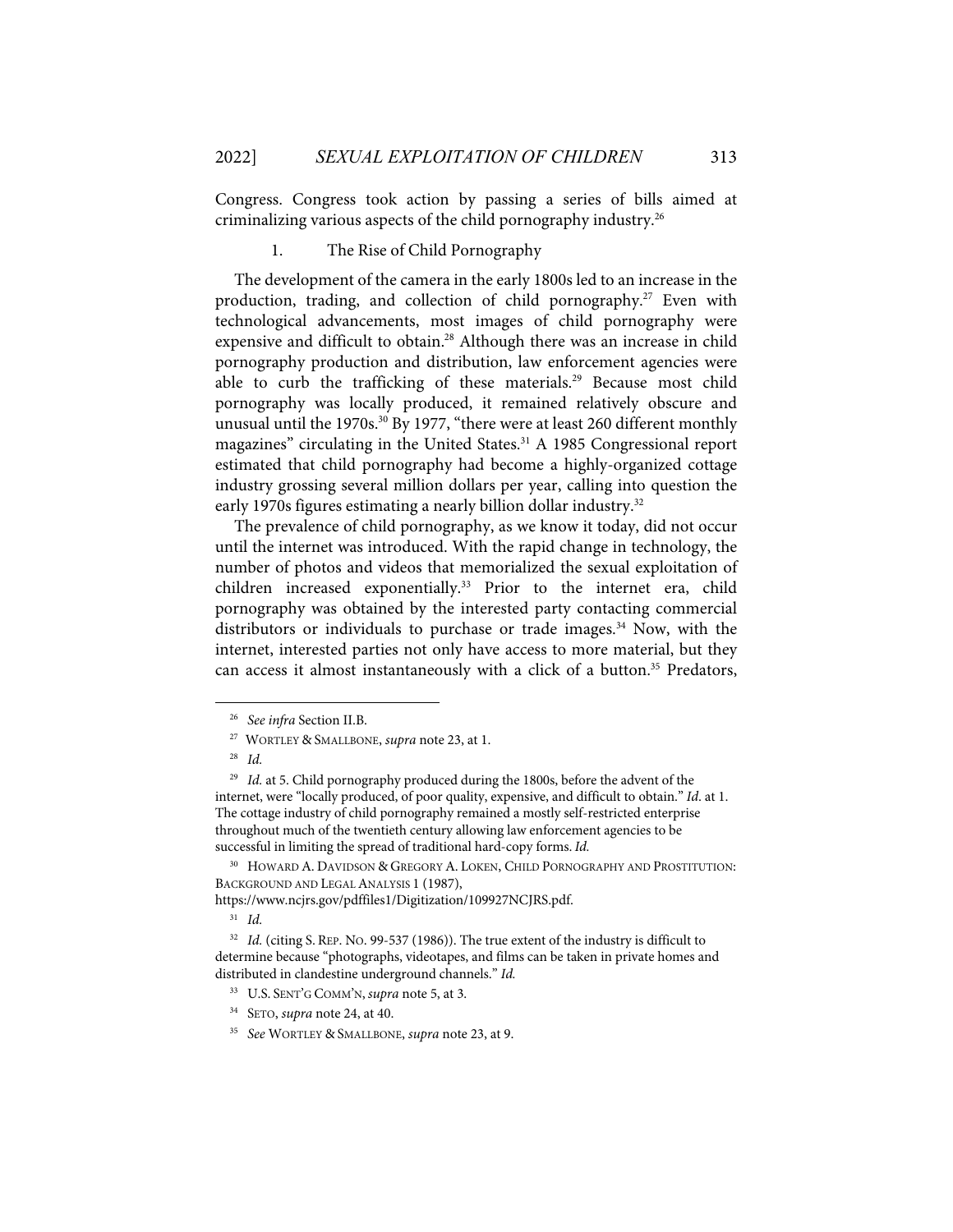using the internet, are now able to find and seduce potential victims; produce, trade, or exchange pornography; and communicate with each other with little detection. 36

The internet age expanded the ability to create and distribute child pornography into a global phenomenon.37 The global nature of the industry, coupled with the increased anonymity of the internet, has created a vast industry that has proven difficult for law enforcement to curb.<sup>38</sup> North America alone hosted the most child pornography websites globally until 2016, but there was a shift and Europe host the most child pornography websites.<sup>39</sup> Since 2016, Europe has hosted the most child pornography websites.<sup>40</sup> However, the number of websites hosted in the United States is still staggering. In 2020, the United States was hosting 8,257 confirmed URLs with child pornography and child sexual abuse material. <sup>41</sup> Many websites hosting such material remain unknown and are constantly changing.

The exact number of images and videos appearing on these websites are difficult to determine.<sup>42</sup> One website alone hosted over 1.3 million images depicting more than seventy-three previously unidentified child victims.<sup>43</sup> Additionally, while investigating a single website over a twelve-day period, the Federal Bureau of Investigation (FBI) discovered roughly 200,000 registered users and 100,000 individuals accessing the site.<sup>44</sup> In 2020, the National Center for Missing and Exploited Children CyberTipline received roughly 33.6 million reports of pornographic images involving children, with

<sup>36</sup> *Id*.; PHILIP JENKINS, BEYOND TOLERANCE: CHILD PORNOGRAPHY ON THE INTERNET 14–15 (2001).

<sup>37</sup> Michael J. Henzey, *Going on the Offensive: A Comprehensive Overview of Internet Child Pornography Distribution and Aggressive Legal Action*, 11 APPALACHIAN J.L. 1, 6 (2011).

<sup>38</sup> SETO, *supra* note 24, at 41.

<sup>39</sup> *The Annual Report 2020: Geographical Hosting*, IWF,

https://annualreport2020.iwf.org.uk/trends/international/geographic (last visited Feb. 23, 2022).

<sup>40</sup> *Id*. As of 2020, Europe hosted 138,009 URLs with child pornography and child sexual abuse material. *Id.* This was an increase from 117,359 URLs hosting these materials in 2019. *Id.* 

<sup>41</sup> *Id.*

<sup>42</sup> WORTLEY & SMALLBONE, *supra* note 27, at 12–13 ("[O]ne problem in estimating the number of sites is that many exist only for a brief period before they are shut down, and much of the trade in child pornography takes place at hidden levels of the Internet.").

<sup>43</sup> U.S. DEP'T OF JUST., *supra* note 3, at 74; *The Scourge of Child Pornography: Working to Stop the Sexual Exploitation of Children*, FBI NEWS (Apr. 25, 2017),

https://www.fbi.gov/news/stories/the-scourge-of-child-pornography.

<sup>44</sup> *Id.*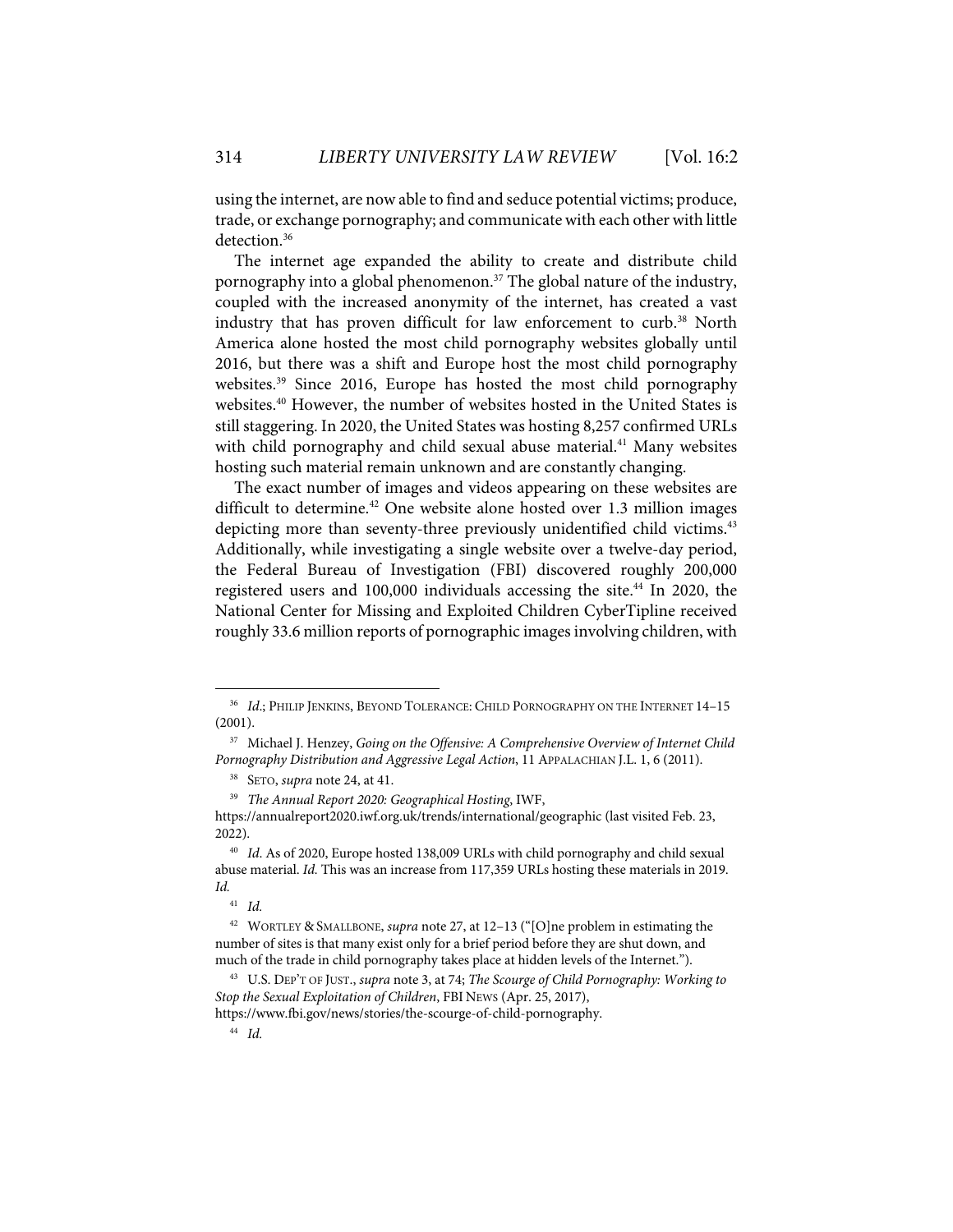10.4 million unique images.45 The CyberTipline also reviewed reports of 31.6 million videos of child pornography, with 3.7 million unique videos. <sup>46</sup> The same image or video circulating on different websites or being shared by different people contributes to the overall number of reports being so much greater than the unique images and videos.<sup>47</sup>

As technology continues to grow and develop so do the opportunities available for predators to groom and entice children. The number of smartphone users increases steadily every year. As of 2021, there were 6.64 billion smartphone users globally, or approximately 83.9% of the world population.48 Many teenagers use smartphones to share sexually explicit photos of themselves and social networking sites to exchange sexually charged communications.<sup>49</sup> According to the National Center for Missing and Exploited Children, 90% of the reports received by its CyberTipline involved an offender's direct communication or attempted direct communication with children.<sup>50</sup> This communication is made easier with smartphones and the amount of communication that occurs through applications, social networking sites, or private text messages.

#### 2. Children as Victims in Child Pornography

The internet now "provides positive reinforcement for [child pornographers] in their beliefs and behaviors, encouraging further exploitation of children."51 This positive reinforcement overshadows the fact that the production, distribution, and possession of child pornography are all crimes with actual victims. The increase and normalization of child

<sup>45</sup> *2019 & 2020 Total Files by Reporting Category and Type*, NAT'L CTR. OF MISSING & EXPLOITED CHILD., https://www.missingkids.org/gethelpnow/cybertipline (last visited Nov. 2, 2021).

<sup>46</sup> *Id.* 

<sup>&</sup>lt;sup>47</sup> *Id.* ("Children are revictimized by the continued circulation of the files of their abuse and the technology that is used to identify these files, is critical to their protection.").

<sup>48</sup> Ash Turner, *How Many Smartphones are in the World?*, BANKMYCELL.COM, https://www.bankmycell.com/blog/how-many-phones-are-in-the-world (last visited Feb. 7, 2022).

<sup>49</sup> Dawn C. Nunziato, *Romeo and Juliet Online and in Trouble: Criminalizing Depictions of Teen Sexuality (c u l8r: g2g 2 jail),* 10 NW. J. TECH. & INTELL. PROP. 57, 58 (2012).

<sup>50</sup> NAT'L CTR. FOR MISSING & EXPLOITED CHILD., THE ONLINE ENTICEMENT OF CHILDREN: AN IN-DEPTH ANALYSIS OF CYBER TIPLINE REPORTS 3 (2017), https://www.missingkids.org/content/dam/missingkids/pdfs/ncmec-

analysis/Online%20Enticement%20Pre-Travel1.pdf.

<sup>51</sup> Debra Wong Yang & Patricia A. Donahue, *Protecting Children from Online Exploitation and Abuse: An Overview of Project Safe Childhood*, 34 PEPP. L. REV. 439, 445 (2007).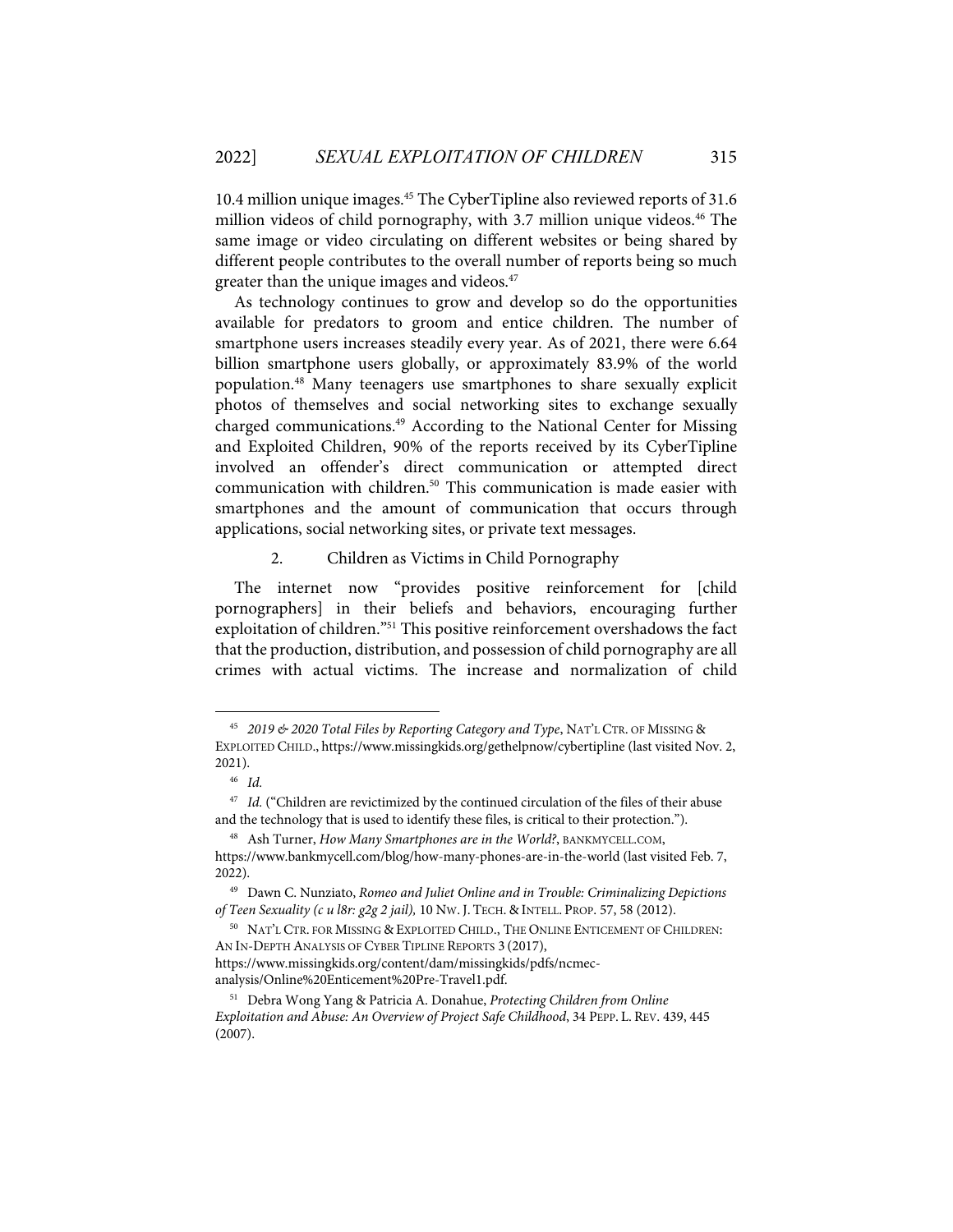pornography and sexual exploitation of children fails to appreciate the harms caused to the children depicted in these images, children exposed to child pornography, and society overall. Child pornography produces a permanent record of a child's sexual abuse, which, when coupled with online dissemination, causes the child to be perpetually victimized.52 A child living with "the permanency, longevity, and circulation of [the] record<sup>"53</sup> can "create[] lasting psychological damage to the child."54

The greatest harm to the young victims is the emotional and psychological damage caused when a child is forced or manipulated to engage in sexual acts.55 The frequency and severity of the sexual abuse, along with the age at which it happened, combine to cause emotional harm that often extends throughout the life of the child. <sup>56</sup> This sexual abuse and exploitation can create difficulty in developing healthy and affectionate relationships<sup>57</sup> because victims "live in constant fear that images will surface and be viewed by people they know."58

For many children, the images of their victimization depict abuse that began when the child was quite young and often continues for much of the child's life. <sup>59</sup> According to a report by the National Center for Missing and Exploited Children, 76% of the identified victims in child pornography were prepubescent.<sup>60</sup> Of the prepubescent children, 10% were infants or toddlers.<sup>61</sup> Other studies have found that about half of the victims were younger than twelve years old. $62$  Due to their young age, victims often fear people will believe they were complicit in their abuse.<sup>63</sup> In fact, some victims may not even understand the extent of their trauma because they were so young when the abuse occurred.<sup>64</sup>

Much like victims of other types of sexual abuse, victims of child

<sup>52</sup> U.S. DEP'T OF JUST., *supra* note 4.

<sup>53</sup> *Id.*

<sup>54</sup> *Id.*

<sup>55</sup> T. Christopher Donnelly, *Protection of Children from Use in Pornography: Toward Constitutional and Enforceable Legislation*, 12 U. MICH. J.L. REFORM 295, 299 (1979).

<sup>56</sup> *Id.* at 299–300.

<sup>57</sup> *Id.* at 299.

<sup>58</sup> Gewirtz-Meydan et al., *supra* note 5, at 243–44.

<sup>59</sup> *Id.* at 241.

<sup>60</sup> U.S. SENT'G COMM'N, *supra* note 5, at 108.

<sup>61</sup> *Id.*

<sup>62</sup> *Id.*

<sup>63</sup> *Id.* at 111–12.

<sup>64</sup> *Id.* at 108, 111.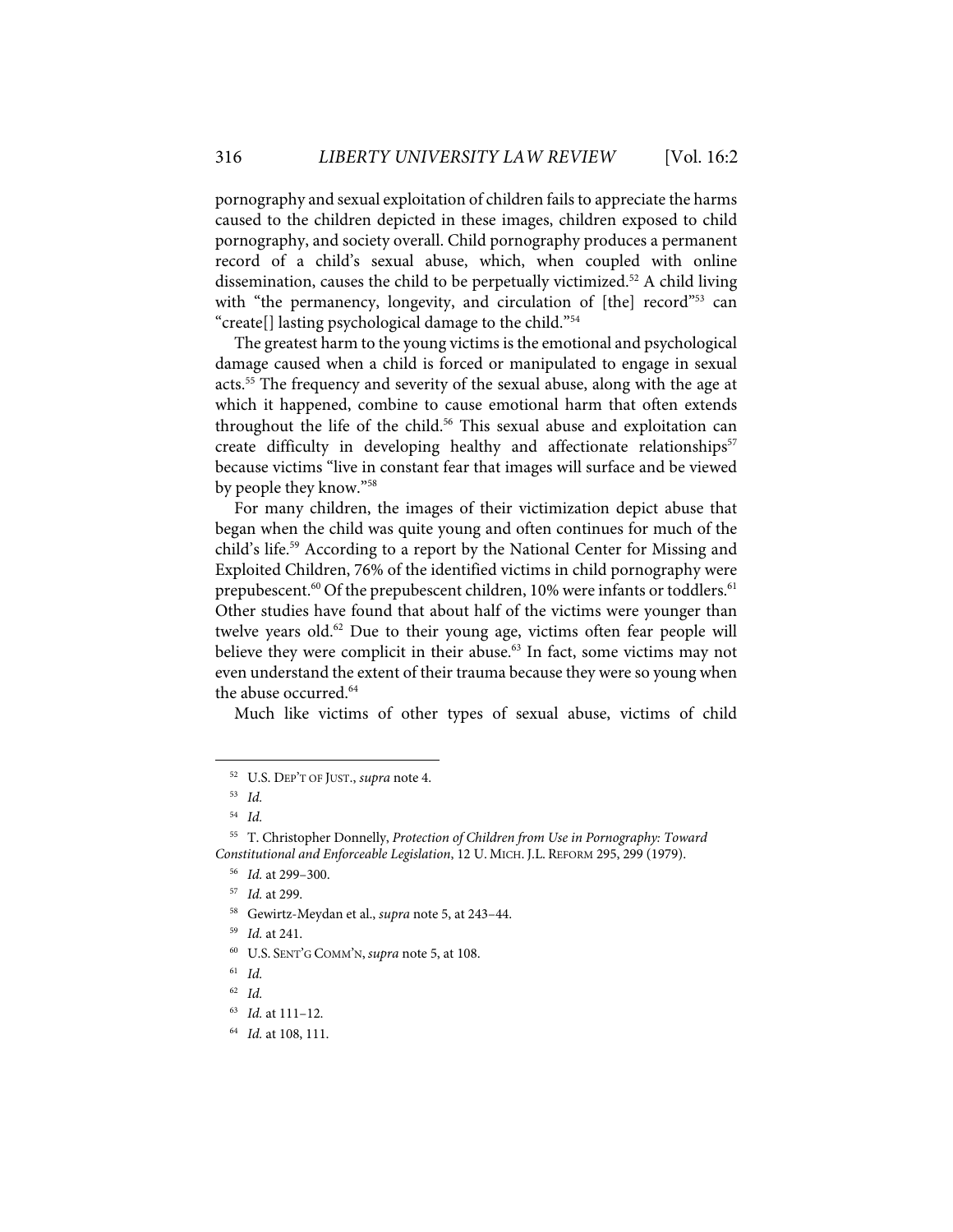pornography are often reluctant to report their abuse.<sup>65</sup> Some young victims are targeted because they are non-verbal and unable to report the abuse.<sup>66</sup> However, many victims are abused by family members who threaten the victims using parental authority or offer various forms of payment to prevent the victims from reporting. <sup>67</sup> Moreover, victims may be used to recruit other children, even their younger siblings.<sup>68</sup> Even if the victims were not targeted because of the greater chance of silence, simply knowing that images of the sexual abuse and exploitation exist prevents victims from reporting the crime due to feelings of guilt and shame.<sup>69</sup> Other victims worry they will be recognized by those viewing the images.<sup>70</sup>

For victims, the knowledge that images of their sexual abuse exist can exacerbate the trauma.<sup>71</sup> For instance, victims of child pornography are at greater risk of depression, poor self-esteem, interpersonal problems, delinquency, substance abuse, suicidal thoughts, and post-traumatic stress disorder.<sup>72</sup> The lack of control over images can be one of the most difficult aspects of the abuse to overcome.<sup>73</sup> Although not all child pornography depicts violent sexual abuse, it is all produced through the sexual exploitation of children. This means that the victims suffer from the knowledge that their image is being used for sexual gratification or to groom new victims. <sup>74</sup> Some victims have even reported they were tracked down and stalked by viewers of their images. $75$ 

#### B. *Federal Response to the Child Pornography Problem*

Until 1977, there was no federal legislation that criminalized the production of sexually explicit images of children.<sup>76</sup> Prosecutors had been relying on state "rape, incest and child welfare statutes to punish those who

<sup>65</sup> *Id.* at 111.

<sup>66</sup> U.S. SENT'G COMM'N, *supra* note 5, at 108, 111.

<sup>67</sup> *Id.* at 109–10.

<sup>68</sup> *Id.* at 110 n.10 ("Sometimes these are siblings sets and sometimes an initial victim may be encouraged by the offender to 'recruit' another child."); Janis Wolak et al., *Arrests for Child Pornography Production: Data at Two Time Points from a National Sample of U.S. Law Enforcement Agencies*, 16 CHILD MALTREATMENT 184, 190 (2011).

<sup>69</sup> U.S. SENT'G COMM'N, *supra* note 5, at 111.

<sup>70</sup> Gewirtz-Meydan et al., *supra* note 5, at 241.

<sup>71</sup> U.S. SENT'G COMM'N, *supra* note 5, at 112.

<sup>72</sup> *Id.* at 113.

<sup>73</sup> Gewirtz-Meydan et al., *supra* note 5, at 244.

<sup>74</sup> U.S. SENT'G COMM'N, *supra* note 5, at 113.

<sup>75</sup> *Id.*

<sup>76</sup> WORTLEY & SMALLBONE, *supra* note 27, at 4–5; DAVIDSON & LOKEN, *supra* note 30, at 7.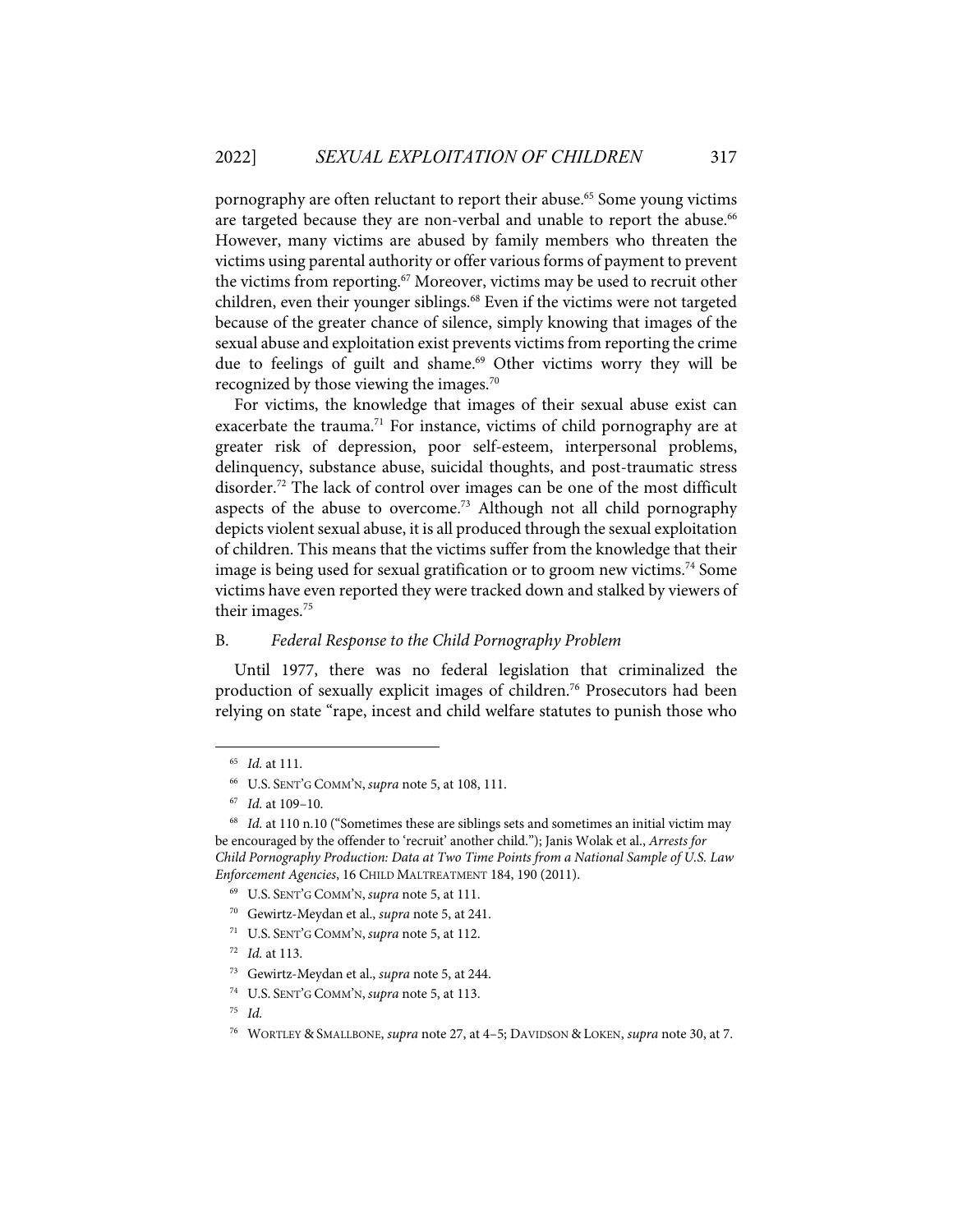sexually exploited children."77 Congress passed the Protection of Children Against Sexual Exploitation Act of 1977 in response to the storm of media attention that put the issue of child pornography on the national agenda.<sup>78</sup> A Congressional investigation of the child pornography industry revealed that the production, distribution, and sale of child pornography was comprised of a loose network of clandestine operations that made a wide variety of sexually explicit material available in most parts of the country.<sup>79</sup> Finding the current federal statutes did not protect children or society from the "highly organized, multi-million dollar" nationwide industry of child pornography, Congress declared that more focused legislation was needed to fill the voids in current federal law.<sup>80</sup>

The 1977 Act prohibited the use of children under the age of sixteen in the production of pornographic materials.<sup>81</sup> The 1977 Act also prohibited the knowing sale of or distribution of child pornographic images used for commercial purposes.<sup>82</sup> The 1977 Act explicitly prohibited "any obscene material depicting a minor engaging in sexually explicit conduct."83 For purposes of the 1977 Act, sexually explicit conduct did not include a provision for nudity but included the phrase "lewd exhibition of the genitals or pubic area."84

<sup>77</sup> David P. Shouvlin, *Preventing the Sexual Exploitation of Children: A Model Act*, 17 WAKE FOREST L. REV. 535, 537–38 (1981).

<sup>78</sup> Protection of Children Against Sexual Exploitation Act of 1977, Pub. L. No. 95-225, 92 Stat. 7 (1978) (current version at 18 U.S.C. §§ 2251–53, 2423); Artemus Ward, *Protection of Children Against Sexual Exploitation Act of 1977*, THE FIRST AMEND. ENCYC., https://www.mtsu.edu/first-amendment/article/1088/protection-of-children-against-sexualexploitation-act-of-1977 (last visited Jan. 13, 2022).

<sup>79</sup> S. REP. NO. 95-438, at 5 (1977).

<sup>80</sup> S. REP. NO. 95-438, at 3, 5 (1977). Law enforcement agencies documented the presence of major production centers in many large cities including Los Angeles, Chicago, and New York City, as well as the existence of smaller independent producers around the country. S. REP. NO. 95-438, at 6 (1977).

<sup>81</sup> Protection of Children Against Sexual Exploitation Act of 1977, Pub. L. No. 99-225, 92 Stat. 7, 8 (1978) (current version at 18 U.S.C. §§ 2251–53, 2423); Annemarie J. Mazzone, Comment, United States v. Knox*: Protecting Children from Sexual Exploitation Through the Federal Child Pornography Laws*, 5 FORDHAM INTELL. PROP. MEDIA & ENT. L.J. 167, 178 (1994).

<sup>82</sup> Audrey Rogers, *Child Pornography's Forgotten Victims*, 28 PACE L. REV. 847, 855 (2008).

<sup>83</sup> Mazzone, *supra* note 81, at 178–79. Although Congress believed that only obscene child pornography could be constitutionally banned, as outlined in *Miller v. California*, 413 U.S. 15 (1973), it still could not define what kind of images would be considered obscene. *Id.* at 177 n.50.

<sup>84</sup> *Id.* at 176.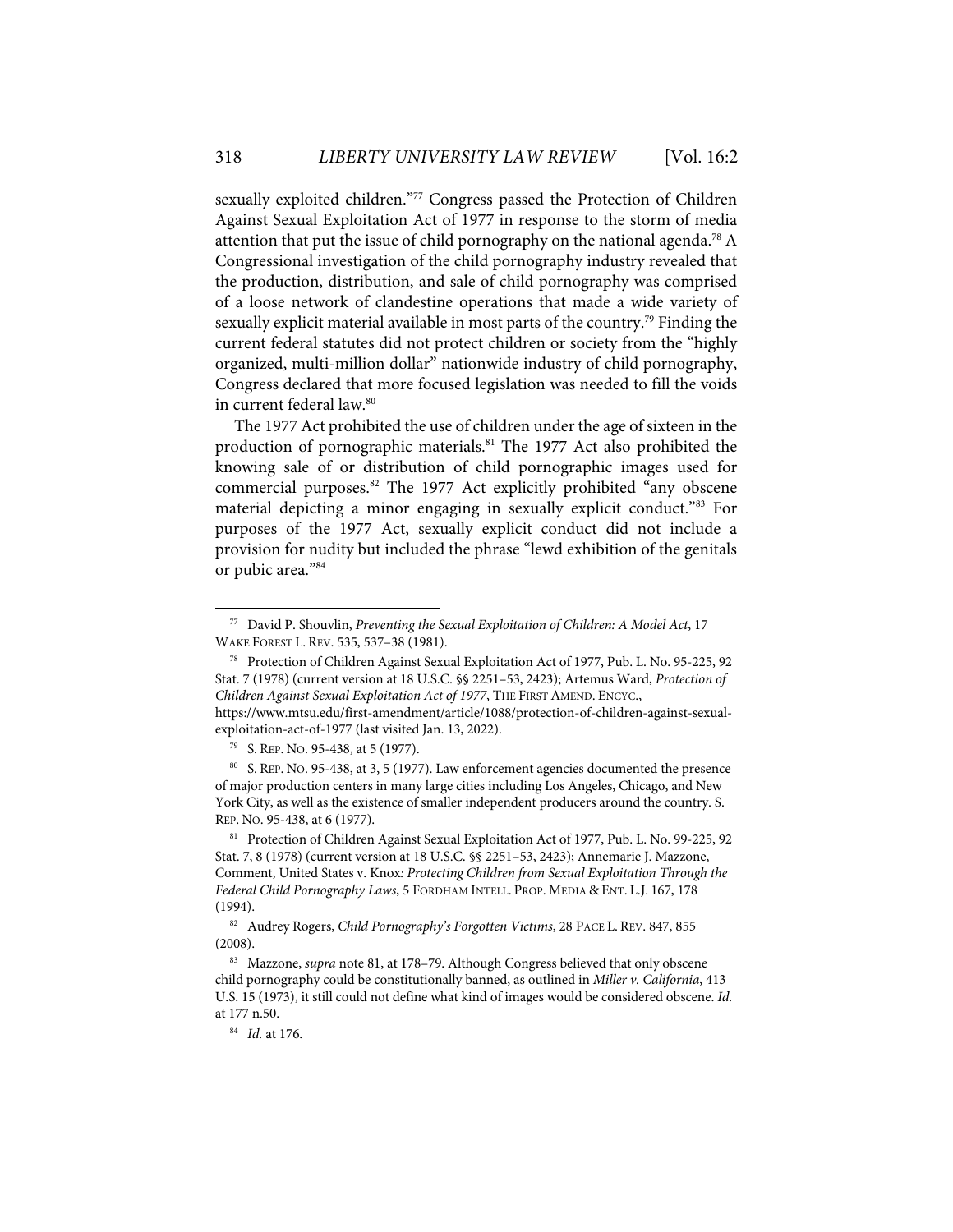Shortly after the 1977 Act passed, the United States Supreme Court identified child pornography as a new category of unprotected speech in *New*  York v. Ferber.<sup>85</sup> The Court held that the production and distribution of child pornography is intrinsically related to the sexual exploitation and abuse of children and did not warrant First Amendment protection.<sup>86</sup> Ferber allowed state legislatures to regulate non-obscene child pornography.<sup>87</sup> However, the Court's decision in *Ferber* frustrated the purpose of the 1977 Act because the types of images that could be banned under the Act were limited only to those that were considered obscene.<sup>88</sup>

After the decision in *Ferber* and a review of the 1977 Act, Congress passed the Child Protection Act of 1984.<sup>89</sup> The 1984 Act eliminated the 1977 Act's obscenity requirement, sale requirement, and commercial purpose requirement. <sup>90</sup> The new Act added an offense for knowingly reproducing any visual depiction of children engaging in sexually explicit conduct through the mail.<sup>91</sup> The 1984 Act also redefined sexually explicit conduct by changing "lewd" to "lascivious" exhibition of the genitals, to clarify that obscenity was not necessary for these visual depictions to qualify.<sup>92</sup>

Although the 1984 Act produced Congress's desired result, as "federal prosecutions increased dramatically,"93 Congress continued to "examine the seriousness of [] child pornography."<sup>94</sup> In 1985, President Reagan established the Attorney General's Commission on Pornography to "determine the nature, extent, and impact" of pornography on society in the United States to recommend ways to stop its spread.<sup>95</sup> The report found that the production and the distribution of child pornography is a form of sexual exploitation that causes serious harm to the children involved.96 The report echoed the *Ferber*

<sup>85</sup> New York v. Ferber, 458 U.S. 747, 765 (1982); Carissa Byrne Hessick, *The Limits of Child Pornography*, 89 IND. L.J. 1437, 1443–44 (2014); Mazzone, *supra* note 81, at 180. 86 *Ferber*, 458 U.S. at 759.

<sup>87</sup> Mazzone, *supra* note 81, at 182.

<sup>88</sup> *Id.*

<sup>89</sup> Child Protection Act of 1984, Pub. L. No. 98-292, 98 Stat. 204 (current version at 18 U.S.C. §§ 2251–55); Mazzone, *supra* note 81, at 182, 185.

<sup>90</sup> Mazzone*, supra* note 81, at 185.

<sup>&</sup>lt;sup>91</sup> Child Protection Act of 1984, Pub. L. No. 98-292, 98 Stat. 204 (current version at 18 U.S.C. §§ 2251–55); Mazzone, *supra* note 81, at 185–86.

<sup>92</sup> Child Protection Act of 1984, Pub. L. No. 98-292, 98 Stat. 204, 205 (current version at 18 U.S.C. §§ 2251–55); Mazzone, *supra* note 81, at 186.

<sup>93</sup> Mazzone, *supra* note 81, at 186.

<sup>94</sup> *Id.*

<sup>95</sup> Richard E. McLawhorn, *Summary of the Report by the Attorney General's Commission on Pornography*, 74 LINACRE Q. 313, 313 (2007) (internal quotation marks omitted). 96 *Id.* at 330–31. *See supra* Section II.A.2 for a discussion of all of the harms faced by the

child victims of child pornography.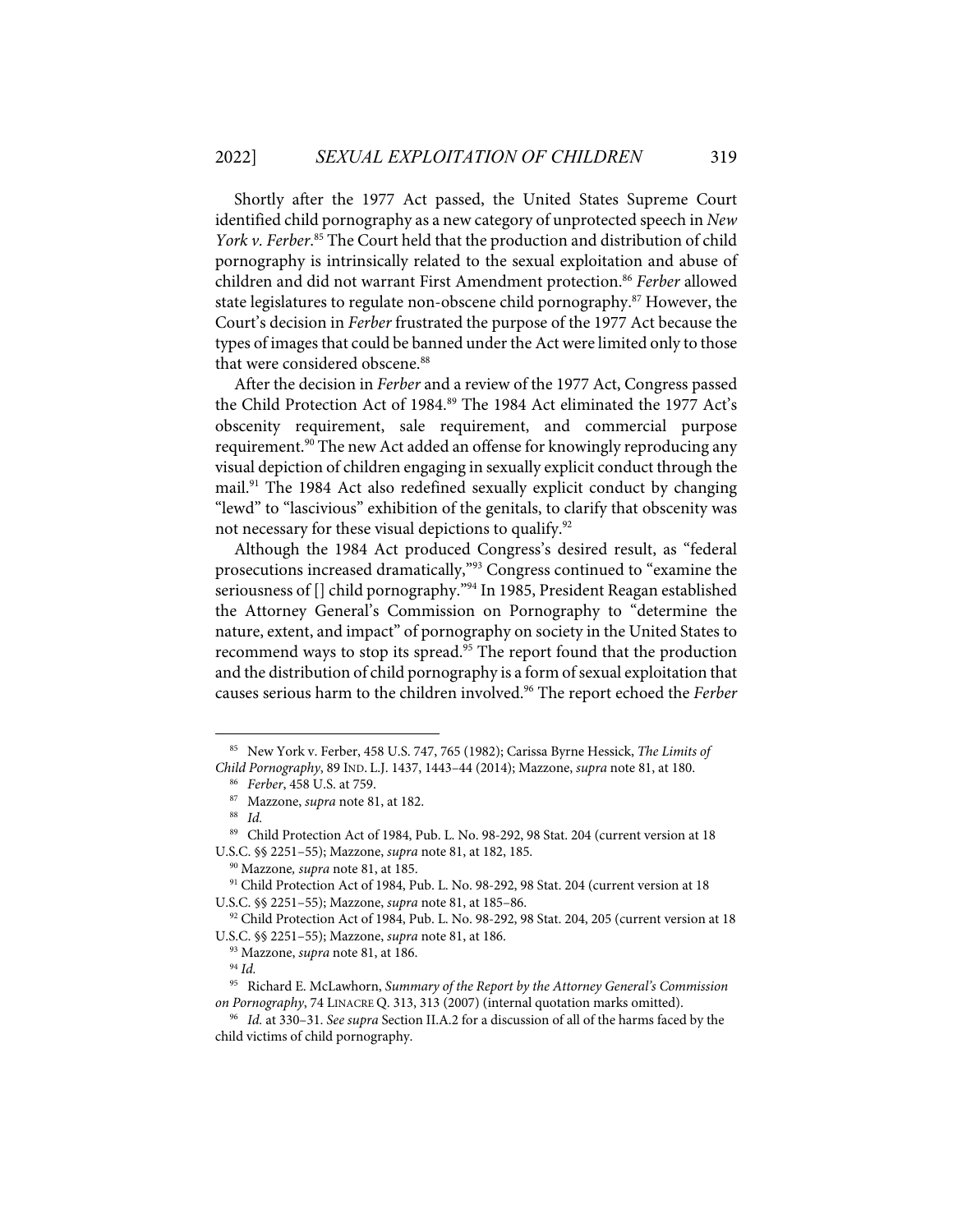Court's belief that the market for child pornography may decrease with the stringent enforcement of existing laws and impactful sanctions, which may, in turn, reduce the production of child pornography. $97$  Recognizing the significant harm the production and distribution of child pornography caused, Congress passed the Child Sexual Abuse and Pornography Act of 1986.98

The 1986 Act added a ban on advertisements related to the sexual exploitation of children.<sup>99</sup> Congress further added a clarification to "visual depictions" to include undeveloped film.<sup>100</sup> With the increased access to computers and use of the internet, Congress continued to address emerging issues regarding child pornography. In 1988, Congress passed the Child Protection and Obscenity Enforcement Act,<sup>101</sup> the first statute to address the technological developments that facilitated the expansion of online child pornography.102 The 1988 Act criminalized the transmission, distribution, or reception of child pornography using a computer.<sup>103</sup> The Child Protection Restoration and Penalties Enhancement Act of 1990 expanded criminal penalties for individuals who knowingly possessed child pornography.104

The growth of the internet and the continual advances in computer technology led to concerns that the existing legislation was out of date. The Child Pornography Prevention Act of1996 amended federal laws to address the sexual exploitation of children and the growth of new technological advances.105 The 1996 Act expanded the breadth of child pornography law

<sup>&</sup>lt;sup>97</sup> U.S. DEP'T OF JUST., ATTORNEY GENERAL'S COMMISSION ON PORNOGRAPHY 416-17, 659-60 (1986) (citing New York v. Ferber, 458 U.S. 747, 760 (1982)).

<sup>98</sup> *See generally* Child Sexual Abuse and Pornography Act of 1986, Pub. L. No. 99-628, 100 Stat. 3510 (1986) (current version at 18 U.S.C. §§ 2251, 2255, 2421–24).

<sup>99</sup> *Id.*

<sup>100</sup> Mazzone, *supra* note 81, at 187.

<sup>101</sup> Child Protection and Obscenity Enforcement Act of 1988, Pub. L. No. 100-690, 102 Stat. 4485 (1988) (current version at 18 U.S.C. §§ 2251–52, 2256).

<sup>102</sup> *See id.* ("[A]mend[ing] by inserting 'by any means including by computer' after 'interstate or foreign commerce' both places it appears" in § 2251(c), prior to its change to § 2251(d)); Mary G. Leary, *Protecting Children from Child Pornography and the Internet*, CHILD SEXUAL EXPLOITATION PROGRAM UPDATE (Am. Prosecutors Rsch. Inst., Alexandria, Va.), Nov. 4, 2004, at 1 ("Also to follow was the Child Protection and Obscenity Enforcement Act of 1988, which addressed for the first time the relationship between computer technology and child pornography.").

<sup>103</sup> *Id.*

<sup>104</sup> Child Protection Restoration and Penalties Enhancement Act of 1990, Pub. L. No. 101-647, 104 Stat. 4816 (current version at 18 U.S.C. § 2252).

<sup>&</sup>lt;sup>105</sup> Child Pornography Prevention Act of 1996, Pub. L. No. 104-208, 110 Stat. 3009, 3026-27 (current version at 18 U.S.C. §§ 2251–52).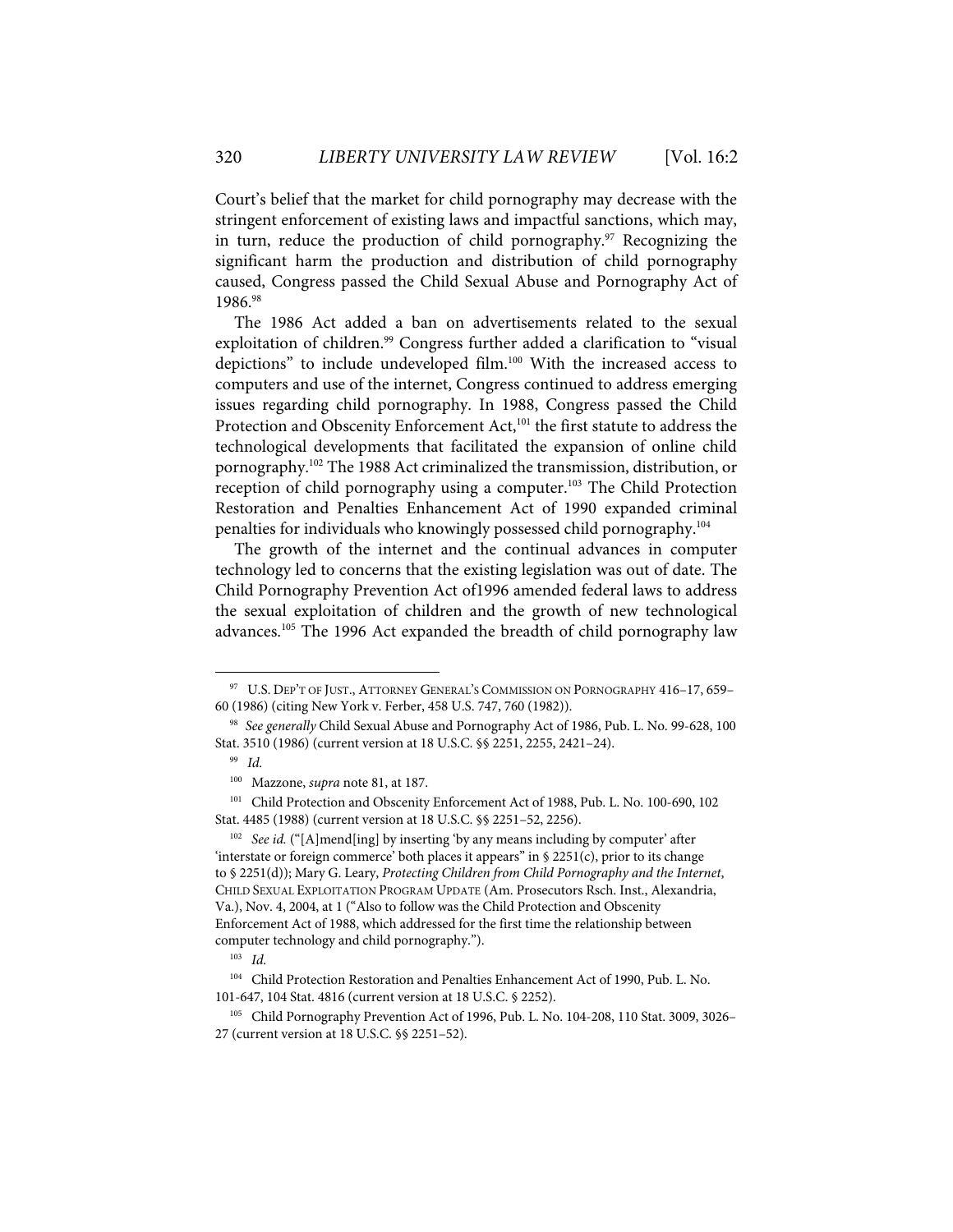from the actual sexual abuse of children to include digitally created images of children engaged in sexually explicit activity.106 Additionally, the 1996 Act banned the production and distribution of morphed or "virtual" child pornography.107 Since 1996, major decisions and legislation have focused on other aspects of child pornography, like virtual pornography, while leaving  $$ 2251(d)$  untouched.<sup>108</sup>

#### III. PROBLEM

#### A. *Statutory Definitions Regarding the Sexual Exploitation of Children*

Child pornography is not protected under the First Amendment and is subject to federal statute restrictions. <sup>109</sup> Chapter 110 of Title 18 of the United States Code<sup>110</sup> codifies prohibitions to almost all aspects of child pornography, including the production, distribution, and possession of child pornography through any means of interstate or foreign commerce.<sup>111</sup> Violations of these federal child pornography statutes are serious offenses and those convicted under these statutes face severe penalties. The severe punishments highlight the desire to protect children from the physical and psychological abuse of producing and distributing child pornography.112

To grasp the extent of these statutes it is important to know what is classified as child pornography or a visual depiction of sexually explicit conduct. 18 U.S.C. § 2256(8) defines child pornography as any "visual depiction" of a minor "engaging in sexually explicit conduct," "including any photograph, film, video, picture, or computer or computer-generated image or picture, whether made or produced by electronic, mechanical, or other means . . . . "113 The section goes on to define "sexually explicit conduct" as actual or simulated sexual intercourse, bestiality, or "lascivious exhibition of

<sup>&</sup>lt;sup>106</sup> A Brief Overview of Child Pornography Laws and Key Problems, STOBBS L. OFF., http://www.stobbslaw.com/blog/2014/05/a-brief-overview-of-child-pornography-laws-andkey-problems/ (last visited Feb. 11, 2022).

<sup>107</sup> *Id.*

<sup>108</sup> PROTECT Act of 2003, Pub. L. No. 108-21, 117 Stat. 650 (2003); *see generally* Ashcroft v. Free Speech Coal., 535 U.S. 234, 253 (2002).

<sup>109</sup> *See generally* New York v. Ferber, 458 U.S. 747 (1982).

<sup>110 18</sup> U.S.C. §§ 2251–2260A.

<sup>111</sup> *Citizen's Guide to U.S. Federal Law on Child Pornography*, U.S. DEP'T OF JUST., https://www.justice.gov/criminal-ceos/citizens-guide-us-federal-law-child-pornography (May 28, 2020); U.S. SENT'G COMM'N, *supra* note 5, at 21–22.

<sup>112</sup> New York v. Ferber, 458 U.S. 756, 756–58 (1982). *See also* Hessick, *supra* note 85, at 1444 ("The Court identified two major harms to children caused by child pornography: the harm of creation and the harm of circulation.").

<sup>113 18</sup> U.S.C. § 2256(8).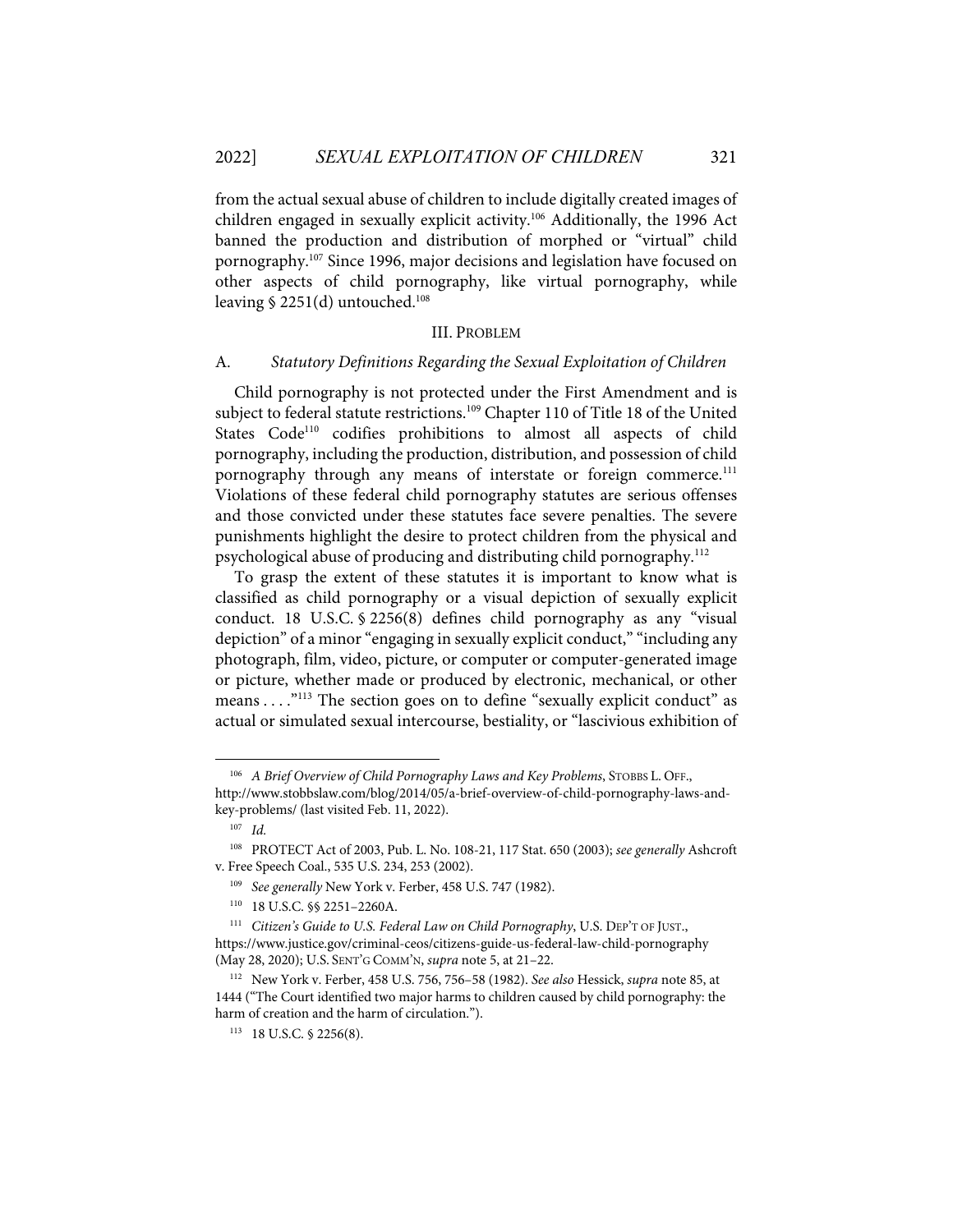the anus, genitals, or pubic area  $\dots$ ."<sup>114</sup> Although lascivious exhibition is not defined by statute, courts addressed it by using a six-prong standard from *United States v. Dost*. <sup>115</sup> The factors from *Dost* include:

> (1) whether the focal point of the visual depiction is on the child's genitalia or pubic area; (2) whether the setting of the visual depiction is sexually suggestive, i.e., in a place or pose generally associated with sexual activity; (3) whether the child is depicted in an unnatural pose, or in inappropriate attire, considering the age of the child; (4) whether the child is fully or partially clothed, or nude; (5) whether the visual depiction suggests sexual coyness or a willingness to engage in sexual activity; (6) whether the visual depiction is intended or designed to elicit a sexual response in the viewer. 116

18 U.S.C. § 2251 prohibits the persuasion, inducement, enticement, or coercion of a minor to engage in sexually explicit conduct in an effort to produce a visual depiction of that conduct.<sup>117</sup> More specifically, 18 U.S.C. § 2251(d)(1) provides that "[a]ny person who . . . *knowingly makes*, prints, or publishes, . . . *any notice or advertisement* seeking or offering [] *to receive* . . . any visual depiction . . . involv[ing] the use of a minor engaging in sexually explicit conduct," shall be sentenced to 15 to 30 years in prison.<sup>118</sup> The section also prohibits knowingly making a notice or advertisement seeking or offering participation in any act of sexual explicit conduct with a minor for the purpose of producing sexually explicit material.<sup>119</sup> Conviction of a production offense under 18 U.S.C. § 2251, even production solely for personal use, faces a mandatory minimum sentence of fifteen years of imprisonment with a maximum of thirty years.<sup>120</sup> The statutory minimums and maximums are higher for those defendants with prior sexual offenses. 121

 $114$  18 U.S.C. § 2256(2)(A).

<sup>115</sup> U.S. SENT'G COMM'N, *supra* note 5, at 23, 23 n.17.

<sup>116</sup> *Id.* at 23 n.17 (quoting United States v. Dost, 636 F. Supp. 828, 832 (S.D. Cal. 1986)).

<sup>117 18</sup> U.S.C. § 2251(a).

<sup>118 18</sup> U.S.C. § 2251(d)(1)(A) (emphasis added).

 $119$  18 U.S.C. § 2251(d)(1)(B).

<sup>120 18</sup> U.S.C. § 2251(e); U.S. SENT'G COMM'N, *supra* note 5, at 24.

<sup>&</sup>lt;sup>121</sup> The minimum for defendants with one previous sexual offense is a mandatory twentyfive-year sentence while the maximum penalty is fifty years. U.S. SENT'G COMM'N, *supra* note 5, at 24. If the defendants have more than one previous sexual offense the mandatory minimum sentence is thirty-five years with a maximum sentence of life imprisonment. *Id.*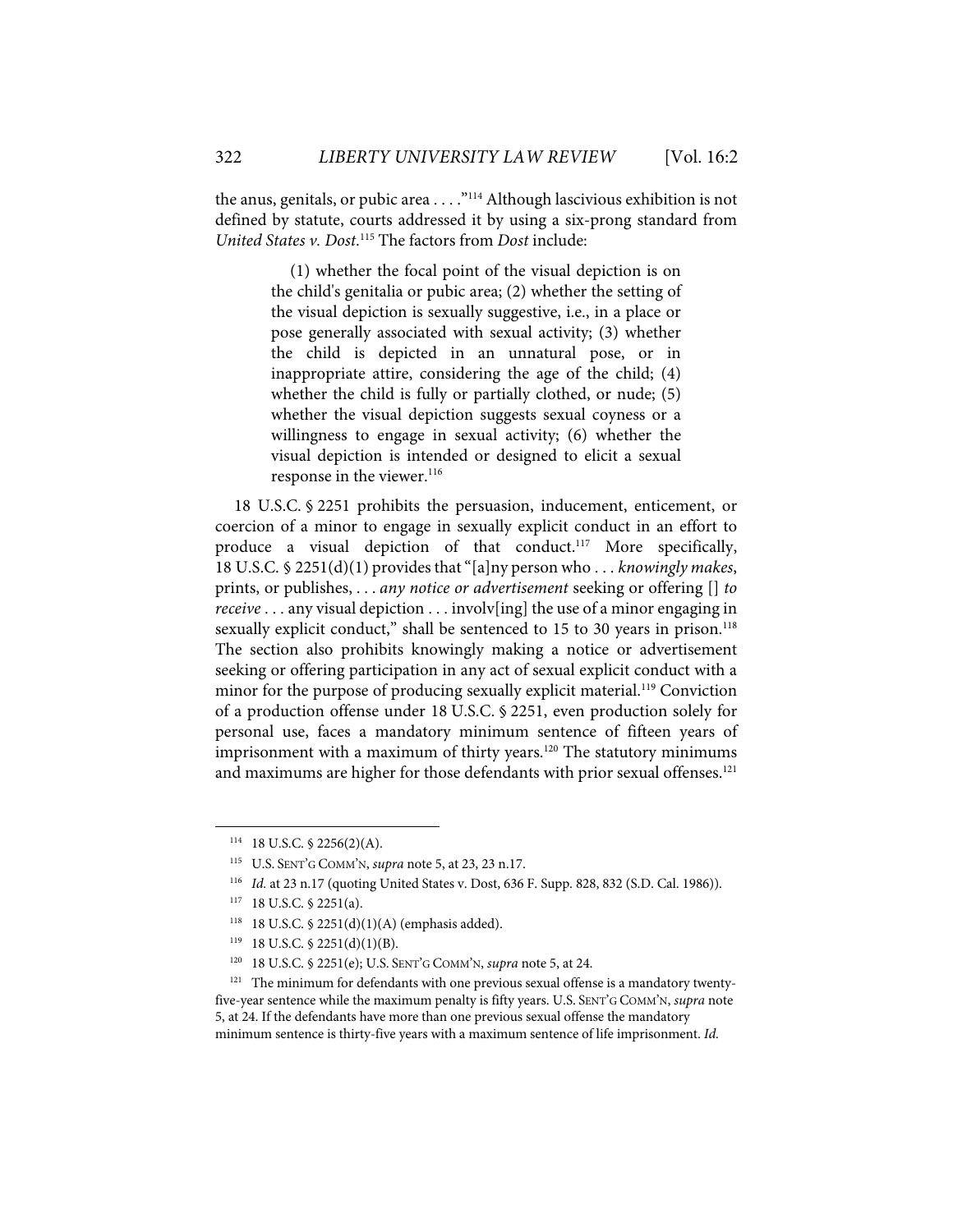#### B. *Federal Cases Involving 18 U.S.C. § 2251(d)*

Congress's goal in drafting 18 U.S.C. § 2251(d) was to craft a statute that captured all types of communication as either advertisements or notices targeting individuals interested in child pornography.<sup>122</sup> Although federal cases have considered both aspects of the statute, there are far more cases that address advertisements as it relates to public communications.123 Cases focusing on advertisements involve conversations initiated through peer-topeer file sharing, large chat rooms, and online message boards.124 Cases that define notice occur less frequently.<sup>125</sup> In those cases, courts focused on whether a private, person-to-person communication or messages between users of a private website were intended to be prohibited by the statute.<sup>126</sup> Unfortunately, each case involving notice is dramatically different—with very few comparable facts—and have not led to a clear consistent definition.

While there have been federal cases focusing on whether a defendant's action satisfies the meaning of notice under 18 U.S.C. § 2251(d), few, if any, have held that private, person-to-person communication qualifies as a notice to receive child pornography. Many cases brought under 18 U.S.C. § 2251(d) involved a notice or advertisement between distributors and consumers of child pornography.<sup>127</sup> Therefore, cases involving the direct communication between an adult seeking sexually explicit photographs from a minor are subject to varying decisions.<sup>128</sup> The varying decisions undermine the goals of protecting children from sexual exploitation and ending the child pornography market.<sup>129</sup>

## 1. How Have Federal Courts Interpreted Notice and Advertisement?

Federal cases first considered whether public communications constituted

<sup>122</sup> United States v. Franklin, 785 F.3d 1365, 1369–70 (10th Cir. 2015).

<sup>123</sup> *See generally* cases cited *supra* note 13.

<sup>124</sup> *See generally* United States v. Rowe, 414 F.3d 271, 273 (2d Cir. 2005); United States v. Autry, No. A-18-M-155, 2018 U.S. Dist. LEXIS 56501, at \*2–3 (W.D. Tex. Apr. 3, 2018).

<sup>125</sup> *See generally* cases cited *supra* note 14.

<sup>126</sup> *See generally* United States v. Gries, 877 F.3d 255 (7th Cir. 2017); United States v. Cox, 963 F.3d 915 (9th Cir. 2020); United States v. Orr, 819 F. App'x 756 (11th Cir. 2020); United States v. Sammons, No. 2:19-cr-107, 2020 U.S. Dist. LEXIS 191600 (S.D. Ohio Oct. 15, 2020).

<sup>127</sup> *See infra* Section III.B.1.a–e.

<sup>128</sup> *See Caniff I*, 916 F.3d 929, 930 (11th Cir. 2019), *vacated*, 955 F.3d 1183, 1185 (2020).

<sup>129</sup> *Caniff II*, 955 F.3d 1183, 1192; United States v. Christie, 570 F. Supp. 2d 657, 665

<sup>(</sup>D.N.J. 2008) (discussing the primary intent of Congress in relation to 18 U.S.C. § 2251(d)).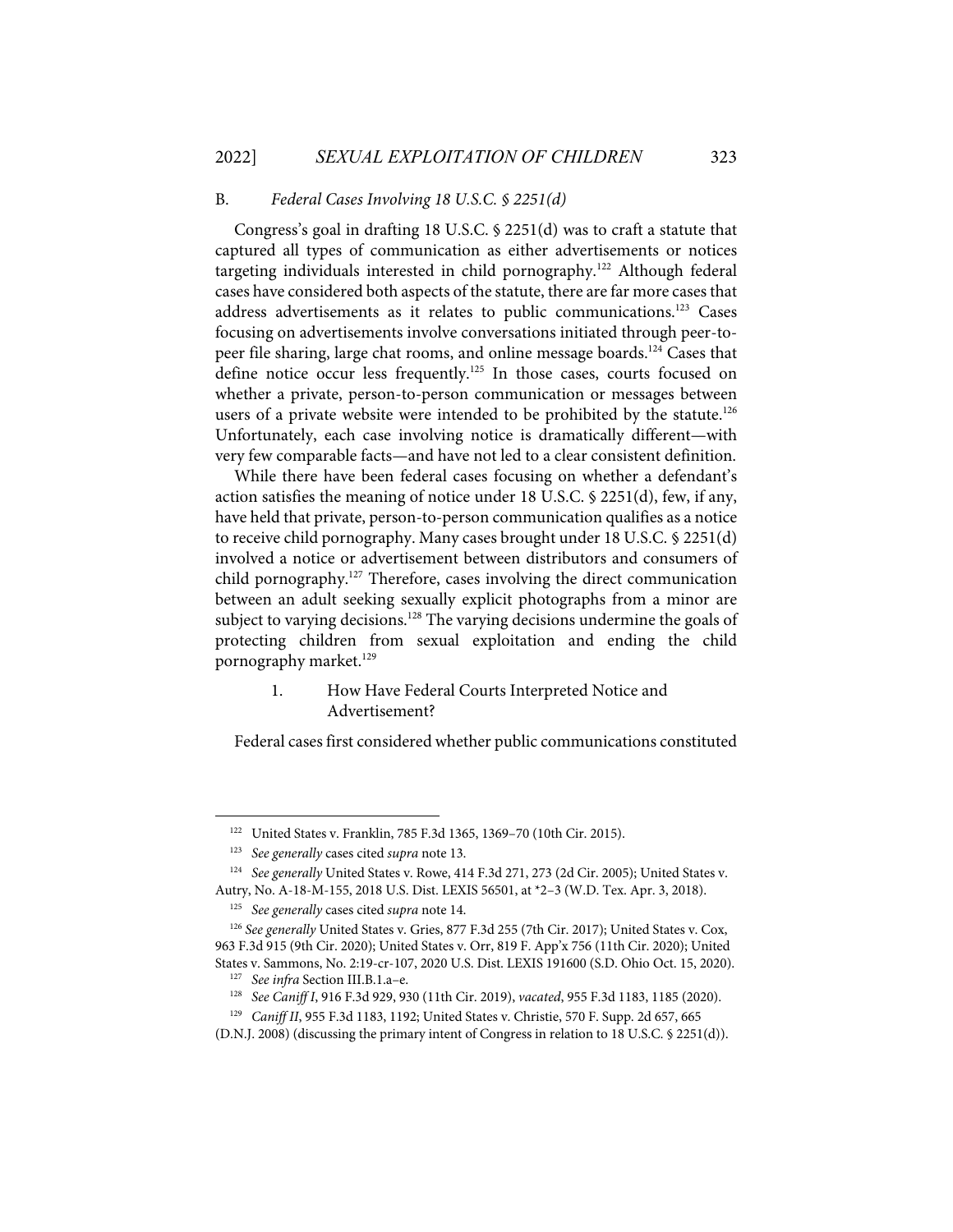advertisements under 18 U.S.C. § 2251(d).<sup>130</sup> As new technology and online platforms developed, the idea that smaller group communication—and even private communication—can satisfy an advertisement seemed to fade. Courts began treating communication between smaller groups of people as "making a notice" to receive child pornography rather than an advertisement.<sup>131</sup> Defendants usually challenge cases that involve large groups within the online community, or the public at large, on whether the communication in question was an advertisement to receive child pornography.132

In 2016, in *United States v. Grovo*, the Ninth Circuit evaluated whether an online bulletin board shared between forty to forty-five users was an advertisement under 18 U.S.C. § 2251(d).<sup>133</sup> This case is one of the few that has looked at a small online community to see if the posting constituted an advertisement. The Ninth Circuit ultimately held that advertising to a particular subset of the public is sufficient to sustain a conviction under 18 U.S.C. § 2251(d).<sup>134</sup> This holding was consistent with other circuit courts that held closed communications could be advertisements under the statute.<sup>135</sup> However, soon those other circuits began evaluating smaller subsections of the public as notice to receive child pornography instead of an advertisement<sup>136</sup>

#### a. *United States v. Grovo*

In *United States v. Grovo*, Steven Grovo used an online bulletin board to exchange child pornography with forty to forty-five members.<sup>137</sup> The bulletin board in question was an invitation-only message board for sharing both pornographic and non-pornographic images of children.<sup>138</sup> New members were allowed to join only after being invited by an existing member and

<sup>130</sup> *See generally* United States v, Pabon-Cruz, 391 F.3d 86 (2d Cir. 2004); United States v. Rowe, 414 F.3d 271 (2d Cir. 2005); United States v. Sewell, 513 F.3d 820 (8th Cir. 2008); *Christie*, 570 F. Supp. 2d 657; United States v. Peterson, No. CR 12-228-GW, 2015 U.S. Dist. LEXIS 194065 (C.D. Cal. Mar. 20, 2015); United States v. Autry, No. A-18-M-155, 2018 U.S.

Dist. LEXIS 56501 (W.D. Tex. Apr. 3, 2018). 131 *See generally Gries*, 877 F.3d 255; *Cox*, 963 F.3d 915; *Orr*, 819 F. App'x 756; *Sammons*, No. 2:19-cr-107, 2020 U.S. Dist. LEXIS 191600.

<sup>132</sup> *See Rowe*, 414 F.3d at 276; *Autry*, 2018 U.S. Dist. LEXIS 56501, at \*1.

<sup>133</sup> United States v. Grovo, 826 F.3d 1207, 1211, 1219 (9th Cir. 2016).

<sup>134</sup> *Id.* at 1218.

<sup>135</sup> *See infra* Section III.B.1.a–e.

<sup>136</sup> *See id.*

<sup>137</sup> *Grovo*, 826 F.3d at 1211–12.

<sup>138</sup> *Id.* at 1211.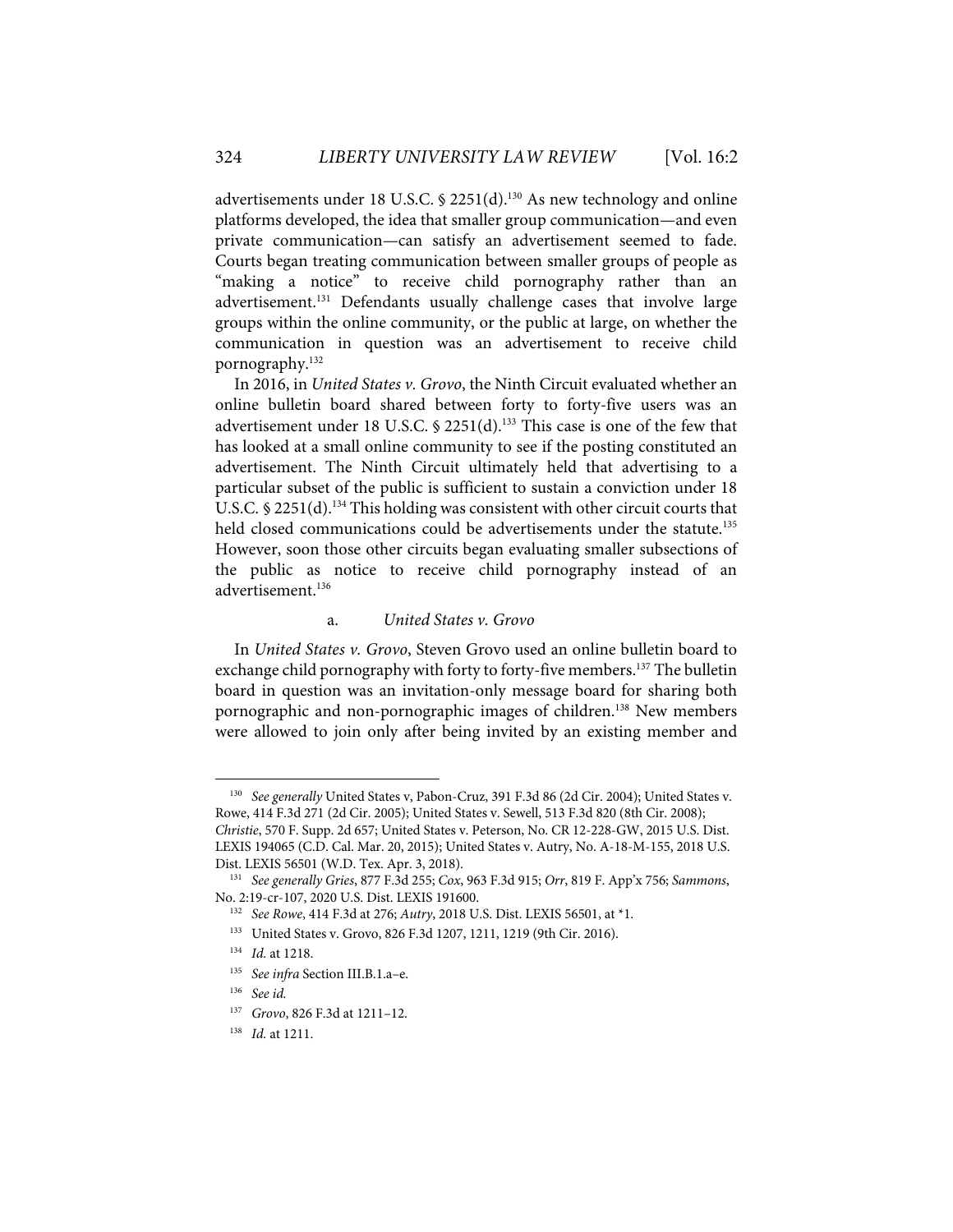vetted by the site administrators to ensure that they could be trusted.<sup>139</sup> The online message board was divided into several different boards and included several levels of membership.<sup>140</sup> Grovo posted on the message board 330 times and actively engaged in the threads of other members.<sup>141</sup> These posts caused prosecutors to charge Grovo with conspiracy to advertise child pornography under 18 U.S.C. § 2251(d).<sup>142</sup>

Grovo argued that the posts made on the message board did not constitute an advertisement for child pornography as the posts were only visible to members and not to the general public.<sup>143</sup> The Ninth Circuit turned to various dictionary definitions to determine whether an advertisement required a public component.144 Almost all of the dictionary definitions included a public component but did not require a public component to the communication.145 The court did not adopt the interpretation that an advertisement must be targeted to the public as a whole.<sup>146</sup> Rather, the court determined that an advertisement can be made to a subset of the public.<sup>147</sup> If an advertisement can be made to the public at large, or a subset of the public, then to have 18 U.S.C. § 2251(d) encompass all types of communication, a

<sup>144</sup> *Id.* Webster's Dictionary has several definitions including, "a calling to public attention: publicity" and "a public notice; esp: a paid notice or announcement published in some public print . . . or broadcast over radio or television." *Id.* (quoting *Advertisement,* WEBSTER'S THIRD NEW INTERNATIONAL DICTIONARY 31 (2002)). The American Heritage Dictionary defines an advertisement as a "notice, such as a poster or a paid announcement in the print, broadcast, or electronic media, designed to attract public attention or patronage." *Id.* at 1217 (quoting *Advertisement,* AMERICAN HERITAGE DICTIONARY 25 (5th ed. 2011)). While Black's Law Dictionary had the narrowest definition of advertisement, defining it as a "commercial solicitation; an item of published or transmitted matter made with the intention of attracting clients or customers." *Id.* (quoting *Advertisement,* BLACK'S LAW DICTIONARY (10th ed. 2014)).

145 *Grovo*, 826 F.3d at 1217–18 ("To be sure, four of the five definitions above involve some form of 'public notice' or calling 'public attention' to something. Although this supports the defendants' argument that an 'advertisement' may require some public component, it does not compel us to adopt their argument that an 'advertisement' must be targeted to the entire public as a whole.").

146 *Id.* at 1218.

<sup>147</sup> *Id.* at 1217-18 ("The means of publication or broadcast are not the definitive features of an 'advertisement,' so long as the advertisement calls attention to its subject or makes a particular thing known.").

<sup>&</sup>lt;sup>139</sup> *Id.* at 1211–12. The site administrators did not outline the criteria for trusting a new member before they could begin posting in the various rooms that focused on different content areas. *Id.* at 1211.

<sup>140</sup> *Id.* at 1211–12.

<sup>141</sup> *Id.* at 1212.

<sup>142</sup> *Id.* at 1211.

<sup>143</sup> *Grovo*, 826 F.3d at 1217.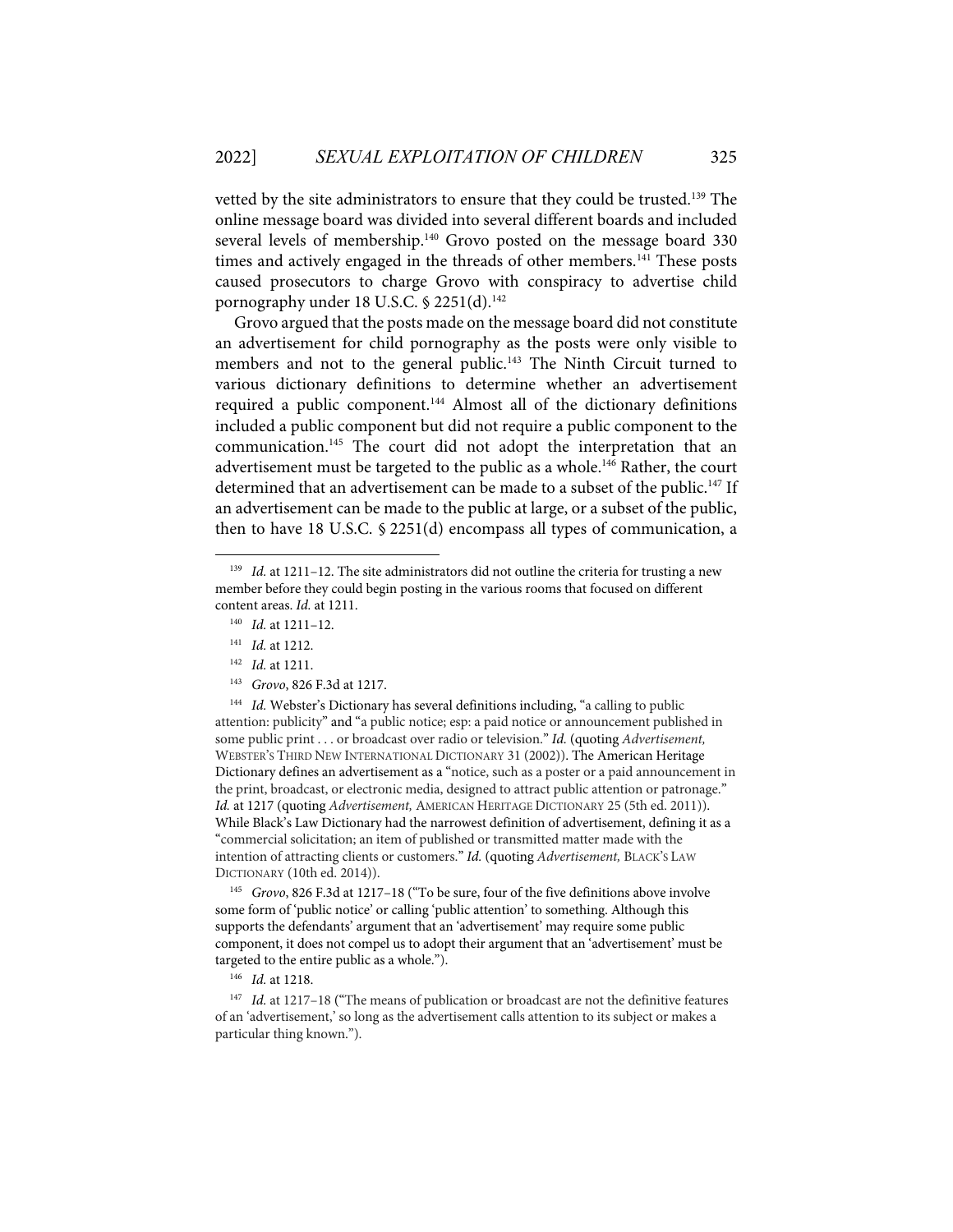notice should include private communications.

#### b. *United States v. Franklin*

In *United States v. Franklin*, the Tenth Circuit did not distinguish between notice and advertisement when evaluating Franklin's communication to his "friends" on a website.<sup>148</sup> The prosecutor charged Franklin with advertising or providing notice of images of child pornography when he made child pornography images available to his 108 friends on a website called "Gigatribe."149 On Gigatribe, a user could approve other users to become his "friends" who would then be allowed to view previews of pornographic images posted by other users.<sup>150</sup> Franklin was able to choose which pornographic images would be shared with his friends which allowed those friends access.<sup>151</sup> Once a friend had access, they could select images to download and share.<sup>152</sup>

The prosecutor argued that when the defendant shared images with his friends the defendant's act constituted an advertisement or notice of child pornography under 18 U.S.C. § 2251(d).<sup>153</sup> The defendant argued that the statute was "limited to impersonal and indiscriminate communications to the public" and that Gigatribe, as a closed network, did not fit that description.<sup>154</sup> The Tenth Circuit held that limiting the statute to impersonal and indiscriminate communication to the public was inconsistent with the ordinary meaning of notice or advertisement within the statute.<sup>155</sup> When the court interprets the words in a statute, it should attempt to capture all advertisements or notices targeting individuals interested in obtaining or distributing child pornography.156

## c. *United States v. Gries*

In *United States v. Gries*, the defendant challenged the definition of notice

155 *Id.* at 1367–68. Only two of the six definitions of advertisement provided in the opinion contained a public component. Additionally, Webster's Dictionary provided eighteen definitions of notice, none of which contained a public component. *Id.* at 1368.

<sup>148</sup> *See* United States v. Franklin, 785 F.3d 1365, 1369 (10th Cir. 2015).

<sup>149</sup> *Id.* at 1367.

<sup>150</sup> *Id.*

<sup>151</sup> *Id.*

<sup>152</sup> *Id.*

<sup>153</sup> *Id.*

<sup>154</sup> *Franklin*, 785 F.3d at 1367.

<sup>156</sup> *Id.* at 1369–70 ("Congress surely did not intend to limit the statute's reach to pedophiles who indiscriminately advertise through traditional modes of communication like television or radio.").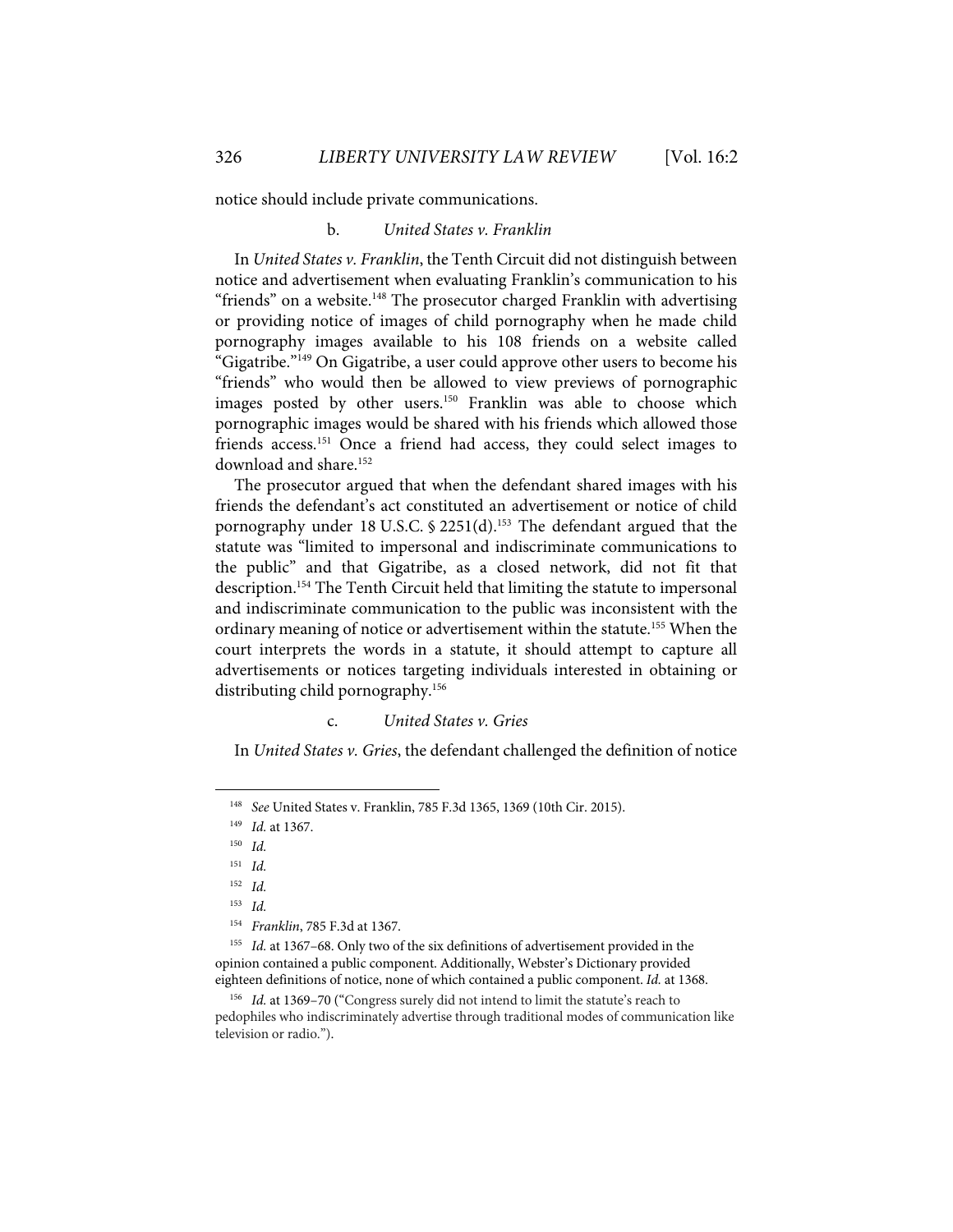under 18 U.S.C. § 2251(d).<sup>157</sup> The Seventh Circuit held that the messages in a password-protected online chatroom were sufficient to support a conviction under 18 U.S.C. § 2251(d).<sup>158</sup> John Gries was an active user in a private online chatroom where large amounts of child pornography had been traded for nearly a decade.<sup>159</sup> The password-protected private chatroom facilitated the private communications of users to exchange massive amounts of child pornography.160 Altogether, thirty-five to forty users shared thousands of files depicting the violent sexual abuse of children.161 Each user had a password that allowed access to the encrypted files.<sup>162</sup> When there were new files to share, the users would message other users describing the new content and offering it for distribution.163 The prosecutor charged Gries with conspiracy to sexually exploit a child under 18 U.S.C. § 2251(d), among other conspiracy charges.164

While the court primarily focused on the Double Jeopardy Clause, it also discussed the sufficiency of evidence to support a charge of conspiracy to sexually exploit a child.<sup>165</sup> On appeal, the defendant argued that notice or advertisement included both a public component and that the use of a private, password-protected chatroom did not satisfy this requirement.<sup>166</sup> The court focused on the ordinary meaning of notice when it held that the messages in the password-protected online chatroom were sufficient to support a conviction under 18 U.S.C.  $\S$  2251(d).<sup>167</sup> Notice is a "warning or intimation of something" and does not specify that the warning need to be disseminated to the public at large.<sup>168</sup>

## d. *United States v. Cox*

In June 2020 in *United States v. Cox*, the Ninth Circuit held that one-toone communication is sufficient to satisfy the notice requirement in 18 U.S.C. § 2251(d).<sup>169</sup> Cox began using Kik Messenger, an online instant

- 162 *Id.*
- 163 *See Gries*, 877 F.3d at 257.
- 164 *Id.* at 257–58.
- 165 *Id.* at 258–60.
- 166 *Id.* at 258, 260.
- 167 *Id.* at 260.
- 168 *Id.*
- 169 United States v. Cox, 963 F.3d 915, 922 (9th Cir. 2020).

<sup>157</sup> United States v. Gries, 877 F.3d 255, 260 (7th Cir. 2017).

<sup>158</sup> *Id.*

<sup>159</sup> *Id.* at 257.

<sup>160</sup> *Id.*

<sup>161</sup> *Id.*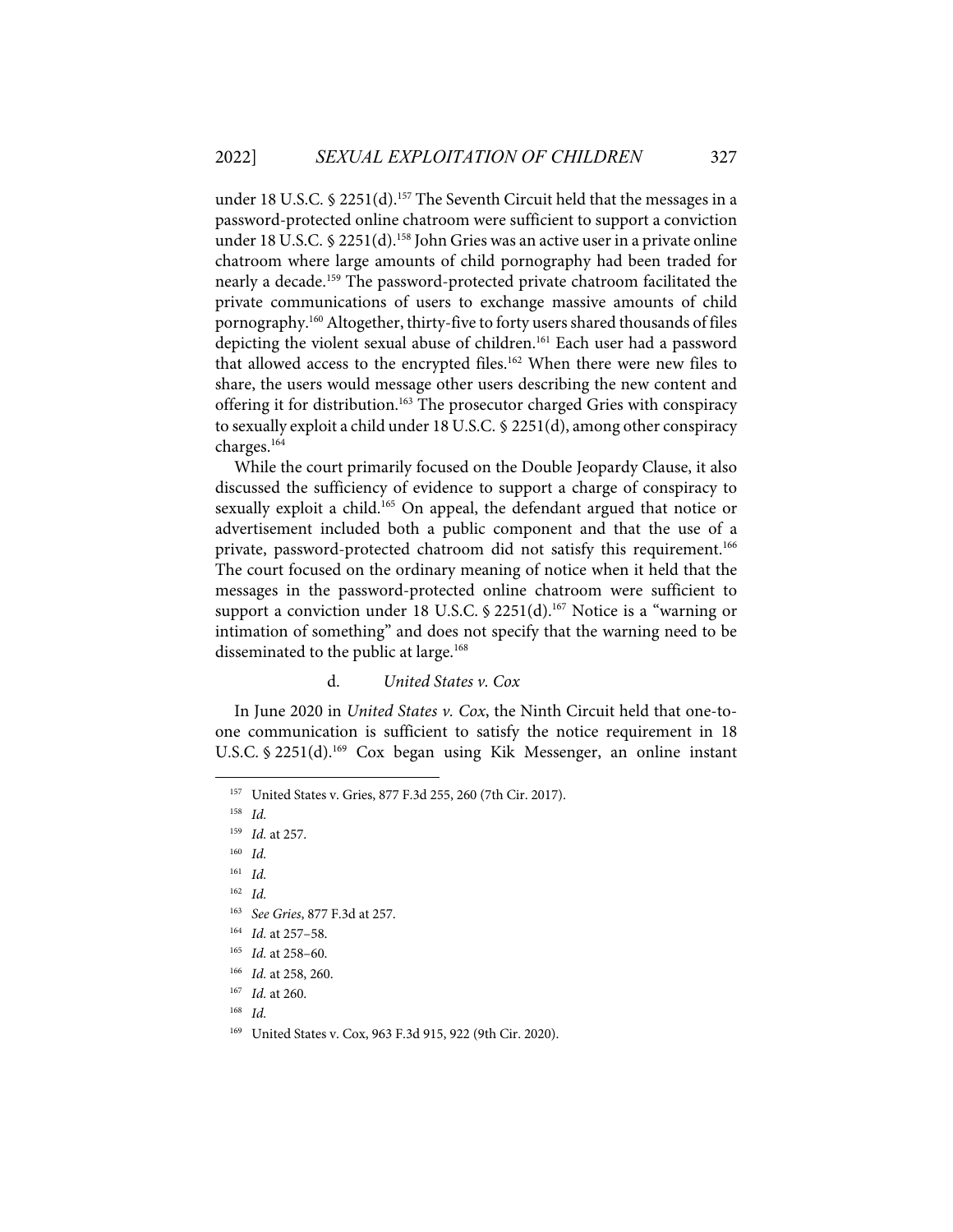messaging platform, to engage in conversations with Richard Hennis.170 The conversations included the two discussing their mutual interest in child sexual intercourse.<sup>171</sup> In a later conversation, Cox asked Hennis to send her child pornography videos, a request with which Hennis complied by sending eleven files. <sup>172</sup> After several weeks, Cox sent two Dropbox links to Hennis via Kik Messenger containing child pornography videos and photographs.<sup>173</sup>

After sending the Dropbox links, the prosecutor charged Cox with five child pornography-related charges, including one count of making a notice offering child pornography.174 At trial, the jury found Cox guilty on all counts including "'mak[ing]' a 'notice . . . *offering*' to 'display, distribute, or reproduce' child pornography."175 Arguing that only a notice distributed to a wider audience violates 18 U.S.C. § 2251(d), Cox appealed her conviction claiming that a one-to-one communication cannot support a conviction for "making a notice offering" for child pornography under 18 U.S.C. § 2251(d).<sup>176</sup> Based on its review of plain statutory language, the court held "that one-to-one communications can satisfy the legal definition of 'notice' under 18 U.S.C. § 2251(d)(1)."177

#### e. *United States v. Sammons*

More recently, the United States District Court for the Southern District of Ohio questioned whether a defendant's one-on-one online chats with an FBI agent constituted making a notice for child pornography.<sup>178</sup> This was the first case holding that 18 U.S.C. § 2251(d)(1)(A) clearly intended to include any kind of notice.179 Unlike the prior cases outlined above, the facts of *United* 

171 *Id.*

172 *Id.*

173 *Id.*

<sup>170</sup> *Id.* at 918.

<sup>174</sup> *Id.* at 919.

<sup>175</sup> *Cox*, 963 F.3d at 923.

<sup>176</sup> *Id.* at 919–20.

<sup>177</sup> *Id.* at 925.

<sup>178</sup> *See* United States v. Sammons, No. 2:19-cr-107, 2020 U.S. Dist. LEXIS 191600, at \*12 (S.D. Ohio Oct. 15, 2020).

<sup>179</sup> This case was decided in October of 2020, after the decision and revision of *Caniff*. The *Sammons* court criticized *Caniff II* and the court's interpretation of notice. *Id.* at \*18–22. Three months after the *Caniff II* decision, the Eleventh Circuit found one-to-one text messages sufficient for a conviction under § 2251(d). *Id.* at \*15–16. The court made no mention of the holding in the 2020 *Caniff* decision or tried to rationalize the differences in the holding. *Id.*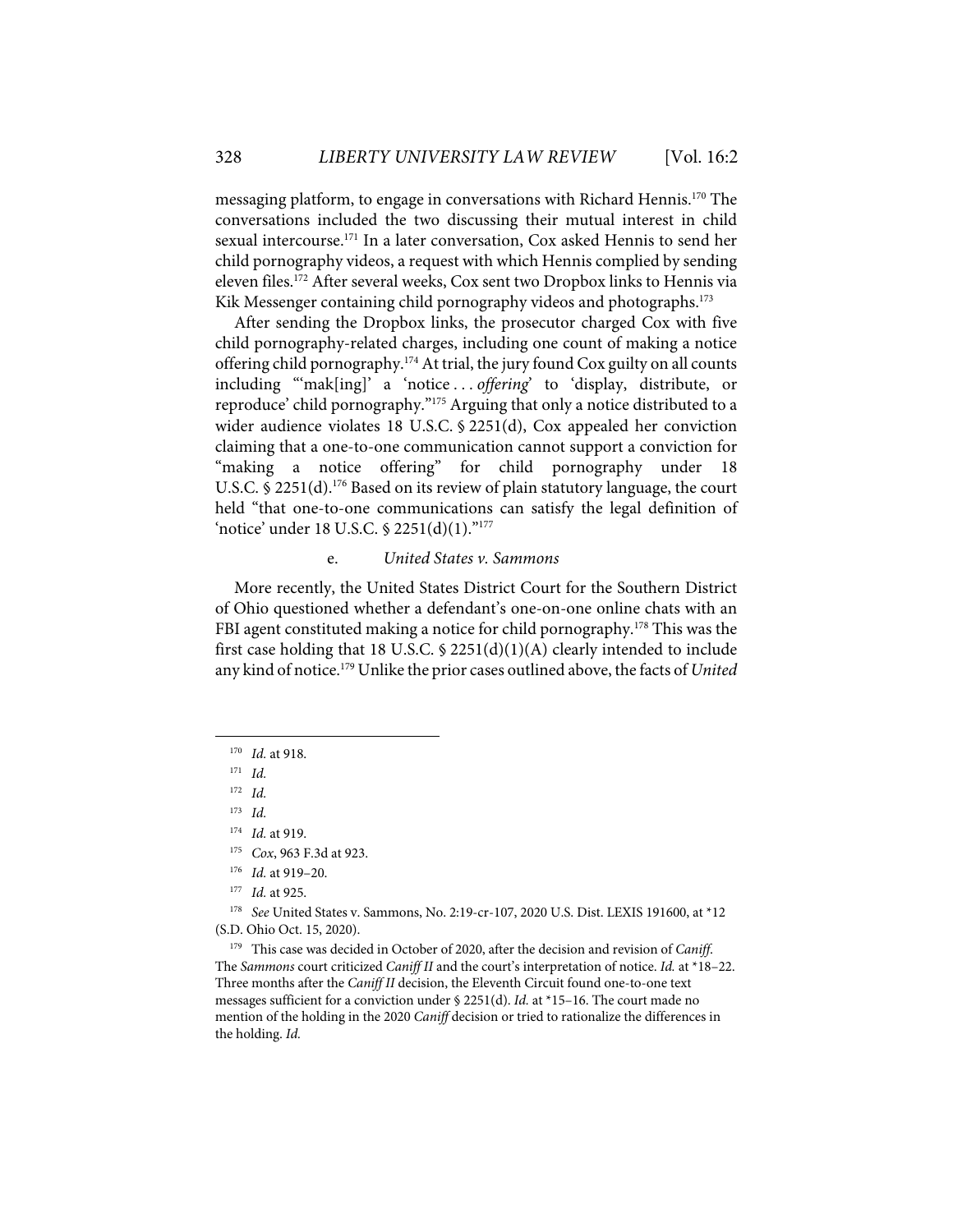*States v. Sammons* are the most analogous to the private, person-to-person text messages discussed below in *United States v. Caniff*. 180

In *Sammons*, the defendant began a conversation with FBI Special Agent Richard Hurst on a social media mobile application about their "mutual sexual interest in children."181 Sammons admitted to abusing a six-year-old family member, and Hurst, in an effort to build a rapport, disclosed he had abused a fictitious minor in his family.<sup>182</sup> After sharing these details, Sammons offered to share his family member with Hurst before moving their conversation to the Kik mobile application.<sup>183</sup> The two began conversing about videos they each had and were willing to share.<sup>184</sup> This ultimately led to Sammons asking for photos of Hurst's fictitious family member and sending photos of his six-year-old family member in a bathing suit.<sup>185</sup> Sammons had similar conversations with another user on Kik offering to share videos of minors.<sup>186</sup> As a result, Sammons was indicted for making a notice for child pornography in violation of 18 U.S.C. § 2251(d), along with several other charges.<sup>187</sup>

The crux of Sammons's argument stemmed from the belief that notice did not "apply to non-public, one-to-one communications, and the rule of lenity should be applied in his favor."<sup>188</sup> The court sought to read the words of the statute while applying "straightforward and commonsense meanings."<sup>189</sup> The court was not convinced that notice was limited by audience size.<sup>190</sup> The court observed that none of the dictionary definitions of notice referenced

- 184 *Id.* at \*3–4.
- 185 *Id.* at \*4.
- 186 *Id.* at \*4–6.
- 187 *Sammons*, 2020 U.S. Dist. LEXIS 191600, at \*7–8.

<sup>180</sup> *Compare Sammons*, 2020 U.S. Dist. LEXIS 191600 (involving communication that began on a social media application before moving the private conversation off the application) *with Caniff I*, 916 F.3d 929, *and Caniff II*, 955 F.3d 1183, 1185 (11th Cir. 2020) (involving communication that started on an anonymous social media application before beginning private, person-to-person communication).

<sup>181</sup> *Sammons*, 2020 U.S. Dist. LEXIS 191600, at \*2.

<sup>182</sup> *Id.*

<sup>183</sup> *Id.*

<sup>188</sup> *Id.* at \*13. Sammons made the same arguments that were made in the 2019 *Caniff*  dissent and the 2020 *Caniff* majority. *See Caniff I*, 916 F.3d at 942–46 (Newsom, J., dissenting); *Caniff II*, 955 F.3d at 1185.

<sup>&</sup>lt;sup>189</sup> *Sammons*, 2020 U.S. Dist. LEXIS 191600, at \*17 (internal quotation marks omitted) (quoting Black v. Pension Benefit Guar. Corp., 973 F.3d 576, 581–82 (6th Cir. 2020)).

<sup>190</sup> *Id.* at \*19.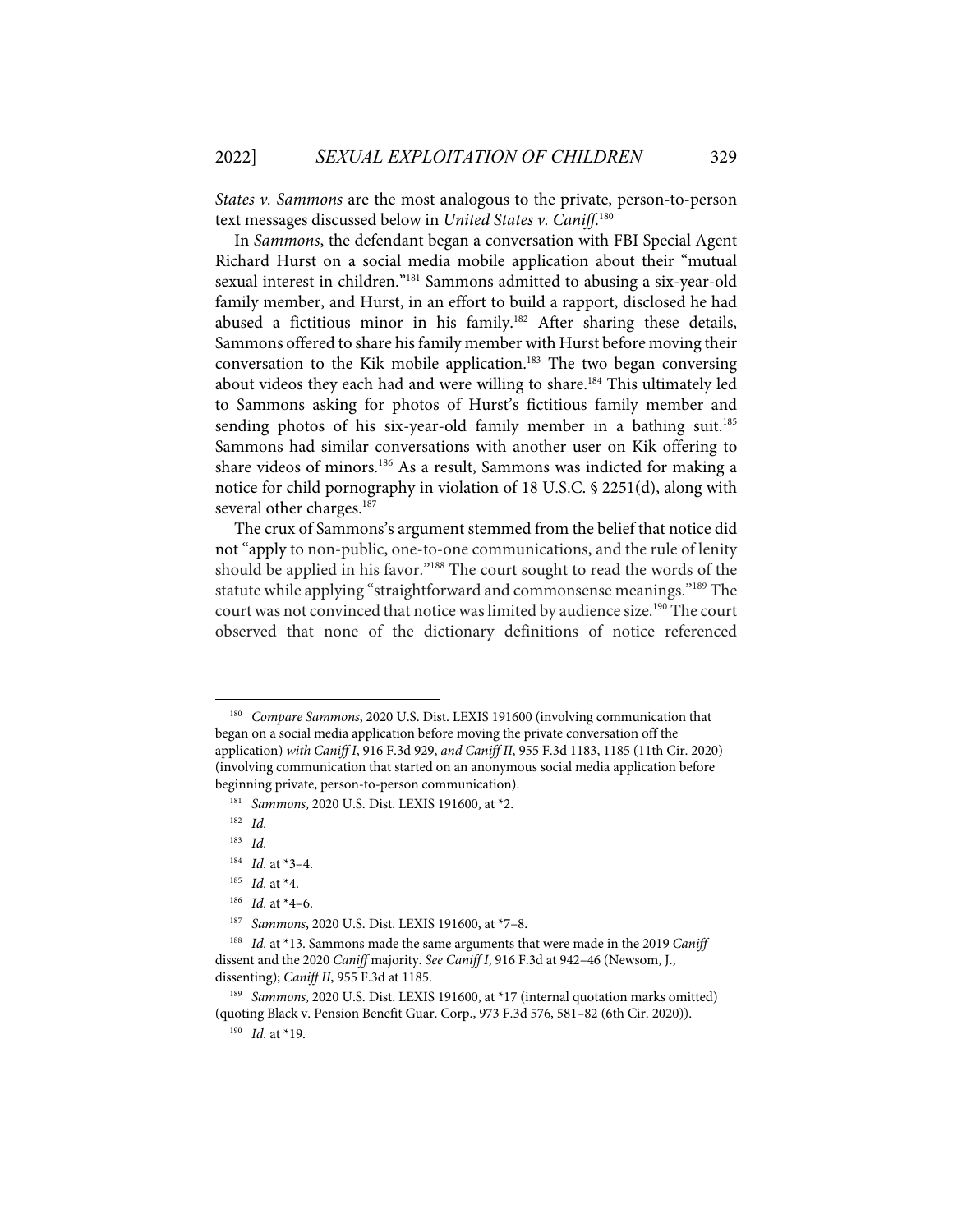audience size or required a public component to the communication.<sup>191</sup> Ultimately, the court held that the use of notice in 18 U.S.C. § 2251(d) was sufficiently broad to encompass one-on-one Kik chats because to make a notice was synonymous with "notify," not advertisement. <sup>192</sup> Notifications can be personal and so can a notice under18 U.S.C. § 2251(d).

## 2. Challenging the Definition of Notice: *United States v. Caniff*

*United States v. Caniff*, along with *Cox*, highlights the uncertainty circuit courts have in determining Congress's intent by including both advertisement and notice in 18 U.S.C. § 2251(d). In 2019, the Eleventh Circuit, in *United States v. Caniff* held that notice, as written in 18 U.S.C. § 2251(d), includes private person-to-person text message requests for child pornography to a person believed to be a minor.<sup>193</sup> However, in 2020, the Eleventh Circuit reviewed and reversed its decision.<sup>194</sup>

In March 2016, thirty-two-year-old Matthew Caniff responded to a nonsuggestive photo posted by a "thirteen-year-old girl" on an app that allowed anonymous communication between users.<sup>195</sup> Caniff exchanged several messages with "Mandy" before moving to private text messages.196 After a series of text messages, Caniff sent unsolicited photos of himself and asked her to do the same.<sup>197</sup> He was arrested and charged with three child pornography production offenses including "making a 'notice'" seeking to receive child pornography, in violation of 18 U.S.C. § 2251(d)(1)(A).<sup>198</sup> At trial, he was convicted on all counts.<sup>199</sup>

During jury deliberation, a question arose regarding the definition of

<sup>191</sup> *Id.* at \*18–19 ("As the *Cox* court observed, none of these definitions makes reference to an audience size, or limits the word's meaning to publicly available communications.").

<sup>&</sup>lt;sup>192</sup> *Id.* at \*20–22 ("The statute communicates to the reader that a 'notice' is different from an 'advertisement' by use of the disjunctive 'or.'"). Additionally, "'make a notice' is synonymous with 'notify'—a word regularly used by the average speaker of American English to describe both private and public communications." *Id.* at \*21–22.

<sup>193</sup> *Caniff I*, 916 F.3d 929, 930.

<sup>194</sup> *Caniff II*, 955 F.3d at 1185.

<sup>195</sup> *Caniff I*, 916 F.3d at 930–31; *Caniff II*, 955 F.3d at 1185 ("As part of the operation, FBI Special Agent Abbigail Beccaccio posed as 'Mandy,' a thirteen-year-old girl, on 'Whisper.'").

<sup>196</sup> *Caniff I*, 916 F.3d at 930–31; *Caniff II*, 955 F.3d at 1185–86.

<sup>197</sup> *Caniff I*, 916 F.3d at 931; *Caniff II*, 955 F.3d at 1186.

<sup>198</sup> *Caniff I*, 916 F.3d at 930–31; *Caniff II*, 955 F.3d 1185–86.

<sup>199</sup> *Caniff I*, 916 F.3d at 930–32; *Caniff II*, 955 F.3d at 1187.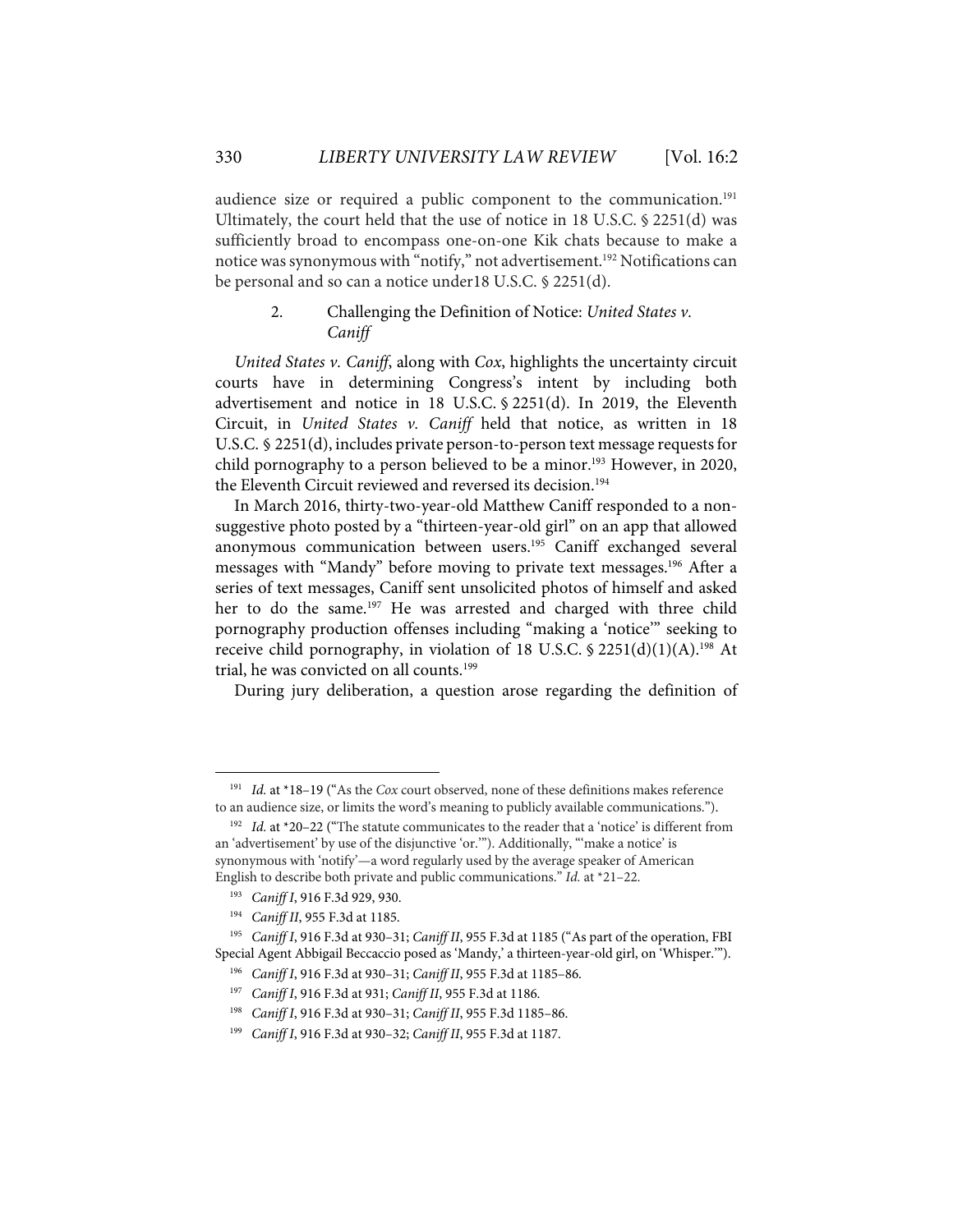notice within the charged statute.200 However, the trial court did not provide a definition.<sup>201</sup> Because Congress declined to provide a definition for the term "notice," the appellate court looked to the ordinary, everyday meaning of the word.<sup>202</sup> Caniff's argument centered around the belief that notice must be sent to the general public and private text messages do not fit within the meaning of notice as provided by the statute. $203$  Ultimately the court disagreed and held that "notice," as provided in the statute, was broad enough to include private, person-to-person text messages.<sup>204</sup>

In 2020, the Eleventh Circuit reconsidered *United States v. Caniff* and vacated its prior decision.<sup>205</sup> In deciding that the definition of notice did not include private communication, the court used many of the same techniques used in the prior decision to determine its meaning.<sup>206</sup> The court's rationale was similar to its 2019 decision. However, this time it reached the exact opposite result.207 Ultimately, the court held that "knowingly mak[ing] . . . any notice . . . seeking or offering [child pornography]" is not applicable to private, person-to-person text messages.<sup>208</sup>

## C. *Statutory Interpretation to Clarify the Definition of Notice*

Because the text of 18 U.S.C. § 2251(d) provides little to no context for the meaning of "notice" or "advertisement," the federal courts have used cases, as discussed above, to define the terms. The courts that have interpreted the definition of notice or advertisement utilized a variety of canons of statutory interpretation.<sup>209</sup> Some of these canons include ordinary meaning, whole act,

201 *Id.*

- 204 *Id.* at 936.
- 205 *Caniff II*, 955 F.3d at 1185.
- 206 *Id.* at 1192.

<sup>200</sup> *Caniff I*, 916 F.3d at 932 ("Jurors deliberated for thirty minutes before they sent the court a question, inquiring: 'What is the definition of the term "notice" in Count Two, or should we determine the definition?'").

<sup>202</sup> *Id.* at 933.

<sup>203</sup> *Id.* 

<sup>207</sup> *Compare Caniff I*, 916 F.3d at 931 (holding that private, person-to-person communication does constitute notice under 18 U.S.C. § 2251 (d)) *with Caniff II*, 955 F.3d at 1186 (holding that holding that private, person-to-person communication does not constitute notice under 18 U.S.C. § 2251 (d)).

<sup>208</sup> *Caniff II*, 955 F.3d at 1192 (alterations in original).

<sup>209</sup> *See generally* United States v. Grovo, 826 F.3d 1207, 1218 (9th Cir. 2016); United States v. Gries, 877 F.3d 255 (7th Cir. 2017); United States v. Cox, 963 F.3d 915 (9th Cir. 2020); United States v. Orr, 819 F. App'x 756 (11th Cir. 2020); United States v. Sammons, No. 2:19-cr-107, 2020 U.S. Dist. LEXIS 191600 (S.D. Ohio Oct. 15, 2020).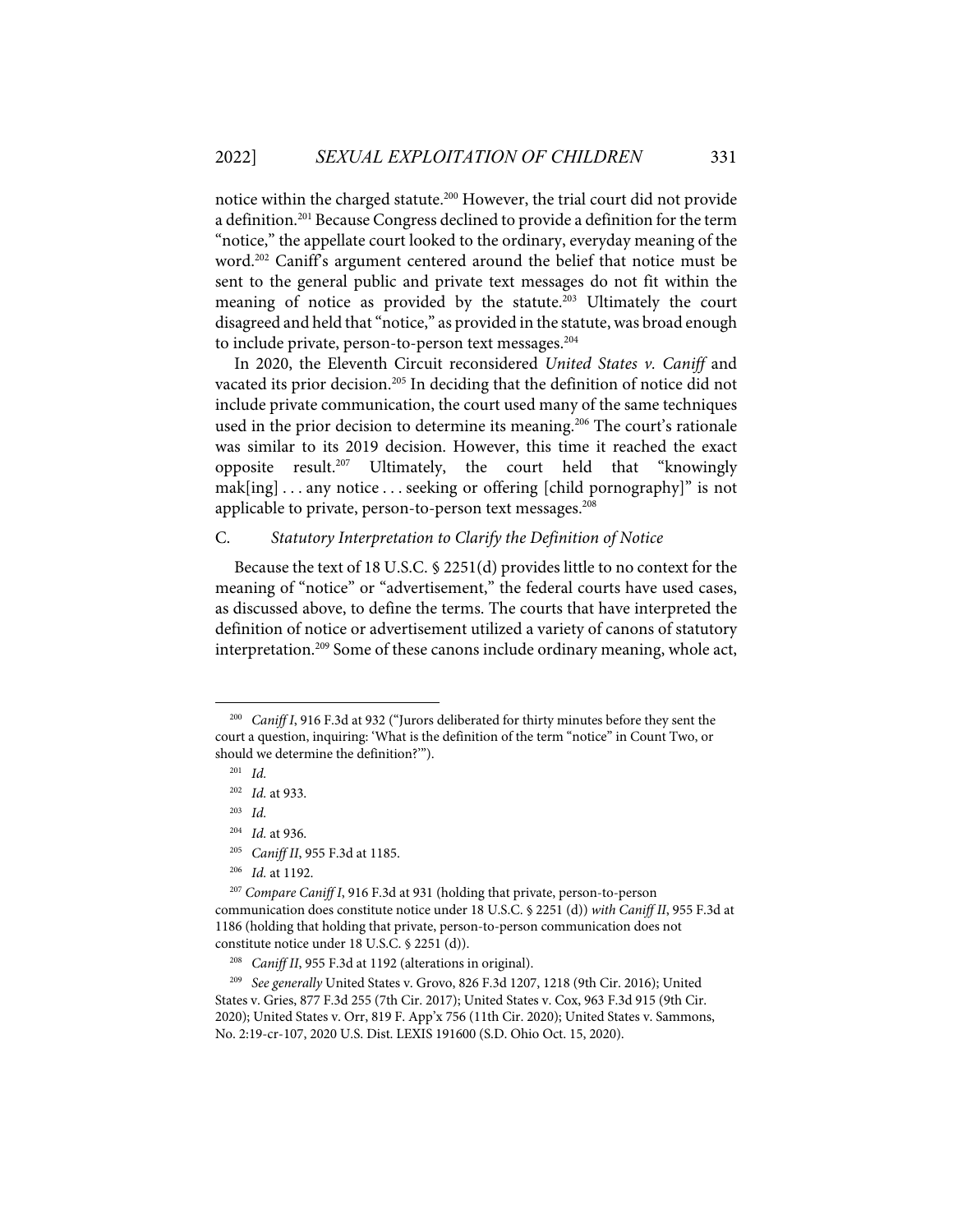and *noscitur a sociis*. <sup>210</sup> While courts used these canons, there are several others that could have been used to reconcile the gaps that still exist in the definition of notice. However, statutory canons are not mechanical rules that provide assurances as to the interpretation of the law.211 They are interpretive in nature and allow judges to gain insight into statutes. $212$ 

1. Ordinary Meaning of Notice and Advertisement

When determining the definition of "advertisement" and "notice," the courts began by looking at the ordinary meaning.<sup>213</sup> The ordinary meaning is the anchor for statutory interpretation.<sup>214</sup> The ordinary meaning rule applies the meaning "a reasonable reader would derive from the text of the law."215 However, there is no standardized method for how judges should go about determining a statute's meaning.

Judges and laypeople interpret the meaning of words similarly.<sup>216</sup> A study conducted by Professor Kevin Tobia showed that judges and laypeople, along with law students, similarly categorized certain specific terms.<sup>217</sup> Therefore, judges should provide a fair reading of the statute's language "as it would be understood by the audience" of the statute—the general public.<sup>218</sup> This process often starts by turning to the dictionary definition of the word in question.

In *United States v. Caniff*, the court sought to determine if the ordinary meaning of advertisement was broad enough to include private, person-toperson text messages.<sup>219</sup> The ordinary meaning of "advertisement" is "a public, and typically commercial, statement."<sup>220</sup> An advertisement is not limited to communications that are "published in the press or broadcast over

<sup>210</sup> *Caniff II*, 955 F.3d at 1188–1190.

<sup>&</sup>lt;sup>211</sup> WILLIAM N. ESKRIDGE, JR., INTERPRETING LAW: A PRIMER ON HOW TO READ STATUTES AND THE CONSTITUTION 20 (2016).

<sup>212</sup> *Id.* 

<sup>213</sup> *Caniff II*, 955 F.3d at 1187–88; United States v. Gries, 877 F.3d 255, 260 (7th Cir. 2017); United States v. Franklin, 785 F.3d 1365, 1367–68 (10th Cir. 2015).

<sup>214</sup> ESKRIDGE, *supra* note 211, at 34–35.

<sup>215</sup> *Id.* at 33.

<sup>216</sup> *See* Anita S. Krishnakumar, *Metarules for Ordinary Meaning*, 134 HARV. L. REV. F. 167 (2021).

<sup>&</sup>lt;sup>217</sup> The judges, laypeople, and law students were asked to categorize specific items, like car, bus, canoe, and rollerblades, into vehicle or nonvehicle. Kevin P. Tobia, *Testing Ordinary Meaning*, 135 HARV. L. REV. 726, 766–67 (2020).

<sup>218</sup> ESKRIDGE, *supra* note 211, at 43.

<sup>219</sup> *Caniff II*, 955 F.3d at 1187–88.

<sup>220</sup> *Id.* at 1188.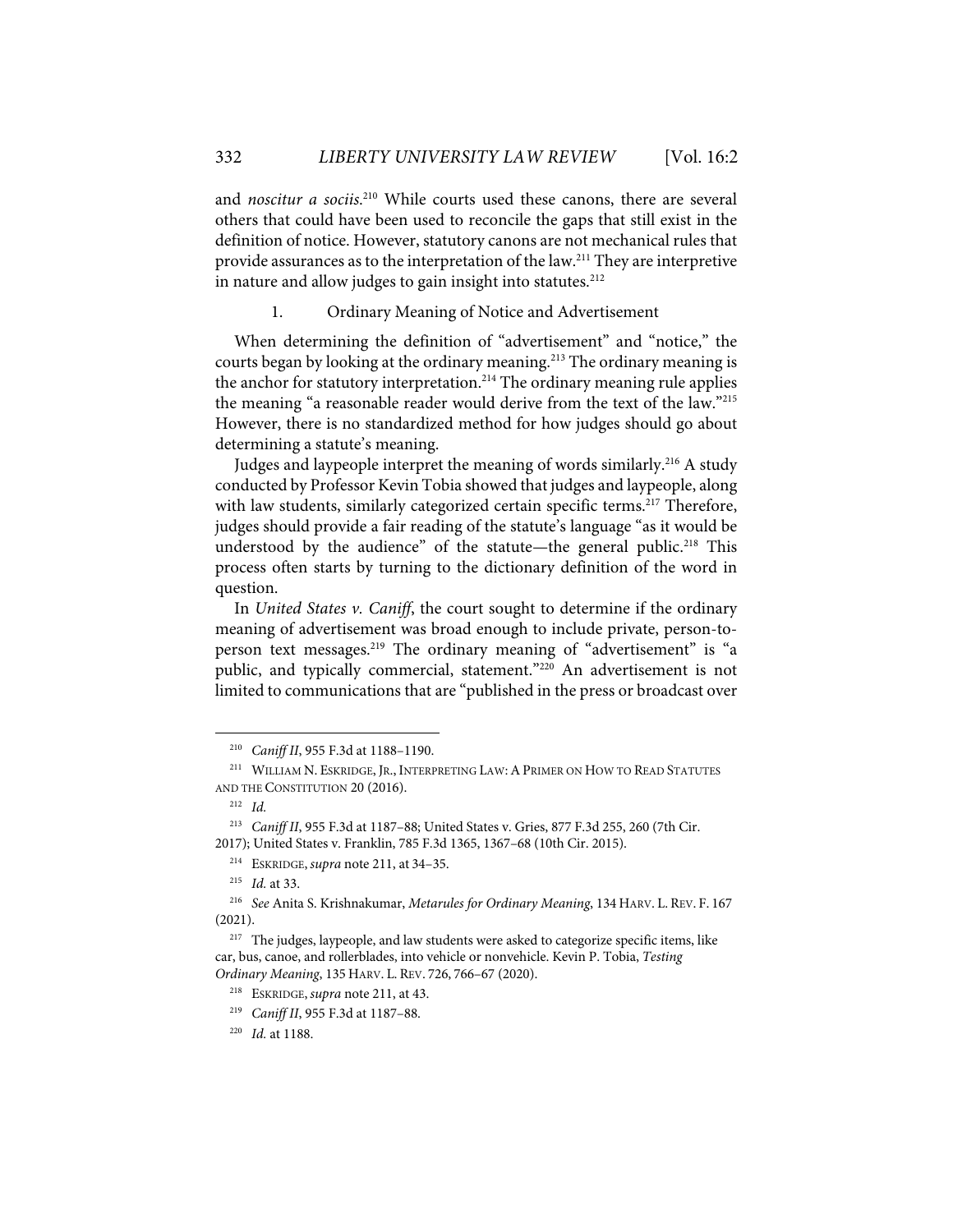the air."221 As the court in *United States v. Grovo* held, an advertisement requires "some public component" but does not require that the communication target the "public as a whole."222 When Congress passed 18 U.S.C. § 2251 in 1986, one of the definitions included in *Webster's Third New International Dictionary* was "a public notice."223 The definitive feature of an advertisement is that the subject of the advertisement is brought to the attention of the audience.<sup>224</sup>

Because private text messages are not public or commercial, they do not fit under the ordinary meaning of advertisement. If courts cannot reconcile a defendant's actions under the interpretation of advertisement, then courts should determine whether the actions fall under notice. The dictionary provides many definitions of notice.225 *Black's Law Dictionary* defined "notice" as "[a] written or printed announcement."<sup>226</sup> The ordinary meaning established in *Gries* stated that "notice" was a "warning or intimation of something."<sup>227</sup> The court reasoned that the ordinary meaning was not limited to warnings made to the general public.228 The court in *Sammons* likened notice to "to notify" and attributed "to notify" to both public and private communication.<sup>229</sup>

Unlike the *Caniff* court's definition of advertisement, notice does not contain a public component. The court in *Cox* found that the definition of notice made no reference to audience size.230 In *United States v. Franklin*, the court cited eighteen definitions of notice, none of which required a public component.231 Yet, the *Caniff* court in 2020 stated that some definitions of notice refer solely to public communication.232 One definition the court cited

226 *Caniff I*, 916 F.3d at 933 (alteration in original) (quoting *Notice*, BLACK'S LAW DICTIONARY (10th ed. 2014)).

<sup>221</sup> United States v. Grovo, 826 F.3d 1207, 1217–18 (9th Cir. 2016).

<sup>222</sup> *Id.* at 1218.

<sup>223</sup> United States v. Sammons, No. 2:19-cr-107, 2020 U.S. Dist. LEXIS 191600, at \*20–21 (S.D. Ohio Oct. 15, 2020) (quoting *Advertisement*, WEBSTER'S THIRD NEW INTERNATIONAL DICTIONARY (1986)).

<sup>224</sup> *Grovo*, 826 F.3d at 1217–18.

<sup>225</sup> *See generally Notice*, DICTIONARY.COM, https://www.dictionary.com/browse/notice (last visited Mar. 11, 2022).

<sup>227</sup> United States v. Gries, 877 F.3d 255, 260 (7th Cir. 2017) (quoting *Notice*, WEBSTER'S THIRD NEW INTERNATIONAL DICTIONARY (2002)).

<sup>228</sup> *Id.*

<sup>229</sup> United States v. Sammons, No. 2:19-cr-107, 2020 U.S. Dist. LEXIS 191600, at \*21–22 (S.D. Ohio Oct. 15, 2020).

<sup>230</sup> United States v. Cox, 963 F.3d 915, 921 (9th Cir. 2020).

<sup>231</sup> United States v. Franklin, 785 F.3d 1365, 1368 (10th Cir. 2015).

<sup>232</sup> *Caniff II*, 955 F.3d at 1188.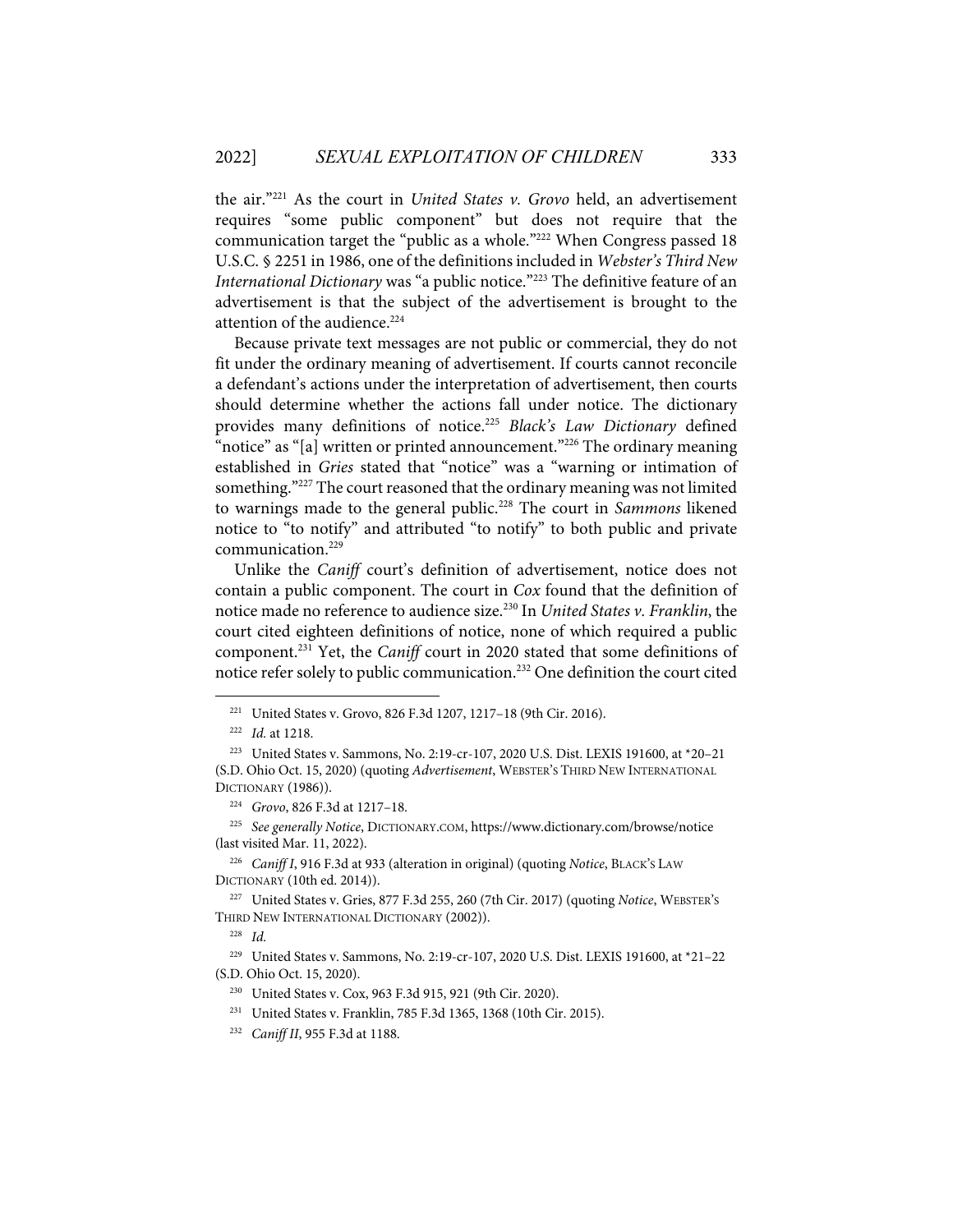defined notice as "[a] displayed sign or placard giving news or information."<sup>233</sup> Other statutes, like 18 U.S.C. app.  $\frac{6}{2}$  2G2.2(c)(1),<sup>234</sup> also include the word "notice," and courts have determined that notice includes "one-on-one communication [such] as emails and instant messag[es]."235 Some courts, like the Third Circuit, include private text messages as a form of notice when applying sentencing guidelines. <sup>236</sup> Therefore, it is possible for courts to adopt an ordinary meaning of notice that includes one-to-one communication.

In 2019, the *Caniff* court, like most courts interpreting the definitions in 18 U.S.C. § 2251(d), found notice to include private, person-to-person communication.237 However, when the *Caniff* court revisited its decision in 2020, the ordinary meaning of notice was no longer persuasive. In 2019, the dissent argued that because there were multiple ordinary meanings, the best meaning came from the context of the statute.<sup>238</sup> Evaluating the context of the statute was not necessary as the ordinary meaning established that notice or advertisement definitely encompassed public communication but did not require the public component. Therefore, whether notice encompassed private, person-to-person communication is clarified by the term's ordinary meaning.

2. Whole Act

The 2019 dissenting judges in *Caniff* was not convinced by the majority's focus on the ordinary meaning of notice but felt the definition of notice should be determined by the context provided by 18 U.S.C. § 2251(d) as a

<sup>233</sup> *Id.* at 1189 (alteration in original) (quoting *Notice*, OXFORD ENG. DICTIONARY, https://www.oed.com/view/Entry/128591 (last visited Jan. 20, 2022)).

<sup>&</sup>lt;sup>234</sup> U.S. SENT'G GUIDELINES MANUAL  $$ 2G2.2(c)(1) (U.S. SENT'G COMM'N 2021)$ . The application note to subsection  $(c)(1)$  construes a broad application of the statute. The note to subsection  $(c)(1)$  explains the following:

The cross reference in subsection  $(c)(1)$  is to be construed broadly and includes all instances where the offense involved employing, using, persuading, inducing, enticing, coercing, transporting, permitting, or offering or seeking by *notice* or advertisement, a minor to engage in sexually explicit conduct for the purpose of producing any visual depiction of such conduct or for the purpose of transmitting live any visual depiction of such conduct.

*Id.* § 2G2.2 cmt. n.7(A) (emphasis added).

<sup>235</sup> *Caniff I*, 916 F.3d at 935–36.

<sup>236</sup> *Id.* at 936.

<sup>237</sup> *Id.* 

<sup>&</sup>lt;sup>238</sup> *Id.* at 942 (Newsom, J., dissenting).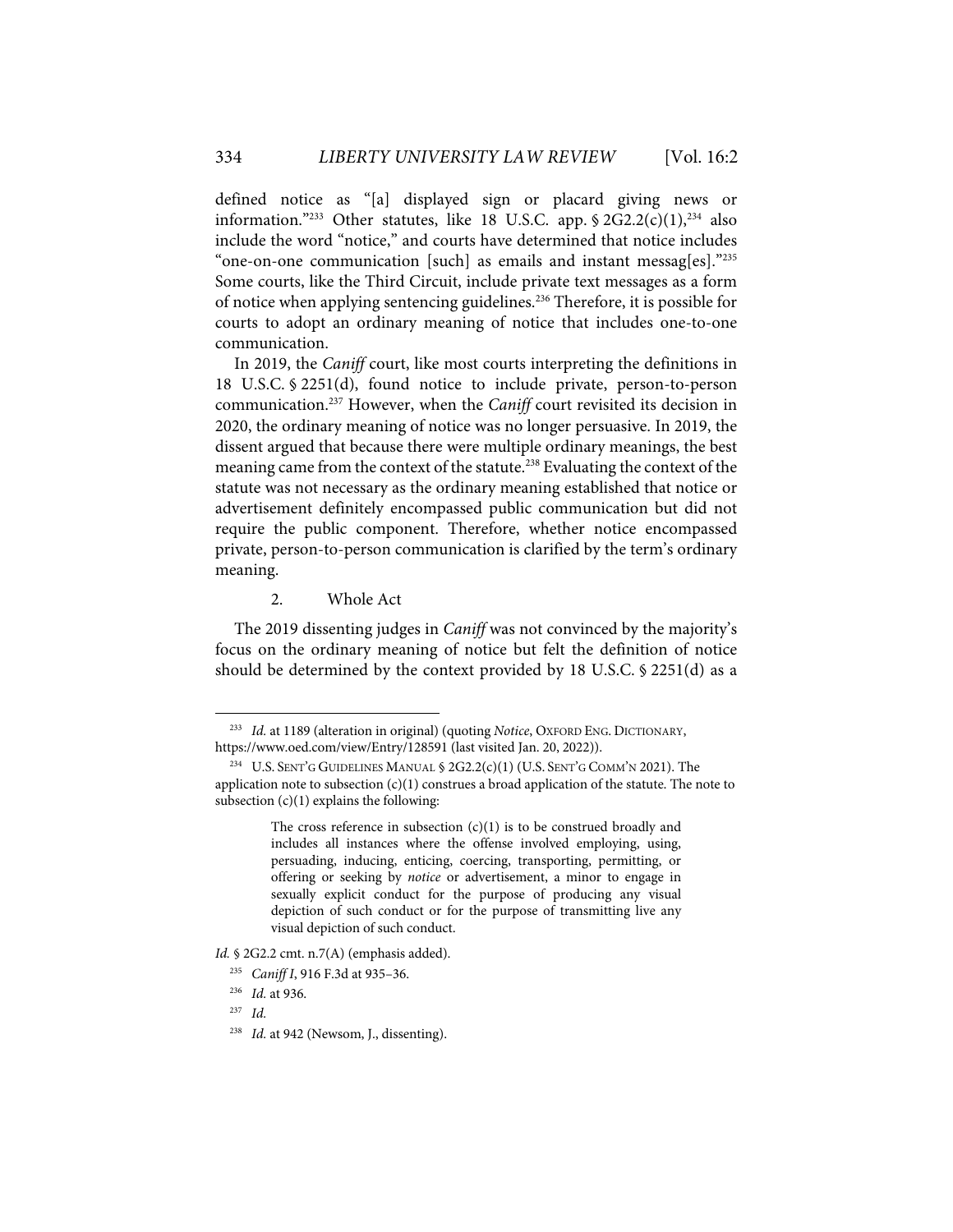whole. <sup>239</sup> Reading one term in one sentence of a statute in isolation does not always clear the ambiguity.<sup>240</sup> In these cases, courts should read the term in the context of the statute as a whole. The whole act rule provides an understanding of what the ordinary meaning of the statute might be. $241$ 

The 2019 dissent started its wholistic analysis of 18 U.S.C. § 2251(d) by looking at the words surrounding notice or advertisement.<sup>242</sup> The dissent focused on "make[]" in relation to "print[] or publish[]," which appear in the same series.<sup>243</sup> The use of print or publish eliminated the interpretation of "make" that included to make an offer or request.<sup>244</sup> The phrase "make any notice" is not one that an ordinary English speaker would use to communicate notice's ordinary meanings.<sup>245</sup> Ordinary English speakers would say they are "giving notice" when referring to a single private communication.246

Interpreting the whole act also requires evaluating the use of "or" in between notice and advertisement. The use of "or" may indicate that Congress intended notice and advertisement to have different meanings.<sup>247</sup> The ordinary meaning of "or" is almost always used to give the words separate meanings. The definition of advertisement clearly includes public communication but the disjunctive nature of "or" creates an impression that notice does not need to have a public component. If the courts had given more weight to the use of "or" in the statute, they would have construed advertisement to include public communication and notice to include communication to smaller circles or private communication.

3. *Noscitur a Sociis*

The canon of *noscitur a sociis* gives words grouped in a list related meanings.<sup>248</sup> The canon allows for words to have a more specific context by

<sup>239</sup> *Id.*

<sup>240</sup> *See* ESKRIDGE, *supra* note 211, at 85.

<sup>241</sup> *Id.* at 87.

<sup>242</sup> *Caniff I*, 916 F.3d at 943 (Newsom, J., dissenting).

<sup>243</sup> *Id.*; *see also* 18 U.S.C. § 2251(d)(1).

<sup>244</sup> *Caniff I*, 916 F.3d at 943 (Newsom, J., dissenting).

<sup>245</sup> *Caniff II*, 955 F.3d 1183, 1189 (11th Cir. 2020).

<sup>246</sup> *Id.*

<sup>247</sup> *Id.* at 1191; United States v. Sammons, No. 2:19-cr-107, 2020 U.S. Dist. LEXIS 191600, at \*20 (S.D. Ohio Oct. 15, 2020) ("The statute communicates to the reader that a 'notice' is different from an 'advertisement' by use of the disjunctive 'or.'").

Caniff II, 955 F.3d at 1190 (citing ANTONIN SCALIA & BRYAN A. GARNER, READING LAW: THE INTERPRETATION OF LEGAL TEXTS 196 (2012)).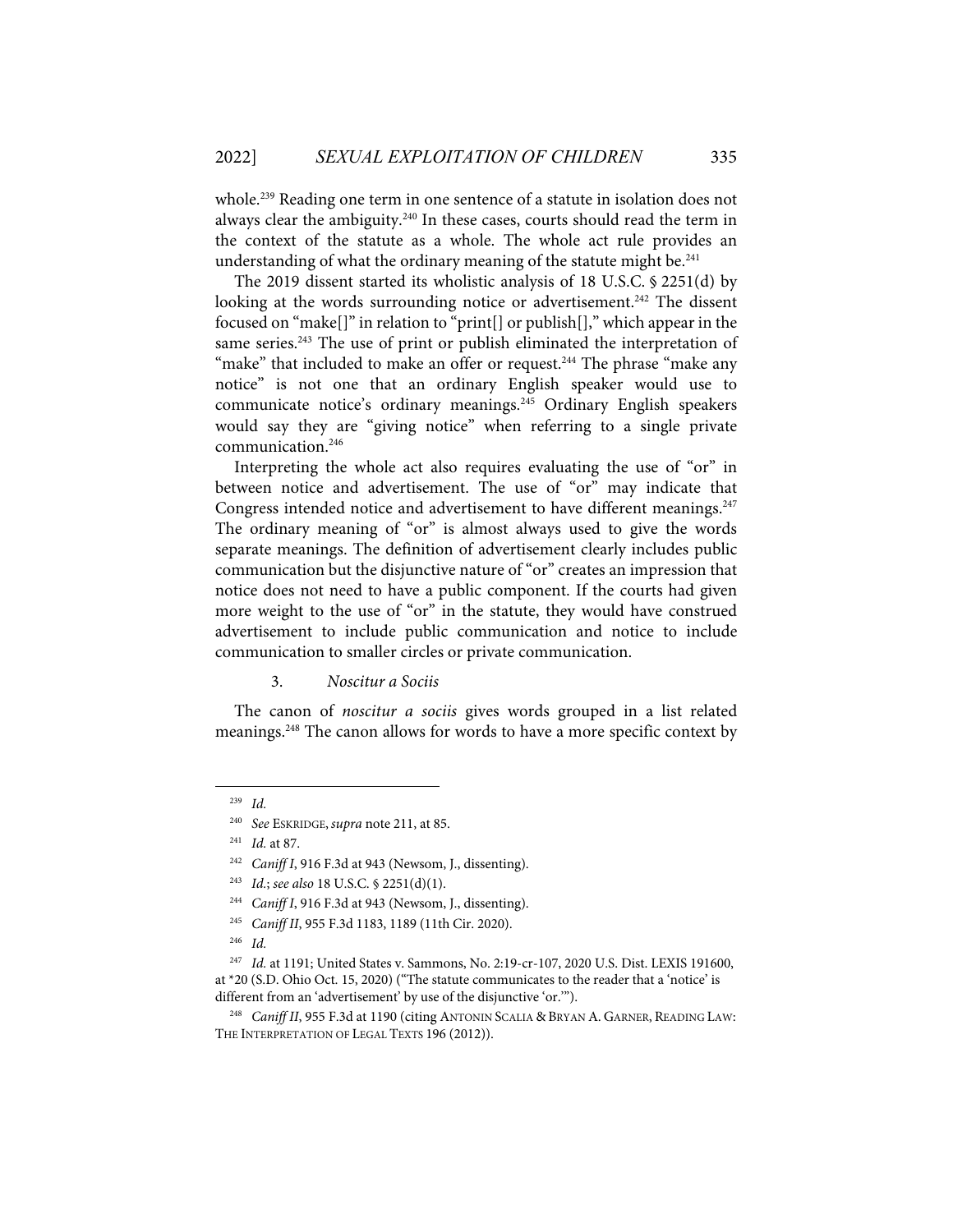using neighboring words.<sup>249</sup> The Supreme Court has held that a list of three words is not long enough to employ the canon.<sup>250</sup> Given this, applying the canon to "make, print or publish" and "notice or advertisement" should not act as a tie-breaker for determining the meaning of a word in 18 U.S.C. § 2251(d).<sup>251</sup> Additionally, the terms sought to be interpreted by *noscitur a sociis*"must be conjoined in such a way as to indicate that they have some quality in common."252

A court applying *noscitur a sociis* to 18 U.S.C. § 2251(d) should examine all words in the phrase "make, print or publish" together to determine a related meaning.<sup>253</sup> The Eleventh Circuit considered all words in the phrase "make, print or publish" when it reexamined its *Caniff* decision in 2020.<sup>254</sup> The application is similar to applying the whole act canon. Words that follow "make, print or publish" should be given a public communication connotation. To "print" means "[t]o publish a book, article, music or the like."<sup>255</sup> To "publish" means "'[t]o make public announcement of' or 'to make known to people in general.'"256 If the meaning of these two words are also to apply to "make," then the definition would only include public communication.

However, if the court followed the Supreme Court's precedent by not applying *noscitur a sociis* to fewer than three words, the fact that "print" or "publish" deals with public communication is irrelevant. The court in *Caniff* chose to use *noscitur a sociis* as a tie-breaker to determine which ordinary meaning of notice to apply.<sup>257</sup> Conversely, the other courts reasoned that the use of *noscitur a sociis* was not necessary to establish the ordinary meaning

254 *Id.*

<sup>249</sup> *See* ESKRIDGE, *supra* note 211, at 408.

<sup>&</sup>lt;sup>250</sup> United States v. Franklin, 785 F.3d 1365, 1369 (10th Cir. 2015) (citing Graham Cnty. Soil & Water Conservation Dist. v. United States, 559 U.S. 280, 288 (2010)).

<sup>251</sup> *Caniff II*, 955 F.3d at 1191.

<sup>&</sup>lt;sup>252</sup> Id. at 1191 (quoting ANTONIN SCALIA & BRYAN A. GARNER, READING LAW: THE INTERPRETATION OF LEGAL TEXTS 196 (2012)). Congress's use of "or" highlights that it did not intend for "notice" and "advertisement" to have qualities in common. *Sammons*, 2020 U.S. Dist. LEXIS 191600, at \*20.

<sup>253</sup> *See, e.g.*, *Caniff II*, 955 F.3d at 1189.

<sup>255</sup> *Id.* at 1190 (alteration in original) (quoting *Print*, WEBSTER'S SECOND NEW INTERNATIONAL DICTIONARY (1944)).

<sup>&</sup>lt;sup>256</sup> Id. (alteration in original) (quoting *Publish*, WEBSTER'S SECOND NEW INTERNATIONAL DICTIONARY (1944)).

<sup>257</sup> *Id*. at 1189–1192.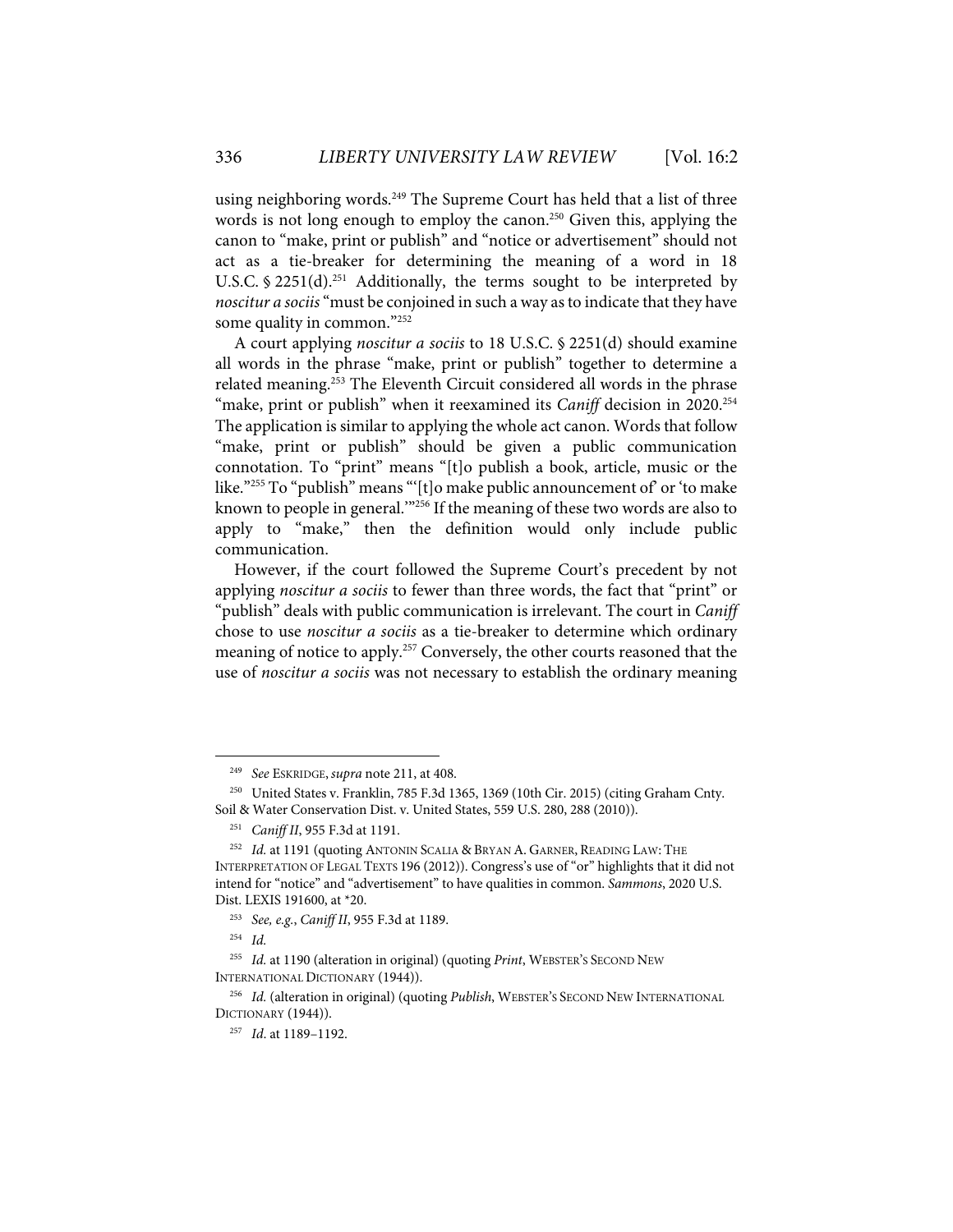of notice within the statute.258 Those courts used legislative intent and other canons of statutory interpretation.

#### IV. PROPOSAL

When Congress added section (d) to 18 U.S.C. § 2251 in 1986, it could not have fathomed the prevalent use of smartphones and instant communication in society. <sup>259</sup> At the statute's drafting, Congress envisioned criminalizing new technology like online bulletin boards.<sup>260</sup> However, including private, person-to-person communication, like text messages within 18 U.S.C. § 2251(d) aligns with Justice Scalia's idea that statutory language should "encompass[] broad language that comes to be applied to technology unknown when the operative words t[ake] effect."<sup>261</sup> Congress drafted 18 U.S.C. § 2251(d) in 1986 when cell phones were not as we know them today. Text messages were not sent until 1992.<sup>262</sup> Therefore, Congress had no way of knowing that cell phone communications needed to be written into the statute. Nonetheless, that should not prevent courts from reading 18 U.S.C. § 2251(d) to include private text messages that occur between abusers and their intended victims.

Sexual abusers are now able to, through the use of cell phones, isolate their victims in a way that a wide-reaching online notice cannot. Sexual abusers groom many of their victims as a means of gaining trust.<sup>263</sup> Grooming is covert and difficult to pinpoint and quantify. <sup>264</sup> One study found that 74% of victims knew their abusers, and 58% of those victims were abused by a family member.<sup>265</sup> Cell phones make this contact easier while maintaining the covert nature of grooming. The National Center for Missing and Exploited Children found that approximately 90% of reported sexual exploitation of children involved direct communication or attempted direct communication between

<sup>258</sup> United States v. Franklin, 785 F.3d 1365, 1369 (10th Cir. 2015) (citing Graham Cnty. Soil & Water Conservation Dist. v. United States, 559 U.S. 280, 288 (2010)); *Caniff II*, 955 F.3d at 1191.

<sup>259</sup> *Caniff I,* 916 F.3d 929, 936 (11th Cir. 2019).

<sup>260</sup> *See* United States v. Franklin, 785 F.3d 1365, 1369–70 (10th Cir. 2015) (citing H.R. REP. NO. 99-910, at 6 (1986)).

<sup>261</sup> *Caniff I*, 916 F.3d at 934 (quoting ANTONIN SCALIA & BRYAN A. GARNER, READING LAW: THE INTERPRETATION OF LEGAL TEXTS 86-87 (2012)).

<sup>&</sup>lt;sup>262</sup> Daniel Dudley, *The Evolution of Mobile Phones: 1973 to 2019*, FLAUNT DIGIT. (Nov. 27, 2018), https://flauntdigital.com/blog/evolution-mobile-phones/.

<sup>263</sup> ANNE-MARIE MCALINDEN, 'GROOMING' AND THE SEXUAL ABUSE OF CHILDREN: INSTITUTIONAL, INTERNET, AND FAMILIAL DIMENSIONS 22 (2012).

<sup>264</sup> *Id.* at 32.

<sup>265</sup> *Id.* at 29.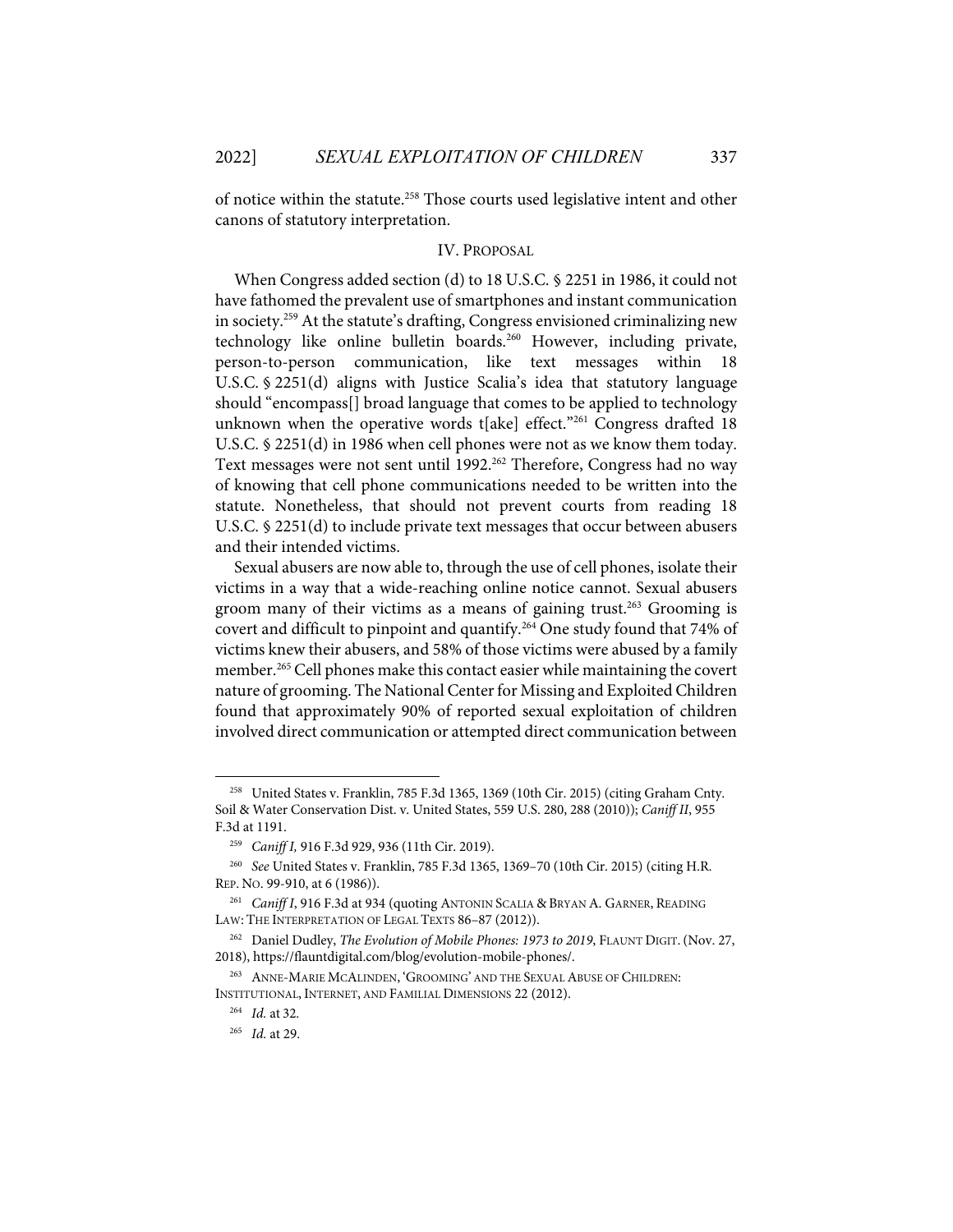the abuser and the victim.<sup>266</sup>

By failing to include private, person-to-person text messages under the definition of notice or advertisement, courts have created a loophole that Congress could not have intended when writing an otherwise comprehensive set of child pornography regulations.<sup>267</sup> To keep in line with the original intent of Congress to eliminate the child pornography market, Congress must respond to court decisions that deviate from this purpose. For children to be adequately protected, 18 U.S.C. § 2251(d) must be interpreted broadly to include private, person-to-person text messages. Because the courts have not adopted a broad interpretation, Congress must amend the statute to define "notice" and "advertisement" to signal Congress's intent to protect children from offers to participate in the production of child pornography.

#### A. *Clarity is Crucial in Child Sexual Exploitation Statutes*

Vague and ambiguous statutes create problems for all citizens. Vague statutes are less likely to warn the public of what is prohibited by the statutes. <sup>268</sup> Vague statutes also "delegate enforcement and statutory interpretation to individual government officials" or the courts.<sup>269</sup> In addition, vague statutes limit individual freedoms because citizens are often fearful of violating the law when it is unclear what the law actually is.<sup>270</sup> In terms of the production of child pornography, notice or advertisement as used in 18 U.S.C. § 2251(d) does not provide adequate warning for the type of communication that is prohibited.

Section 2251(d)'s use of the term "notice" is vague. As is evident through the opinions in *United States v. Caniff*, the meaning of notice is not clearly defined. <sup>271</sup> The 2019 court found that the boundaries of notice included private, person-to-person communications, but the 2020 court found it did not.272 Congress has the power to review both federal and Supreme Court decisions to acquiesce the decision of the court or change the legislation.<sup>273</sup> Today, Congress does not respond as often to Supreme Court decisions as it

<sup>266</sup> NAT'L CTR. FOR MISSING & EXPLOITED CHILD., *supra* note 50, at 4.

<sup>267</sup> *Caniff I*, 916 F.3d at 936.

<sup>268</sup> Ilya Shapiro, *Vague Laws Defy the Rule of Law*, CATO AT LIBERTY BLOG (Dec. 17, 2009, 10:07 PM), https://www.cato.org/blog/vague-laws-defy-rule-

law#:~:text=Vague%20laws%20involve%20three%20basic,interpretation%20to%20individua l%20government%20officials.

<sup>269</sup> *Id.*

<sup>270</sup> *Id.*

<sup>271</sup> *See Caniff I*, 916 F.3d at 936; *Caniff II*, 955 F.3d at 1192.

<sup>272</sup> *Caniff I*, 916 F.3d at 936; *Caniff II*, 955 F.3d at 1192.

<sup>273</sup> U.S. CONST. art. III, § 1; ESKRIDGE, *supra* note 211, at 162.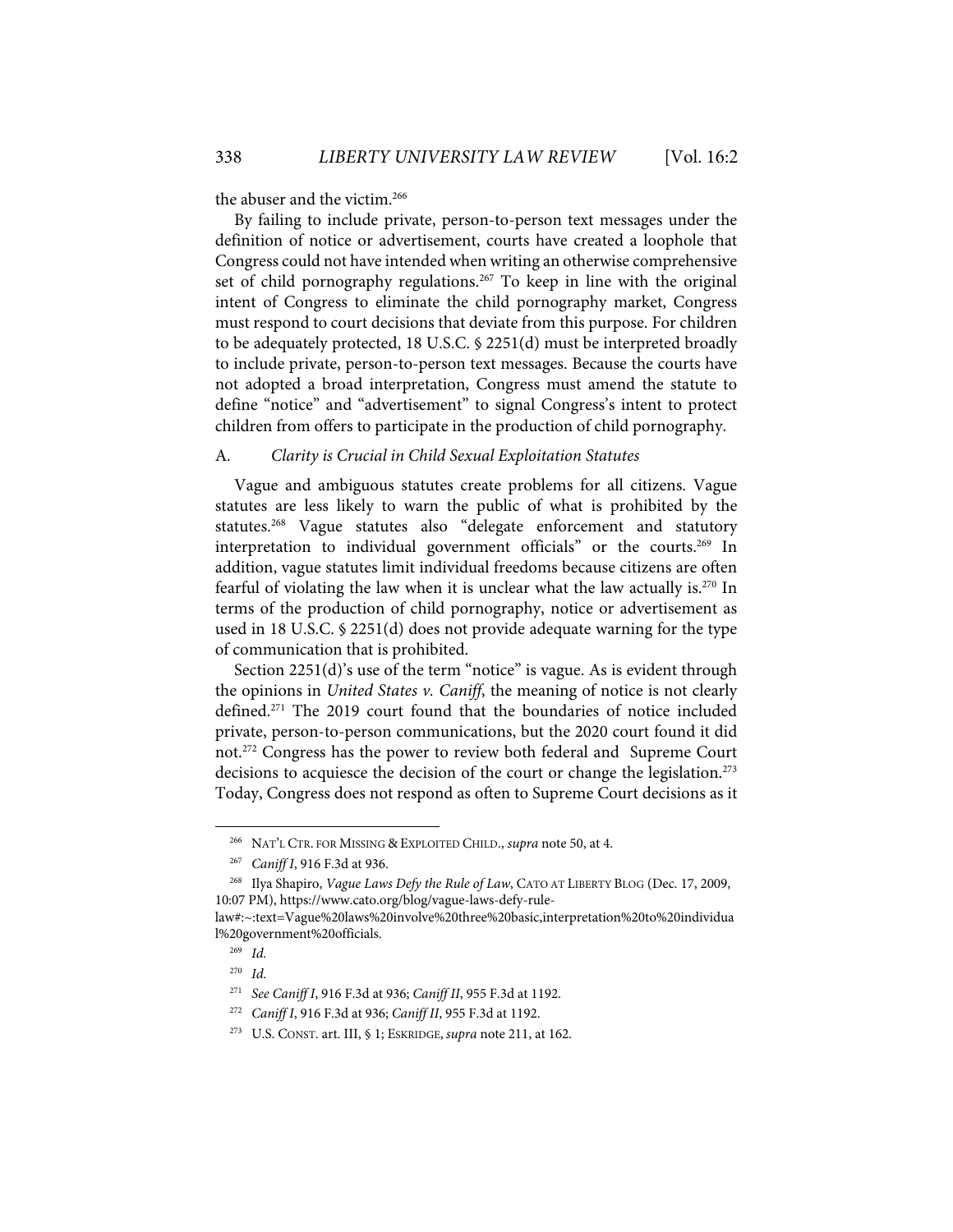has in the past. $274$  When the courts previously interpreted parts of statutes involving child pornography, to the extent that it interfered with their intended purpose, Congress responded with amendments.<sup>275</sup>

Throughout the legislative history of child pornography statutes, Congress responded to Supreme Court decisions that impacted the effectiveness of federal statutes.276 After *New York v. Ferber*, Congress reevaluated the Protection of Children Against Sexual Exploitation Act of 1977 and passed the Child Protection Act of 1984.277 The Supreme Court again impacted the effectiveness of a federal statute after 1984, which, coupled with the Court's decision in *Osborne v. Ohio*, <sup>278</sup> led to the passage of the Child Protection and Restoration and Penalties Enhancement Act of 1990.<sup>279</sup> Congress made a habit of reexamining statutes weakened by Supreme Court decisions to the point where Congress's purpose for the acts were no longer fulfilled. However, Congress has not followed this precedent of reexamination in several years.

To ensure that the federal statute is being applied in various jurisdictions in a similar manner, Congress must respond to the statutory precedent created in various circuit courts. A federal statute should not be interpreted one way in the Eleventh Circuit and another way in the Tenth Circuit. The national and international nature of the child pornography industry demands that the federal statute have a consistent definition. To achieve a consistent definition, Congress must provide standardized definitions for both notice and advertisement within 18 U.S.C. § 2251(d).

#### B. *Proposed Amendment to 18 U.S.C. § 2251*

Congress can adopt a method of statutory interpretation that would allow the courts to apply the ordinary meaning intended by Congress. When a statute defines a word, an interpretation of the word should follow the ordinary meaning of its statutory definition. 18 U.S.C. § 2256 is the designated statute for definitions, which currently does not include definitions for notice and advertisement.<sup>280</sup> Congress must add both "notice" and "advertisement" to the definitions section of the statute to ensure that federal courts are interpreting 18 U.S.C. § 2251(d) as intended. Failing to do

<sup>274</sup> ESKRIDGE, *supra* note 211, at 162.

<sup>275</sup> *See* Mazzone, *supra* note 81, at 174–197.

<sup>276</sup> *Id.* at 182.

<sup>277</sup> *Id.* at 185.

<sup>278</sup> Osborne v. Ohio, 495 U.S. 103, 121–22 (1990).

<sup>279</sup> Mazzone, *supra* note 81, at 191 & n.140.

<sup>280</sup> *See* 18 U.S.C. § 2256.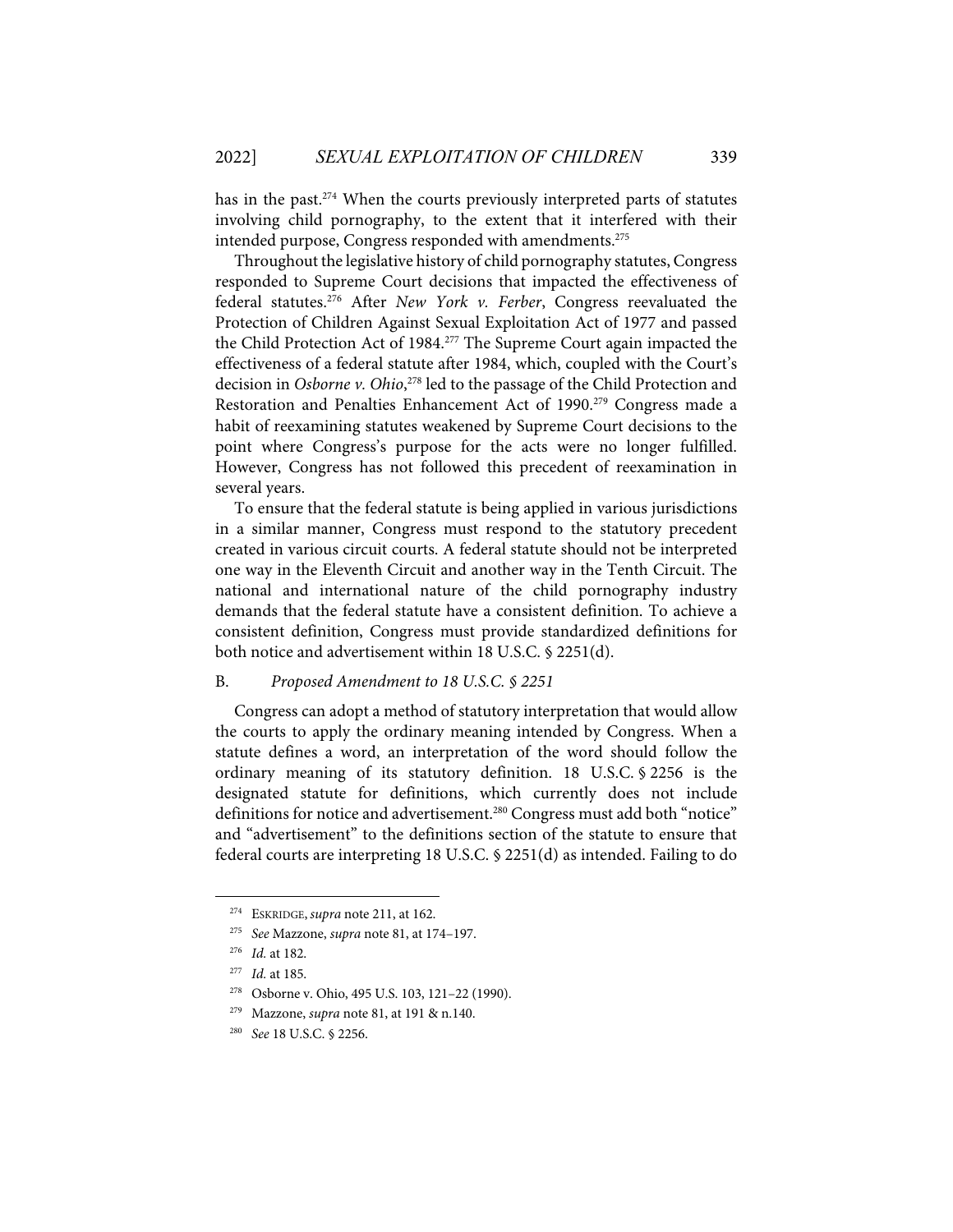so creates a loophole for sexual abusers to prey on children privately and to make new pornographic material without facing the stiff punishments associated with the statute.

Federal courts agree that "advertisement" is a public, and usually, a commercial statement. <sup>281</sup> The definition that should be adopted into § 2260 is:

> A public notice or announcement, especially one promoting a service. A notice is public if it is directed at society as a whole or a smaller subset therein. Public notice or announcement includes but is not limited to communications initiated through public webpages, large internet chatrooms, online message boards, and file sharing sites.

This definition highlights that advertisement focuses on public communications and that another term, one separated by a disjunctive *or*, would mean something different. When crafting the definition, the drafters must consider the statutory canon of exceptions and provisos. This canon limits the general legislative language by carving out exceptions to the general rule.282 Depending on how the statute is drafted, this can be either an exception or a provision. Regardless of how the definition is drafted, the exclusion should be read narrowly and should not be expanded unless it is expressly stated. Looking to the definition in § 2260, "public" should be further defined to clarify that public communication does not exclusively mean the general public at large. The definition should be expanded to include, as stated above, both society as a whole and a smaller subset of society.

The definition of notice should be determined by Congress. Congress should outline what is required to achieve the goal they originally set out to achieve, eliminating the child pornography industry. Given the advances in technology that now include text messaging, social networking sites, and messaging applications that allow for encrypted messages, it would make sense for the definition to cover what "advertisement" does not. Courts interpreting the statute seem to agree that the public component of advertisement is not necessary in the definition of "notice." However, the court in *Caniff* took it too far by saying notice is not necessarily public. Certainly, "public" cannot be private, person-to-person text messaging.

<sup>281</sup> *See Caniff II*, 955 F.3d at 1188; United States v. Grovo, 826 F.3d 1207, 1218 (9th Cir. 2016).

<sup>282</sup> Charles J. Zinn, *Provisos and Exceptions in Statutory Composition*, 44 A.B.A.J. 269, 269 (1958).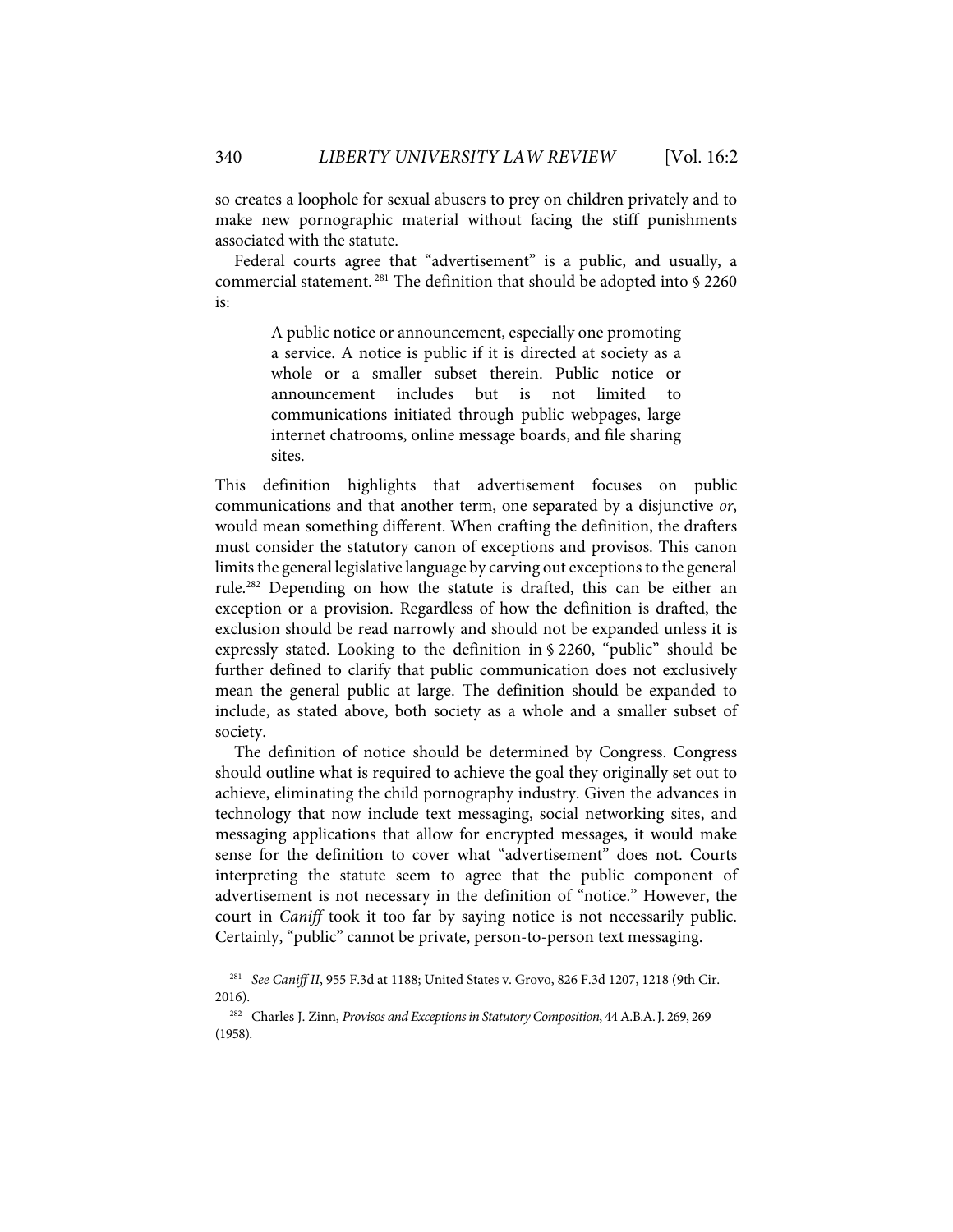Similar to the courts' efforts to determine the definition of notice, Congress should start its drafting by using the ordinary definition. The courts in *Caniff* and *Gries* found "notice," through one of its many definitions, to be a "notification or warning of something."283 In this context, "warning" does not make sense, but a "notification" would fit with the idea of private, personto-person text messages. When a text message, or any type of private message, is sent, it notifies the receiver about what the sender intends to communicate. Under 18 U.S.C. § 2251(d), the sender's intention is notification that they want to receive some form of sexually explicit material, that is, child pornography from the minor they sent the message to. This communication is similar to the cases previewed above that discussed the use of private bulletin boards and message boards, where they posted a targeted notification to have child pornography sent to them.

Congress should write the definition of "notice" to be a notification "given from one individual or entity to another."284 If Congress chooses to make the definition of notice slightly broader yet chooses to not give it the full public component, Congress could further state that notice need not be communicated to the public at large or a subset of the public. To clear up the ambiguity surrounding the meaning of notice, Congress needs to craft a definition that conveys exactly how broad or narrow the meaning of notice should encompass. Therefore, the definition Congress should add to 18 U.S.C. § 2256, concerning notice is:

> Notice means a notification given from an individual or entity to another. The notification need not be given to the society as a whole or even to a small subset of society, private communication is sufficient. A notification can be given through private, person-to-person messaging, password protected message boards, close friends lists, and private email.

Adding definitions to the statute while choosing to leave the wording of the statute intact provides Congress with an effective way of ensuring the statute will be interpreted consistently among federal courts. Because the child pornography industry has become harder to contain and eliminate, having consistent definitions of what violates 18 U.S.C. § 2251(d) is crucial to ensure that the statute serves its intended purpose. By providing definitions that encompass both public and private communication, the

<sup>283</sup> *Caniff I*, 916 F.3d at 933 (quoting *Notice*, NEW OXFORD AMERICAN DICTIONARY (3d ed. 2010)); United States v. Gries, 877 F.3d 255, 260 (7th Cir. 2017) (quoting *Notice*, NEW OXFORD AMERICAN DICTIONARY (3d ed. 2010)).

<sup>284</sup> *Caniff I*, 916 F.3d at 933.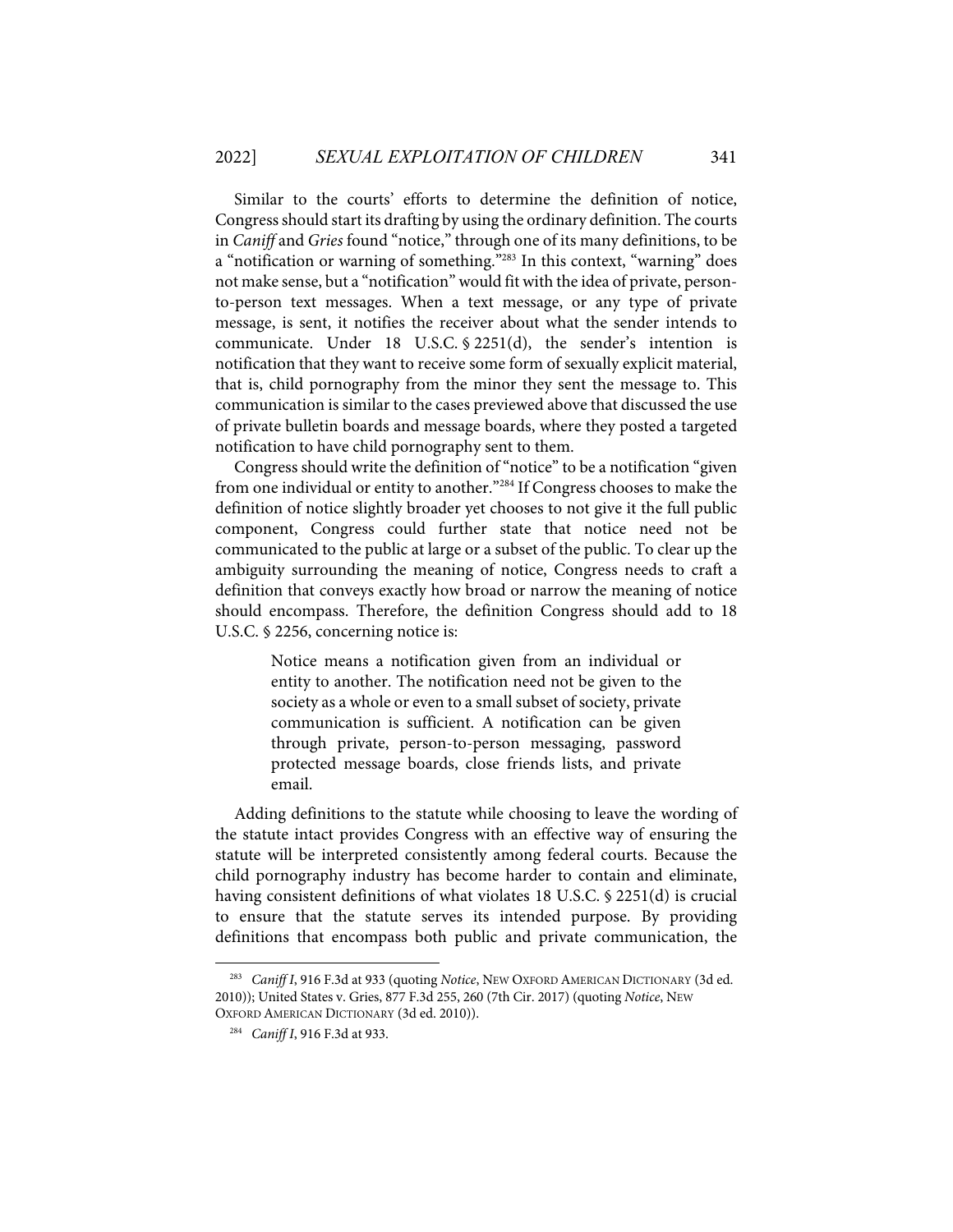statute will be able to keep up with advancements in technology. The cottage industry of child pornography provides enough challenges to law enforcement. Eliminating an entire classification of communication will create additional challenges for law enforcement when targeting producers and distributors of child pornography.

The dissent in *Caniff* argued that there were other sections of Title 18 that criminalized private, person-to-person communication in an effort to receive child pornography.285 However, the dissent argued 18 U.S.C. § 2251 (a), which prohibits the persuasion, inducement, enticement, or coercion of "any minor to engage in ... any sexually explicit conduct for the purpose of producing any visual depiction of such conduct," should have been used instead.286 This statute would not adequately solve the problem that statutory definitions were not added for notice and advertisement. Section 2251(a) focuses on soliciting a minor to produce child pornography, which does not capture those looking to receive child pornography from another individual who already possesses it. The Eleventh Circuit has created a dangerous precedent because sexual predators are now able to freely text each other privately without any consequences. This cannot be what Congress intended when drafting 18 U.S.C. § 2251(d). Therefore, Congress must redraft 18 U.S.C. § 2251(d) because courts have judicially altered Congress's intent.

#### V. CONCLUSION

Millions of children fall prey to sexual predators each year.<sup>287</sup> The unknown number of childhood sexual exploitation victims are plagued by a record of their sexual abuse circulating on the internet forever.<sup>288</sup> The rise of the internet gave the child pornography industry the ability to create and distribute child pornography across the globe. <sup>289</sup> Without a statute to convict these sexual predators, the number of children victimized will continue to rise.

Congress has addressed the child pornography problem by passing numerous statutes expanding the protections afforded to children. Of those

<sup>285</sup> *Caniff I*, 916 F.3d 929, 947 (Newsom, J., dissenting).

<sup>286 18</sup> U.S.C. § 2251(a).

<sup>287</sup> *Operation Predator—Targeting Child Exploitation and Sexual Crimes*, U.S. IMMIGR. & CUSTOMS ENF'T (June 25, 2012), https://www.ice.gov/factsheets/predator. Sexual exploitation is defined as the "actual or attempted abuse of a position of . . . power, or trust for sexual purposes." WORLD HEALTH ORG., SEXUAL EXPLOITATION AND ABUSE,

https://www.who.int/docs/default-source/documents/ethics/sexual-exploitation-and-abusepamphlet-en.pdf?sfvrsn=409b4d89\_2.

<sup>288</sup> U.S. DEP'T OF JUST., *supra* note 3, at 72.

<sup>289</sup> Henzey, *supra* note 37, at 6.